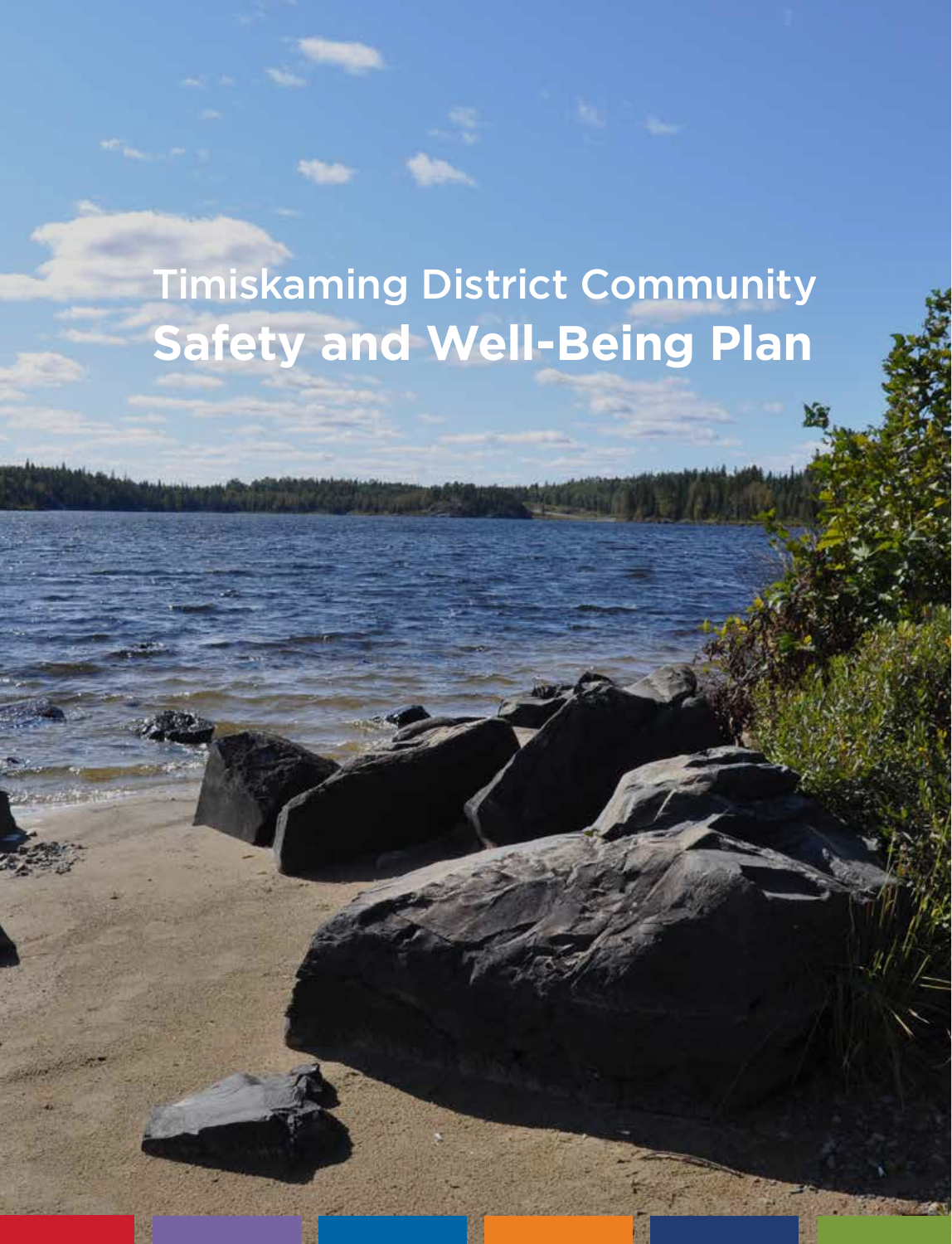## **Contents**

|              | <b>Executive Summary</b>                                                                  | 3  |
|--------------|-------------------------------------------------------------------------------------------|----|
|              | <b>CSWB Plan Executive Overview</b>                                                       | 4  |
|              | Message from the Steering Committee                                                       | 6  |
|              | Community Safety and Well-Being                                                           | 7  |
|              | Community Safety and Well-Being Plans                                                     | 7  |
|              | <b>Advisory Committee</b>                                                                 | 7  |
|              | Community Background                                                                      | 8  |
|              | Community Safety and Well-Being in the Timiskaming District                               | 8  |
|              | National Factors Impacting Community Safety and Well-Being<br>in the Timiskaming District | 8  |
|              | Provincial Community Safety and Well-Being Planning Framework                             | 9  |
|              | Plan Guiding Principles                                                                   | 10 |
|              | Identifying the Priority Areas of Focus                                                   | 10 |
|              | Process                                                                                   | 10 |
|              | Priority Areas of Focus                                                                   | 12 |
|              | <b>Priority Areas Goals</b>                                                               | 25 |
| $\mathbf{L}$ | Health & Well-being                                                                       | 25 |
| Ш.           | Housing                                                                                   | 25 |
|              | III. Employment & Economy                                                                 | 26 |
|              | IV. Addressing Poverty                                                                    | 26 |
|              | V. Community Safety                                                                       | 27 |
|              | VI. Environment & Sustainability                                                          | 27 |
|              | <b>Moving Forward</b>                                                                     | 28 |
|              | Implementing the Plan                                                                     | 28 |
|              | Role of a Plan Lead, the Municipalities and Partners                                      | 28 |
|              | Performance Measurement Framework                                                         | 30 |
|              | <b>Appendixes</b>                                                                         | 36 |
|              | Plan Guiding Principles                                                                   | 36 |
|              | Key Industries in the District                                                            | 37 |
|              | What Community Safety and Well-being means to you?                                        | 38 |
|              | Community Survey                                                                          | 39 |
|              | Glossary of Acronyms                                                                      | 40 |
|              | References                                                                                | 40 |
|              |                                                                                           |    |

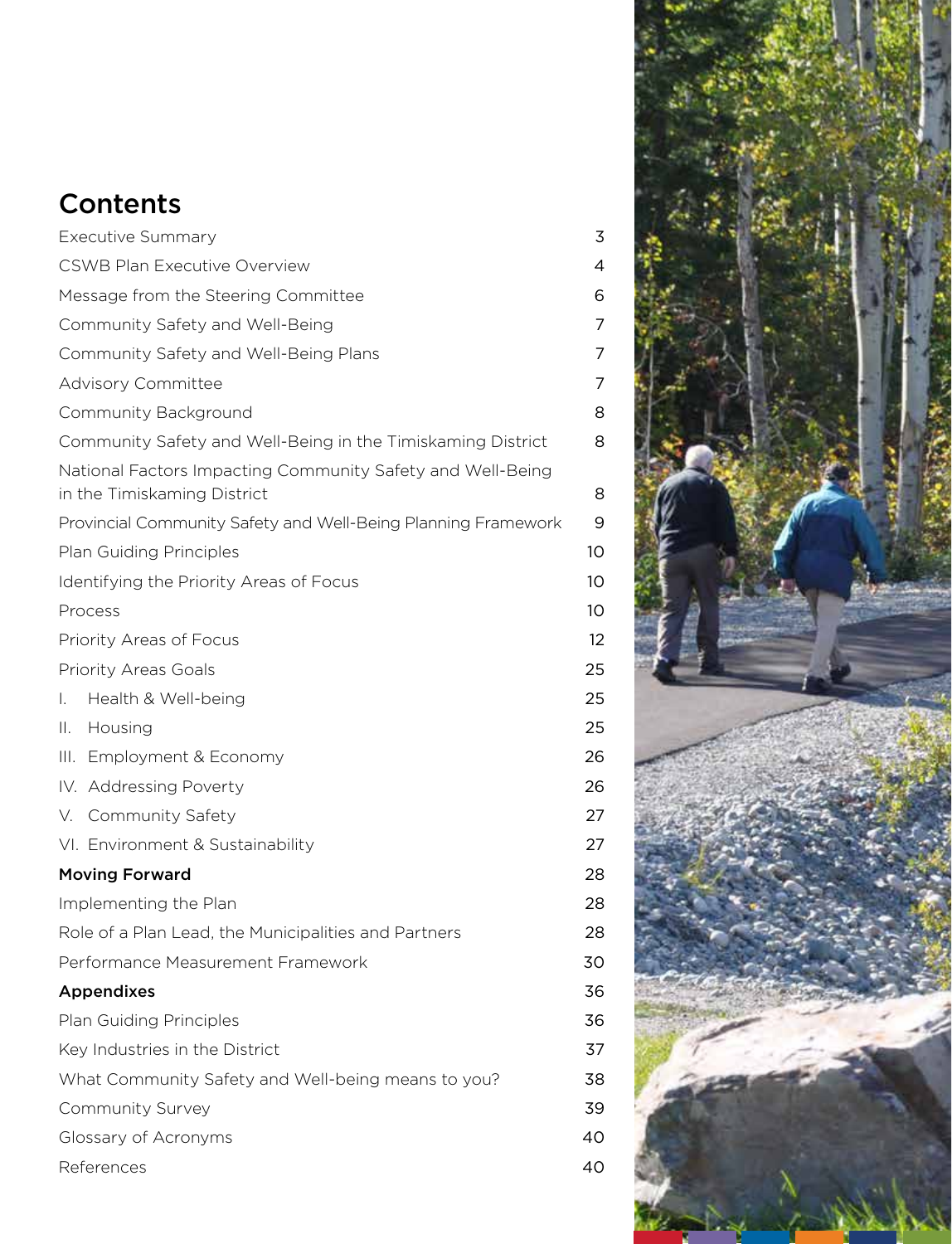## **Executive Summary**

Improving safety and well-being in the Timiskaming District requires a collaborative approach that will involve many community partners working together with the municipalities in the district, towards systems change that will benefit all residents of all the communities in the district. This Community Safety and Well-being (CSWB) Plan was developed for the intended use of all 23 municipalities in the Timiskaming District and the Municipality of Temagami, with the support and contribution of multiple agencies and organizations in the Timiskaming District, with direct input from the district's residents. It is the intent that all municipalities will accept and adopt this district CSWB plan and work collaboratively to achieve its goals. Within the CSWB Plan, the use of the "Timiskaming District" is inclusive of the Municipality of Temagami for the purposes of this initiative. First Nations are invited by the Ministry of the Solicitor General to create their own CSWB plans for their communities, however, the Timiskaming District welcomes the involvement of First Nations in the region, deferring to what each nation deems to best suit their communities' interests and needs.

There are 23 municipalities in the Timiskaming District in addition to the Municipality of Temagami with a collective population of approximately 31,000. With a land area of over 13,000 km2, the district is sparsely populated, dominated by great forests, farmlands and lakes. Indigenous peoples have inhabited the land in the Timiskaming area for over 6,000 years, with Lake Temiskaming, the headwaters of the Ottawa River occupying an important place as a trading route between First Nations.

Timiskaming District's CSWB Plan consists of goals and supporting actions that fall within the four levels of intervention – social development, prevention, risk intervention, and incident response. A combination of research, a review of existing data and community reports, and input from system leaders and community stakeholders was used to identify where to focus collaborative efforts for the Timiskaming District's CSWB Plan. Through this process, six priority areas of focus were selected:

- I. Health & Well-being
- II. Housing
- III. Employment & Economy
- IV. Addressing Poverty
- V. Community Safety
- VI. Environment & Sustainability

Goals and activities have been developed for the six priority areas of focus. A Performance Measurement Framework (PMF) for the plan's goal outcomes has been developed and is critical as it will allow for the district's progress can be tracked and evaluated against the CSWB Plan.

To create effective governance of a district wide CSWB Plan, it is recommended that a Plan Lead is established to coordinate the plan's implementation. The Plan Lead could be one organization or a partnership of multiple organizations. The role of the Plan Lead would be the responsibility of organizing the necessary working groups for the implementation of the CSWB Plan and supporting the working groups' progress. This would require both leadership (e.g., CSWB Plan Chair) and coordination (e.g., CSWB Plan Implementation Coordinator) capacity from the Plan Lead. To do this, it is recommended that the Plan Lead would introduce a dedicated CSWB Plan resource role (full or part-time) to manage the implementation of the plan overseen by a senior leader in the organization acting as the CSWB Plan Chair. The necessary funds to support this added organizational capacity would be made possible through the municipalities by contributing the funding based on apportionments. This collective district funding approach is highly recommended, as should any municipality choose to pursue the implementation of a CSWB individually, it would be expected that they would ultimately incur greater relative costs while duplicating efforts and likely having difficulty achieving the same impact alone compared to the rest of the district.

The Plan Lead will need the active involvement and support of the municipalities, community partners and community engagement in order to successfully implement the plan. While the Plan Lead will provide a central, steering position, it will rely on participants of various working groups to design and implement relevant plan activities. Municipalities and partners will need to agree on a sufficient and realistic level of investment of resources (both fiscal and human resources) to reach the plan's goals and support the Plan Lead through a commitment to contributing these necessary inputs.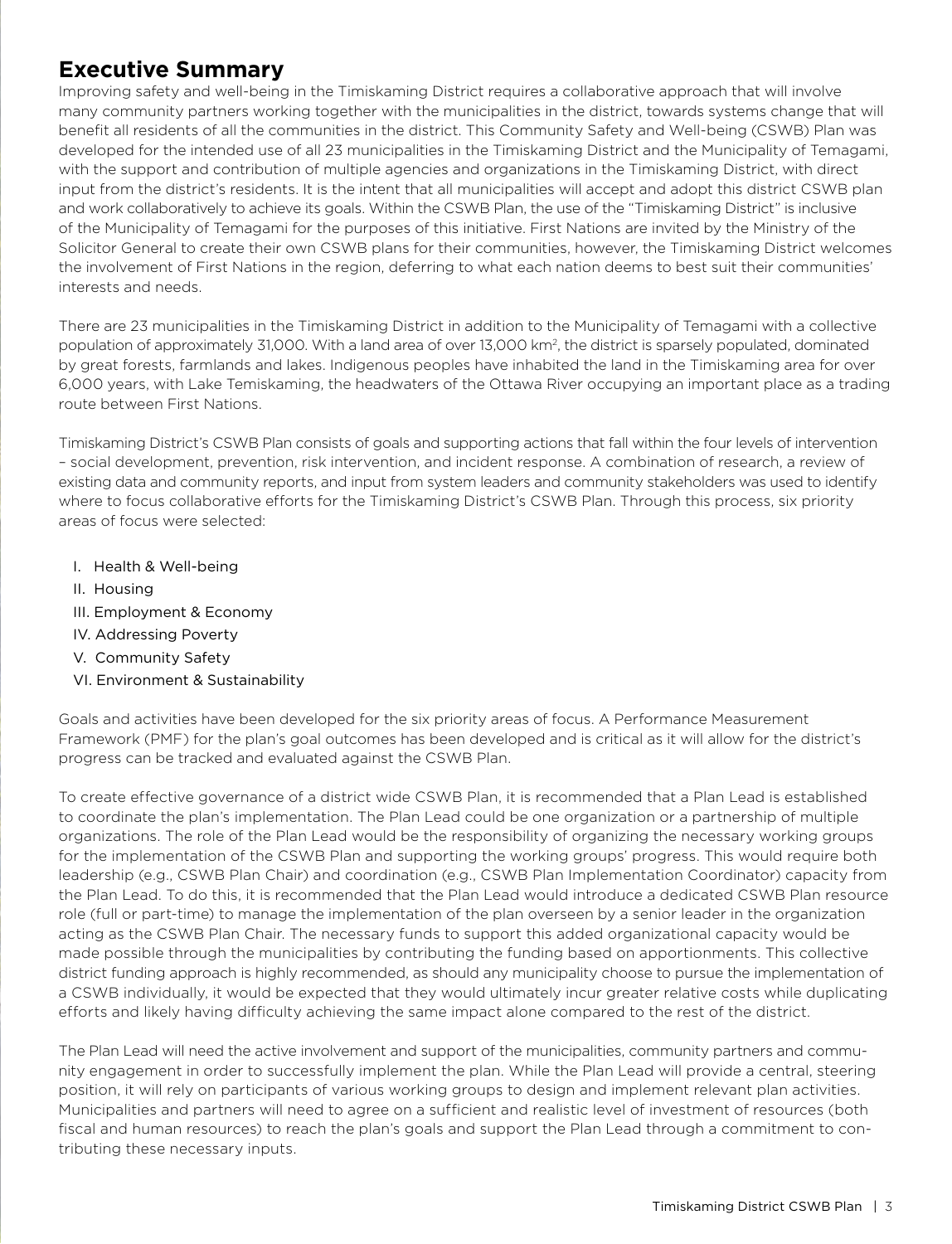The CSWB Plan is meant to be a "living document" and should be updated by the Plan Lead and partners as they move forward with their allies and stakeholders in the work. This means that when monitoring the progress on the goal outcomes, the plan's activities, performance measure indicators, targets and data sources should be revisited at appropriate time intervals (e.g., at the conclusion of year 1, year 3, year 5, etc.) to assess that they continue to be relevant and effective in the current community landscape. It also means that as the CSWB Plan rollouts and matures, there is the opportunity to expand the scope of goals and activities to include community risk sub-areas identified, but not currently prioritized in this first iteration. The CSWB Plan itself will be important for shared district planning between community partners and informing the community at large of the way forward. In addition, it is acknowledged that there is a role for all levels of government and targeted financial resource commitments from higher levels of government (e.g., Provincial and/or Federal) will be necessary to successfully fund certain activities to see the plan's goals to fruition. Collectively, for the CSWB Plan to be a successful living document, it will serve to assist in improving the coordination of services, collaboration, information sharing, advocacy and partnerships among local government, agencies, and organizations, and ultimately improving the quality of life for Timiskaming District's residents.

## **CSWB Plan Executive Overview**

| <b>Priority Areas</b>              | I. Health & Well-Being                                                                                                                                                                                                                                                                                                                                                                                                                                                                                             | <b>II. Housing</b>                                                                                                                                                                                                                                                                                                                                                                                       | <b>III. Employment &amp; Economy</b>                                                                                                                                                                                                                                                                                                                                                                                                                                     |  |  |
|------------------------------------|--------------------------------------------------------------------------------------------------------------------------------------------------------------------------------------------------------------------------------------------------------------------------------------------------------------------------------------------------------------------------------------------------------------------------------------------------------------------------------------------------------------------|----------------------------------------------------------------------------------------------------------------------------------------------------------------------------------------------------------------------------------------------------------------------------------------------------------------------------------------------------------------------------------------------------------|--------------------------------------------------------------------------------------------------------------------------------------------------------------------------------------------------------------------------------------------------------------------------------------------------------------------------------------------------------------------------------------------------------------------------------------------------------------------------|--|--|
| <b>Sub-Areas</b>                   | • Health services (promotion,<br>primary, secondary, tertiary,<br>LTC)<br>• Mental health<br>• Addictions and substance<br>misuse<br>• Aging safely & community<br>paramedicine<br>· Culture, recreation and<br>physical activity                                                                                                                                                                                                                                                                                  | • Affordable housing<br>• Transitional and<br>supportive housing<br>• Shelters<br>• Homelessness                                                                                                                                                                                                                                                                                                         | • Education, skills and training<br>• Hiring and retention/<br>addressing vacancies<br>• Income stability<br>· Equitable/well-being economy<br>· Broadband/digital inclusion                                                                                                                                                                                                                                                                                             |  |  |
| <b>Target Group</b>                | • Health system providers<br>• Culture and recreation<br>providers<br>• Administrators of places<br>where people live, learn,<br>work and play                                                                                                                                                                                                                                                                                                                                                                     | • Housing providers: public<br>and private<br>• Municipalities<br>• Members of Parliament<br>• Member of Provincial<br>Parliament                                                                                                                                                                                                                                                                        | • Municipalities<br>· Related provincial ministries                                                                                                                                                                                                                                                                                                                                                                                                                      |  |  |
| <b>Goal Outcomes</b>               | • Ensure timely access<br>to health<br>services by increasing services<br>and reducing wait times.<br>• Ensure health services are<br>equitable and accessible to all<br>by removing identified barriers.<br>• Reduce the number of<br>individuals experiencing<br>crises related to mental health<br>and substance misuse in<br>the community.<br>• Increase access to quality<br>and safe living arrangements<br>at home for aging individuals,<br>individuals with special or<br>physical needs and caregivers. | • Increase available and<br>affordable housing options<br>for community residents<br>through greater market<br>inventory and access to<br>subsidized housing and<br>housing benefits.<br>• Create more pathways to<br>housing through transitional<br>and supportive housing<br>options and services.<br>• Serve community members<br>experiencing homelessness<br>through expanded shelter<br>services. | • Promote education, skills and<br>training for local jobs to create<br>career pathways for local<br>workforce opportunities.<br>· Reduce unemployment<br>and underemployment<br>by helping individuals apply<br>for jobs and pursue opportunities<br>that match their level of<br>education and skills.<br>· Reduce skilled job vacancies<br>in the region by retaining<br>post-secondary graduates<br>as permanent residents<br>and members of the<br>local workforce. |  |  |
| <b>Long Term</b><br><b>Outcome</b> | <b>Increased Community Safety and Well-Being</b>                                                                                                                                                                                                                                                                                                                                                                                                                                                                   |                                                                                                                                                                                                                                                                                                                                                                                                          |                                                                                                                                                                                                                                                                                                                                                                                                                                                                          |  |  |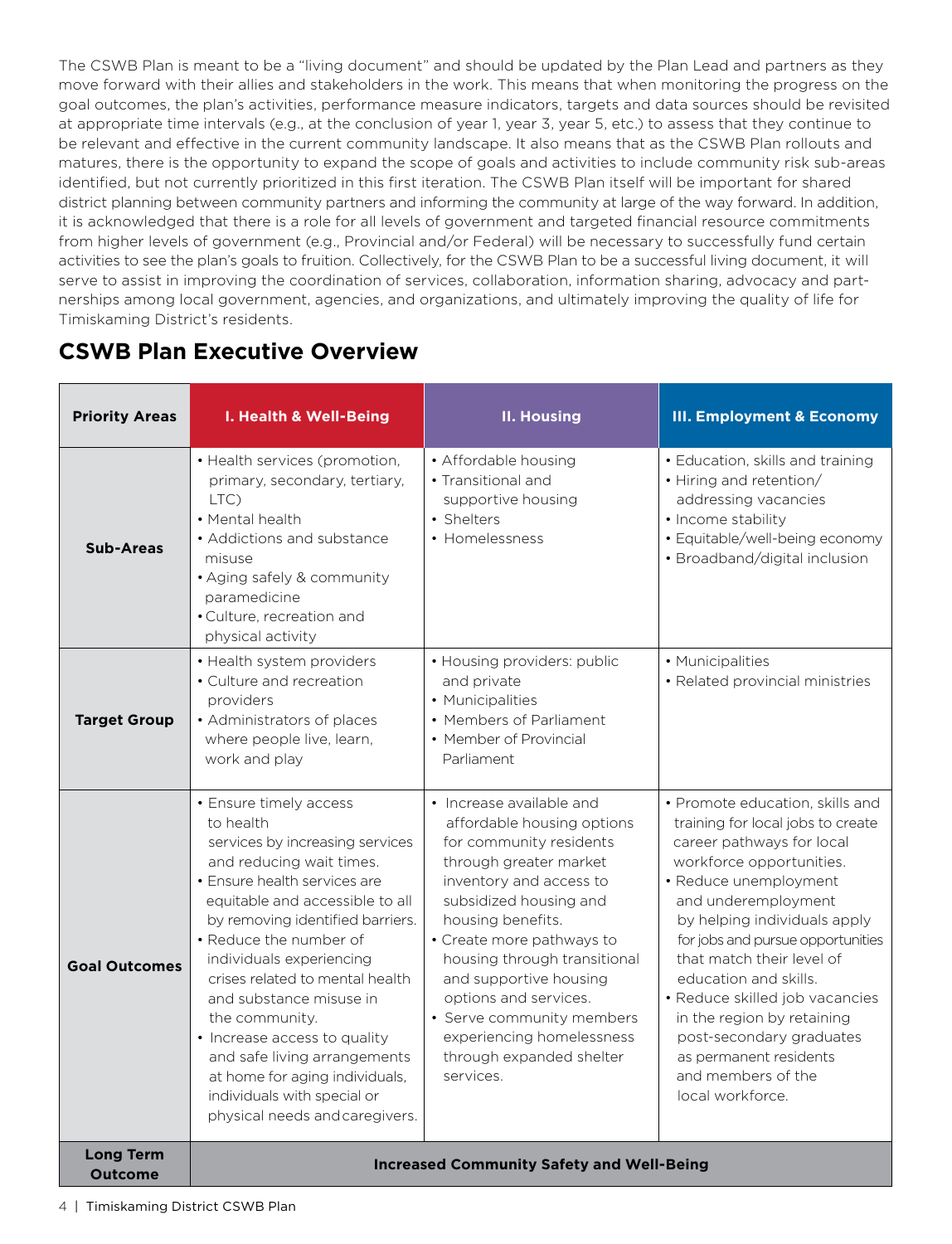| IV.<br><b>Poverty</b>                                                                                                                                                                                                                                                                                                                                                                            | V.<br><b>Community Safety</b>                                                                                                                                                                                                     | VI.<br><b>Environment &amp; Sustainability</b>                                                                                                                                                                     |  |  |
|--------------------------------------------------------------------------------------------------------------------------------------------------------------------------------------------------------------------------------------------------------------------------------------------------------------------------------------------------------------------------------------------------|-----------------------------------------------------------------------------------------------------------------------------------------------------------------------------------------------------------------------------------|--------------------------------------------------------------------------------------------------------------------------------------------------------------------------------------------------------------------|--|--|
| • Social services<br>• Childcare<br>• Transportation<br>• Food insecurity                                                                                                                                                                                                                                                                                                                        | • Racism and discrimination<br>• Gender based violence<br>• Human trafficking<br>• Road safety<br>• Justice services                                                                                                              | • Environmental stewardship<br>• Climate change                                                                                                                                                                    |  |  |
| • Employers<br>• Members of Parliament<br>• Member of Provincial Parliament<br>• Municipalities<br>• Charitable & advocacy<br>organizations targeting poverty<br>and/or hunger-relief                                                                                                                                                                                                            | · General public<br>• Local Ministry of Transportation<br>Representatives<br>• Municipalities<br>• Local Institutions<br>• Local Ministry of Community<br>Safety & Correctional Services                                          | · General public<br>• Business community<br>• Municipalities                                                                                                                                                       |  |  |
| · Increase regional understanding<br>of evidence-based strategies that<br>address root causes of poverty<br>such as basic income and living<br>wages.<br>· Improve availability of affordable<br>public transportation throughout<br>the region and increase the mobility<br>for residents to work, shop, play and<br>access services.<br>• Reduce food insecurity experienced<br>in the region. | • Increase the public's perception<br>of safety and belonging in their<br>communities.<br>· Improve road safety and reduce<br>causal factors of roadway incidents.<br>• Ensure access to affordable justice<br>for all residents. | • Foster a sense of community and<br>community building around the<br>natural environment in the region<br>• Create plans for mitigating effects<br>of climate change and adverse<br>natural events in communities |  |  |
| <b>Increased Community Safety and Well-Being</b>                                                                                                                                                                                                                                                                                                                                                 |                                                                                                                                                                                                                                   |                                                                                                                                                                                                                    |  |  |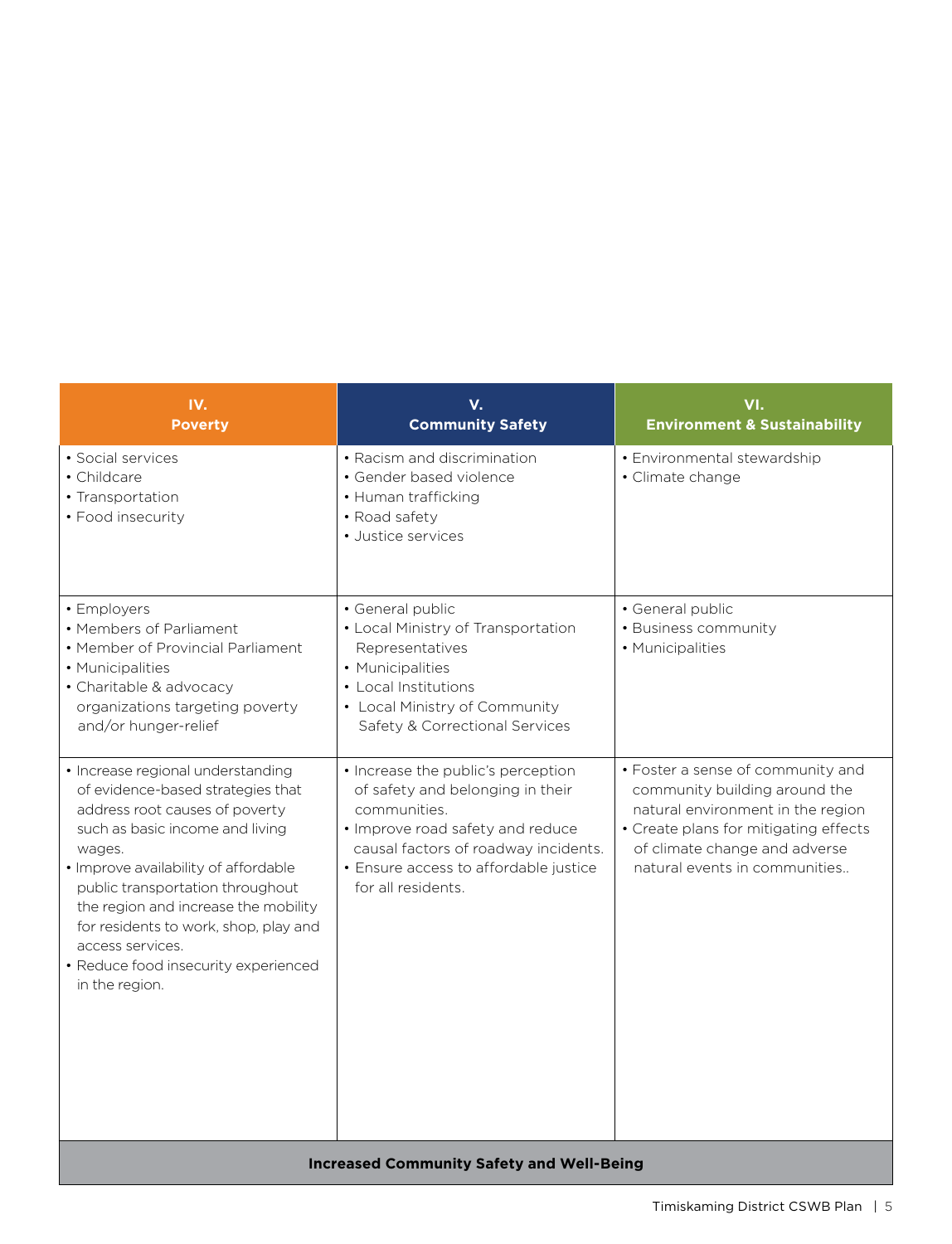## **Message from the Steering Committee**

This Community Safety and Well-Being (CSWB) Plan marks a milestone step on the journey to improve safety and well-being for all in the District of Timiskaming including the Municipality of Temagami. The plan aims to ensure action, recognizing a need to continuously monitor and remain responsive to the emerging needs of our communities and is the result of collaborative efforts among local organizations, municipalities, and the public.

We are grateful to all who shared their wisdom and knowledge to inform the plan including the many community members who responded to the community survey.

We would also like to acknowledge the CSWB Advisory Committee Members who, since July of 2021 have dedicated time and knowledge despite the impact of the COVID-19 pandemic and the resulting strain on organizations represented on the Advisory Committee. Their input has been instrumental in appreciating the needs and assets across diverse municipalities in Timiskaming and identifying what strengths and efforts to build on and what more can be done to address gaps. Their commitment to creating a CSWB Plan for Timiskaming and by Timiskaming is appreciated and recognized.

We would also like to recognize LBCG Consulting for Impact for their services in conducting data gathering and analysis, engaging stakeholders and facilitating rich dialogue to create this CSWB Plan. Recognition also goes to all municipalities who funded this collective and deliberate planning process.

The process of creating the plan resulted in a greater understanding of challenges and opportunities and strengthened relationships among partners. This is the beginning of a collective path towards improving safety and well-being in the Timiskaming District.



**Chris Oslund**  City Manager, Temiskaming Shores



**Bonnie Sackrider**  Director of Community Services, Kirkland Lake



**Kerry Schubert-Mackey**  Director of Community Health, Temiskaming Health Unit



**Mark Stewart**  CAO, District of Timiskaming Social Services Administration Board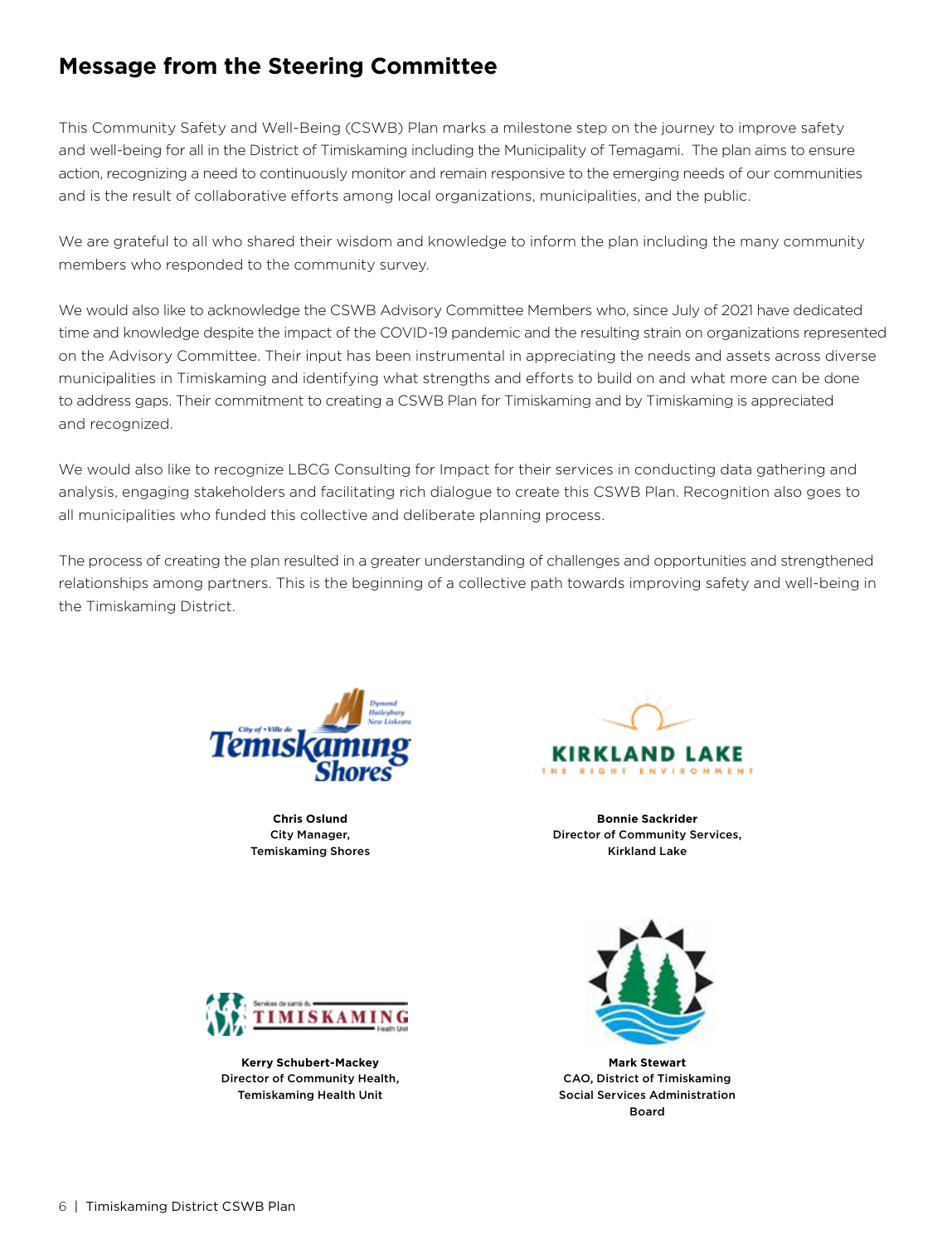## **Community Safety and Well-Being**

Improving safety and well-being in our community requires a comprehensive approach that includes improving the social determinants of health and working towards systems change. Factors such as poverty, unequal access to education, unemployment and underemployment, poor early childhood development, inadequate housing, crime, social exclusion, systemic discrimination (including systemic racism), and barriers to accessing health and social services increase the likelihood that communities will experience unsafe and unhealthy situations. Addressing the root causes of issues that negatively impact safety and well-being will maximize opportunities for all residents to thrive and sustain healthy and connected communities. By prioritizing equity across our work and addressing systemic discrimination we will help achieve our shared vision of inclusion, safety and connectedness for all residents in the community.

## **Community Safety and Well-Being Plans**

Community Safety and Well-Being Plans are provincially legislated for municipalities in Ontario under the Comprehensive Ontario Police Services Act, 2019. Aligning with the Ontario Provincial Police (OPP) detachment areas, the Municipality of Temagami has been included within the scope of this regional CSWB Plan for the Timiskaming District. A multi-sectoral approach to community safety and well-being planning recognizes that more law enforcement is not the answer to complex social problems. A single organization or sector cannot tackle these complex and interconnected issues alone. The Timiskaming District's CSWB Plan focuses on how partners can work collaboratively across different sectors towards a shared commitment to making Timiskaming District a safer, more inclusive and connected community where all residents thrive.

## **Steering Committee**

The development of this CSWB Plan was overseen by a Steering Committee comprised of senior leaders from the municipalities of Temiskaming Shores, Kirkland Lake, the Timiskaming Health Unit (THU) and the District of Timiskaming Social Services Administration Board (DTSSAB). The development of the CSWB Plan was led by a consulting team from LBCG Consulting for Impact. The DTSSAB managed the hiring of LBCG Consulting for Impact, funded by the district's municipal apportionments.

## **Advisory Committee**

This Plan was developed with the support and contribution of multiple agencies and organizations in the Timiskaming District. Their involvement was greatly appreciated and critical to the development of the plan, and it will be critical to look to them and new partners in the community to continue to evolve and implement the plan.

- Blanche River Health
- CMHA Cochrane-Timiskaming
- District of Timiskaming Social Services Administration Board
- Keepers of the Circle
- Kirkland & District Family Health Team
- Kunuwanimano Child & Family Services
- North Eastern Ontario Family & Children's Service
- Northern College
- Ontario Provincial Police
- Pavilion Women's Shelter
- Salvation Army Temiskaming
- Temiskaming Hospital
- Temiskaming Métis Community Council
- Temiskaming South Community Living
- Timiskaming Health Unit
- Timiskaming Municipal Association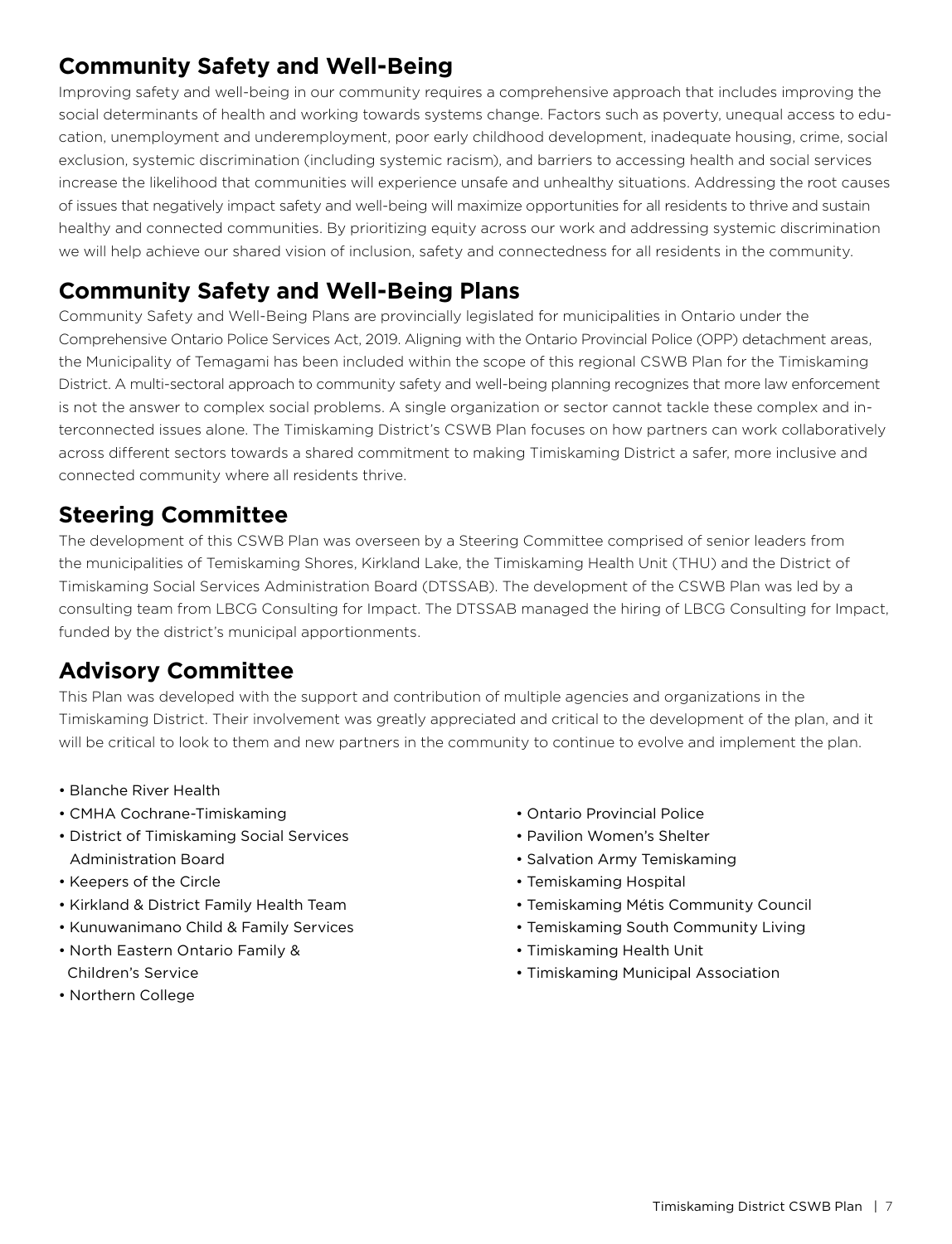## **Community Background**

Indigenous peoples have inhabited the land in the Timiskaming area for over 6,000 years. Lake Temiskaming, the headwaters of the Ottawa River, has always occupied an important place as a trading route between First Nations. A large territory surrounding Lake Temiskaming has traditionally been occupied by the Algonquin people. European settlers first arrived in the area when coureurs de bois explored and traded fur in what is now the Timiskaming District, in the 17<sup>th</sup> century. The first towns established in the area, New Liskeard and Haileybury on Lake Temiskaming were both established in the late 1890's, but at that time the only way to reach the towns was by canoe or by steamer up the lake in the summer, before mining and the arrival of railroads greatly stimulated development in the region in the early 1900s. Today, the Timiskaming District is home to several provincial parks that recognize these historic waterways.

Today there are 23 municipalities and three First Nations – Temagami First Nation, Matachewan First Nation and Beaverhouse First Nation – in the Timiskaming District, in addition to the Municipality of Temagami with a collective population of approximately 31,000<sup>'</sup>. With a land area of over 13,000 km<sup>2</sup>, the district is sparsely populated, dominated by great forests, farmlands and lakes.

## **Community Safety and Well-Being in the Timiskaming District**

The Ministry of Solicitor General defines community safety and well-being as "the ideal state of a sustainable community where everyone is safe, has a sense of belonging, opportunities to participate, and where individuals and families are able to meet their needs for education, health care, food, housing, income, and social and cultural expression." This emphasizes that community safety and well-being are more than just having our basic needs met and being free from crime. Rather, it encompasses the social determinants of health and many aspects of our social, physical, emotional and spiritual well-being.

## **National Factors Impacting Community Safety and Well-Being in the Timiskaming District**

### **COVID-19 Pandemic**

The global COVID-19 pandemic and the provincial state of emergency declared in March 2020 has created a unique environment and new challenges that Canadians collectively face as a nation. It has resulted in waves of widespread closures, job or wage losses and increased isolation, anxiety and uncertainty. Realities of the pandemic have introduced drastic changes in how we went about our daily lives for the past two years. Many of us would not have thought to still be managing the virus still to this day, and there will potentially be significant long-term impacts not yet understood that will have impacts on community well-being.

### **Opioid Crisis**

Canadians saw the opioid overdose crisis worsening during the COVID-19 pandemic with many communities across Canada reporting record numbers of opioid-related deaths, emergency calls and hospitalizations. In the first 15 weeks of the COVID-19 pandemic in Ontario, 695 people died of a confirmed or suspected opioid related death, representing a 38% increase compared to the 15 weeks immediately preceding the pandemic.<sup>2</sup> An investigation of the district's corner cases suggests that the Timiskaming District is experiencing an opioid crisis through the presence of a high and increasing incidence of accidental overdose deaths in 2019/20 and 2020/21.3 Timiskaming District has high substance misuse rates with rates of hospitalizations attributed to opioid use at 27.2 per 100,000 versus 13.7 per 100,000 in Ontario4, yet there are gaps in available inpatient addictions services for residents of the district.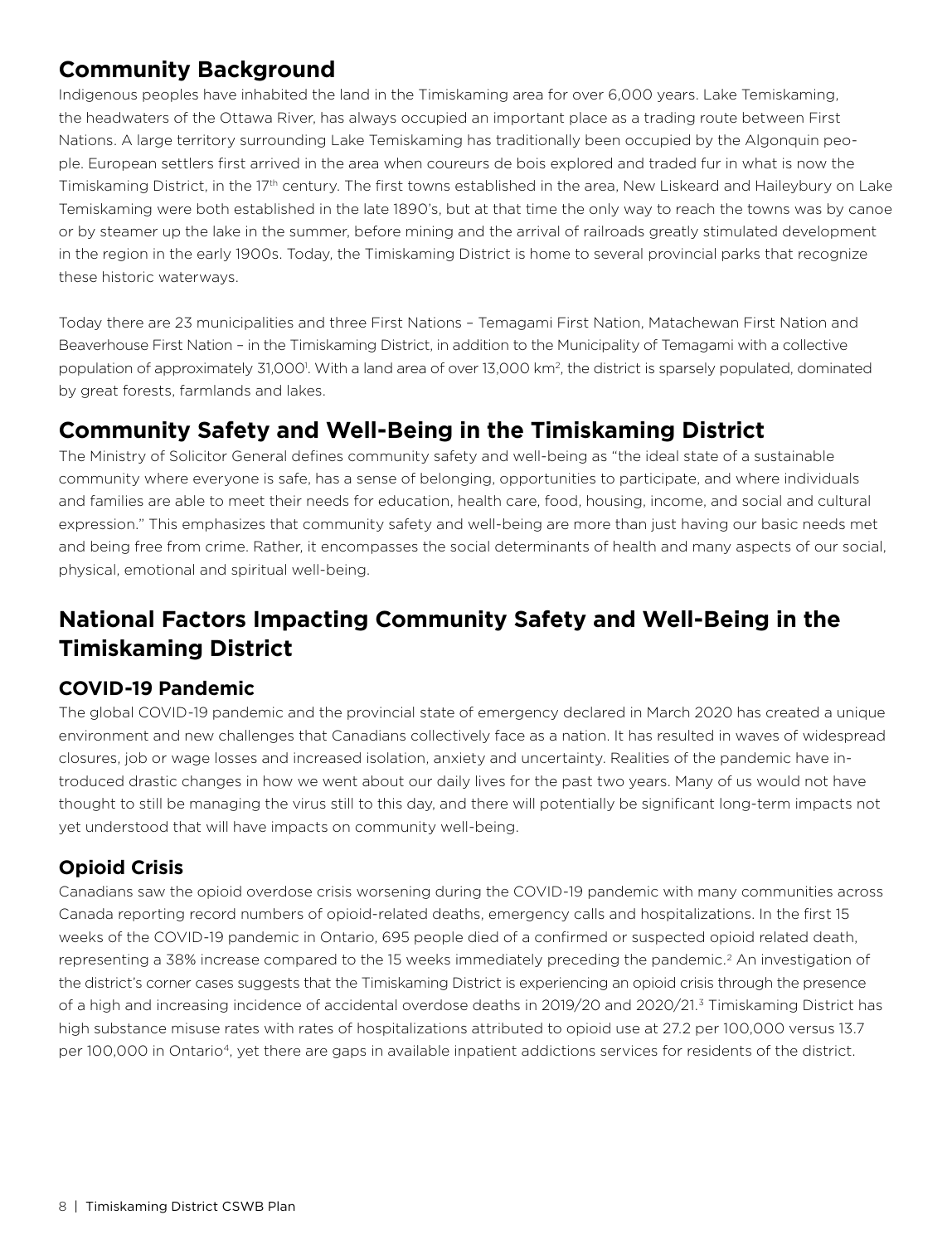### **Labour Shortage**

During the COVID-19 pandemic, Canada has seen a labour shortage take off. Across the country, there were 915,500 unfilled positions reported at the end of 2021, a 63% increase from 20205. Jobs are also staying vacant for longer, with almost half of vacancies remaining unfilled for 60 days. Some of the hardest to fill occupations include servers, construction labourers and social workers. Hiring challenges are predicted to continue for the next five years until factors like the job market have stabilized after the en masse exiting of the labour force created by the retirement of the Baby Boomers and immigration returns to pre-pandemic levels.

### **Affordable Housing Shortage**

Canada has been experiencing a prolonged heated real estate market, driving up prices across the country for homeownership and rentals. As homeownership is becoming a larger financial challenge for many households, more Canadians are renting than before. Research shows that in the last decade, Canada has been losing affordable rental units, far faster than new ones are being built, and it's forcing some renters out of the homes and communities they know. Rentals that were once considered affordable are seeing significant price increases. Between 2014 and 2019, rents bachelor, two- and three- bedroom apartments in large metropolitan areas across the country increased by nearly 20%.6 At the same time, incomes of Canadians remained largely unchanged. Two thirds of Canada's housing shortage is in Ontario. At the end of 2021, the average price for a house in Ontario was \$923,000 — triple what it was 10 years ago — while income rose just 38 per cent.<sup>7</sup>

## **Provincial Community Safety and Well-Being Planning Framework**

The Ministry of the Solicitor General outlines a planning framework to support municipalities in developing a comprehensive approach to mitigate harm and promote safety and well-being. The framework outlines four levels of intervention:



Social Development: Addresses underlying causes of social issues through upstream approaches that promote and maintain individual and community wellness.

Prevention: Applies proactive strategies to known and identified risks that are likely to result in harm to individuals or communities if left unmitigated.

Risk Intervention: Identifies and response to situations of acutely elevated risk and mobilizes immediate interventions before an emergency or crisis-driven response is required.



**Incident Response:** Requires intervention by first responders such as police, paramedics, and other emergency-driven services.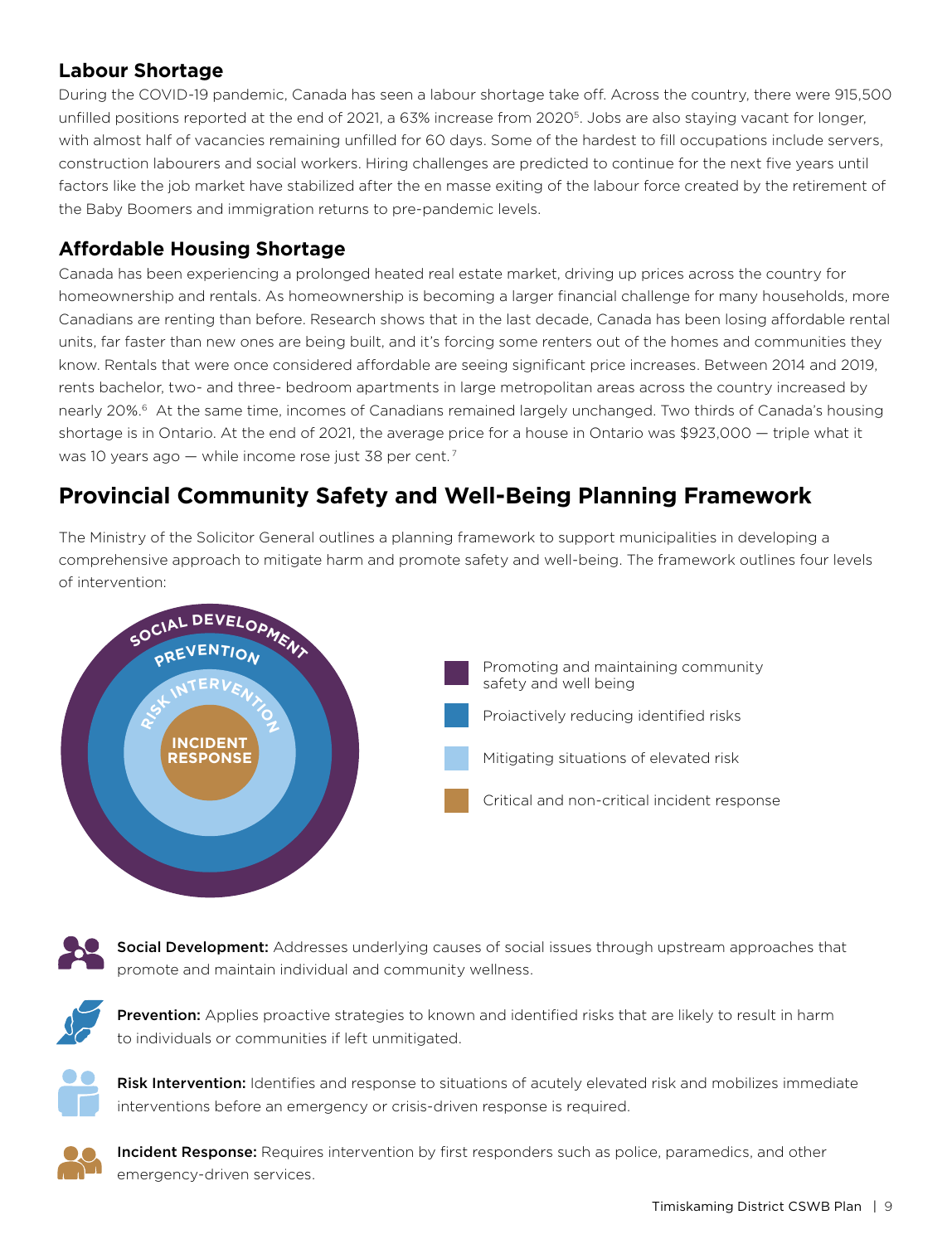Timiskaming District's CSWB Plan consists of strategic actions that fall within the four levels of intervention while focusing our collective efforts on social development and prevention. Ultimately, the goal is to reduce the need for incident response by addressing underlying issues.

## **Plan Guiding Principles**

Four guiding principles are recommended to help the CSWB Plan's implementation and ultimate success. These are informed by best practices for community development initiatives.

- Collective impact: This form of collaboration brings people together in a structured way towards a common agenda and plan of action to address a complex social problem.<sup>8</sup> The collective impact approach is characterized by five core elements that facilitate effective cross-sector collaboration and the resulting population-level impacts.
- Social and environmental determinants of health: The conditions in which people are born, grow, work, live and age influence their overall health and well-being. These conditions, known as the social determinants of health, include social and economic factors that can positively or negatively influence health outcomes.<sup>9</sup> Likewise, several environmental factors and built environments influence the risk and experience of chronic disease. Recognizing that factors outside the control of individuals can influence their well-being impacts the types of preventive and upstream actions that are needed to influence population health.
- Applying an equity lens: Equity refers to fair, just and respectful treatment that recognizes and acknowledges the need to treat people differently depending on their needs and circumstances. It involves the removal of barriers to address historic and current disadvantages for under-represented and marginalized groups.
- Anti-racism: Anti-racism is a process of actively identifying and opposing racism. The goal of anti-racism is to challenge racism and actively change the policies, behaviours, and beliefs that perpetuate racist ideas and actions. Anti-racism is rooted in action. It is about taking steps to eliminate racism at the individual, institutional, and structural levels.

Larger descriptions of these guiding principles and their applications are expanded upon in the Appendix.

## **Identifying the Priority Areas of Focus**

Community safety and well-being plans are broad and multi-faceted. They encompass many areas and intersect with many sectors. A combination of research, a review of existing data and community reports, and input from system leaders and community stakeholders was used to identify where to focus collaborative efforts for the Timiskaming District CSWB Plan.

## **Process**

The CSWB Steering Committee identified key informants and stakeholder groups for inclusion in the CSWB Advisory Committee. The Advisory Committee membership included representative from sectors specified by the Ministry's requirements; Health and Mental Health Services, Educational Services, Community and Social Services, Children or Youth Services, Municipal and Police Services, in addition to other key stakeholders identify including Indigenous agencies, shelters and charitable organizations. The First Nations in the district were informed of the project and can participate as best suits their communities' interests at each stage of the plan, including the implementation.

Individual interviews were facilitated with each CSWB Advisory Committee member followed by a detailed review of relevant district studies, strategies and plans. The findings at this stage of the process were organized into a community scan that was used by the CSWB Advisory Committee in a half-day workshop to identify a preliminary shortlist of priority areas of focus to be investigated further.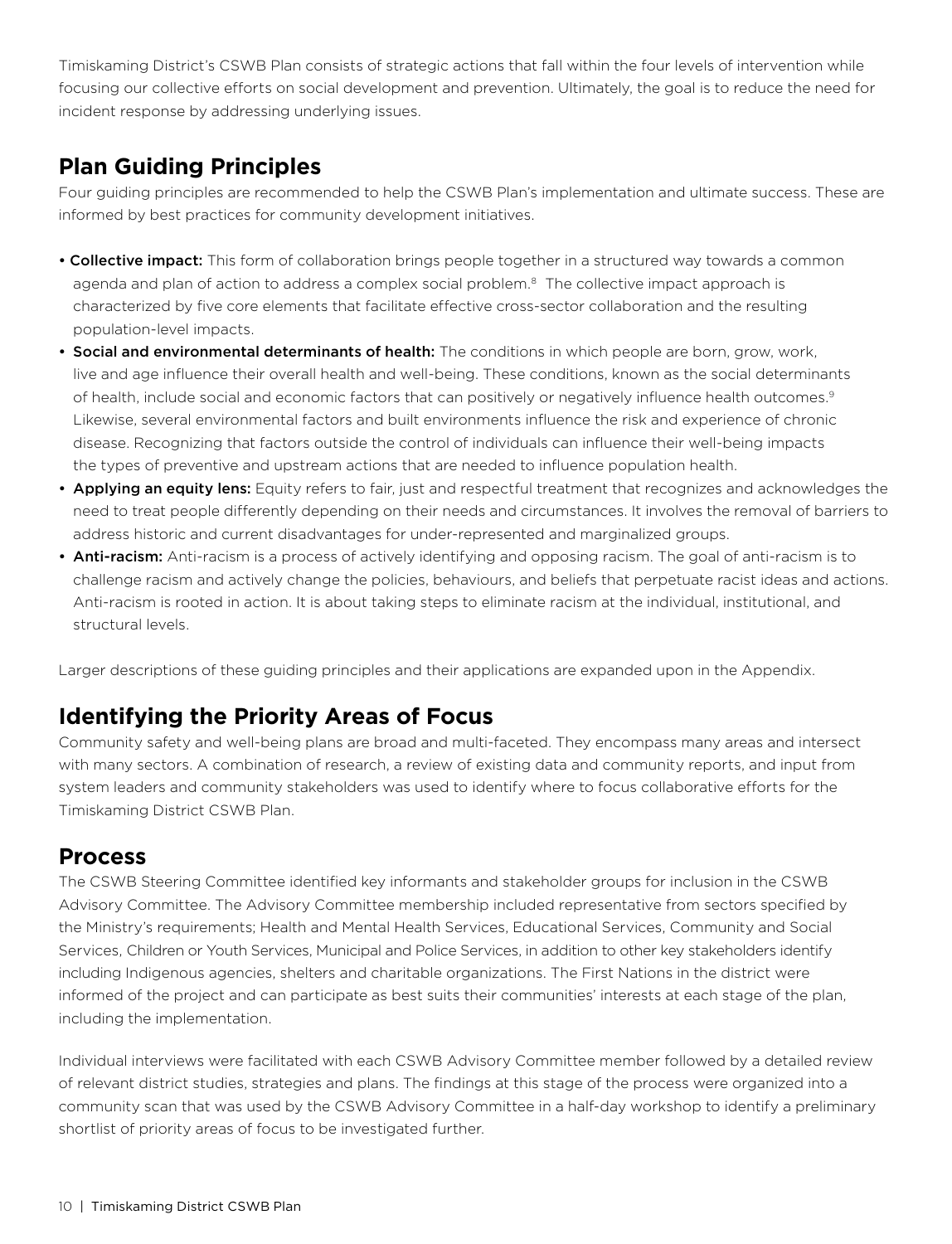The challenges present in Timiskaming District are interrelated and can create a positive feedback loop of negative consequences. This was explored with the CSWB Advisory Committee, as the relationship between various conditions, causes, core problems and effects/consequences were mapped. This helped affirm that the issues facing Timiskaming District were interconnected and that multiple priority areas of focus would be necessary to best address the factors that have the greatest impact on the community. While the CSWB framework focuses on risks, the goals identified in the plan will be successful by aligning with and building on the many assets and strengths that already exist in the Timiskaming District.

The shortlist of priority areas of focus was validated and honed in on through additional key stakeholder interviews, small group discussions and a District Community Safety and Well-being Survey. Over 500 Timiskaming District residents participated in the district survey. Building upon the additional information gathered, in a second workshop, the CSWB Advisory Committee was able to outline the six areas of focus prioritized in this plan:

- I. Health & Well-Being
- II. Housing
- III. Employment & Economy
- IV. Poverty
- V. Community Safety
- VI. Environment & Sustainability

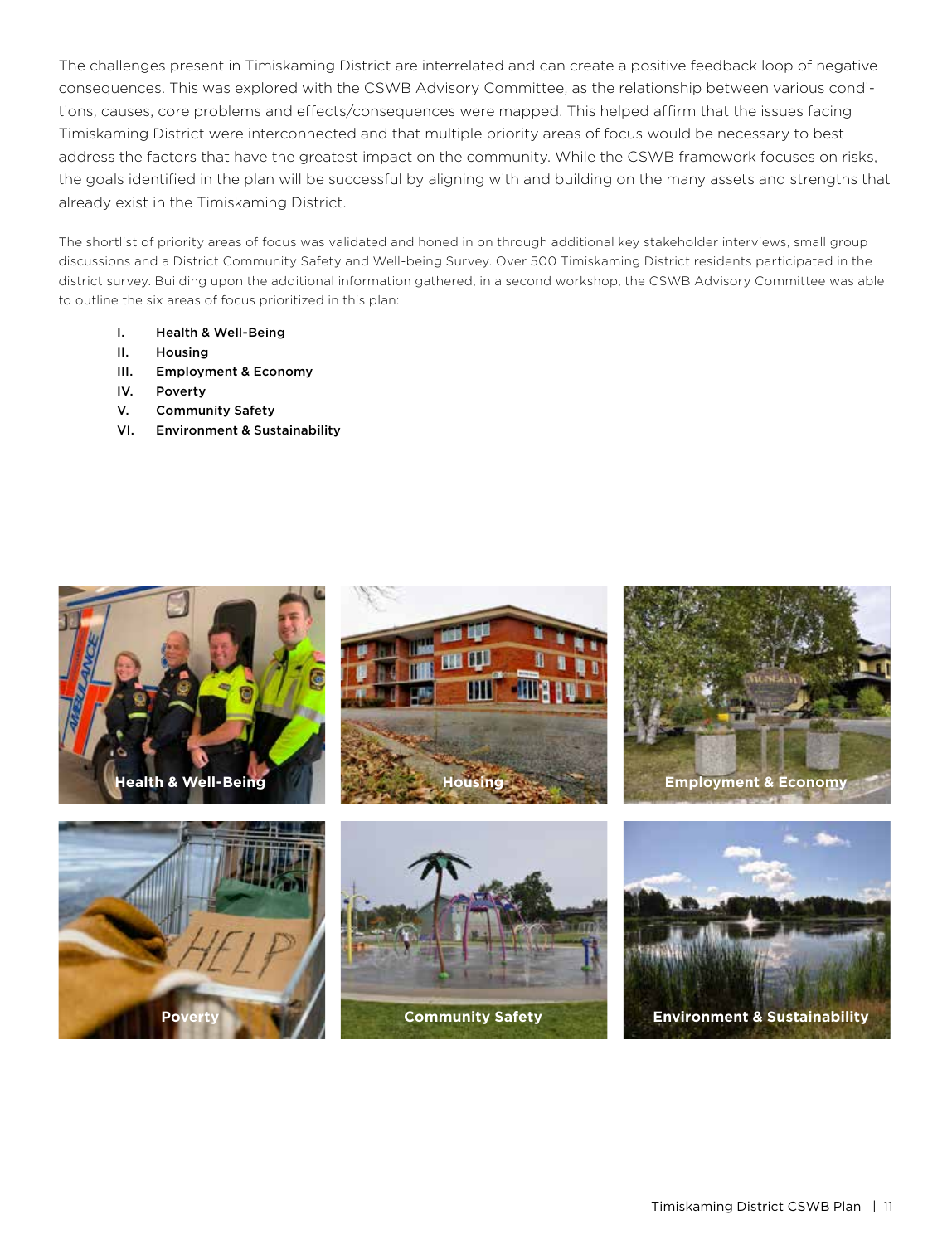## **Priority Areas of Focus**

Each priority area of focus was further broken down into sub-areas of interest. In total, 25 sub-areas were identified. In this section, each area of focus and its respective sub-areas are described; identifying the community need, a snapshot of services and programs available and what gaps and/or other plans and strategies exist in the district to align with or enhance.

## I. Health & Well-being



The health status of a population is commonly seen to be inversely related to the remoteness of its location.<sup>10</sup> This experience can be illustrated through the poorer rates of health indicators for the population of the Timiskaming District when compared to the province. For instance, almost one in five (19%) of district residents aged 12+ perceive their overall health as fair or poor, almost twice the provincial population (11%).<sup>11</sup> Higher levels of obesity (37%) and diabetes (10%) are reported in the district as well as lower levels of regular weekly physical activity.12 There are higher levels of hospitalizations in the district attributed to substance misuse, being twice the provincial rate for both alcohol (405.2 per 100,000) and opioid use (27.2 per 100,000).<sup>13</sup>

Five sub-areas of attention and improvement for individual and community health and well-being are explored below.

#### **Health Services**

It is important that within the Timiskaming District that residents have access to the full spectrum of health services from prevention to long-term care. In more rural areas, the delivery of health services can be a challenge due to the distances necessary to travel to reach health providers or the limited availability of providers in the area. The region has established an Ontario Health Team (OHT), the Équipe du Santé des Régions du Timiskaming Area Health Team. Introduced by the provincial government in 2019, OHTs are a new model of health care delivery, encouraging groups of health providers and organizations that, at maturity, will be clinically and fiscally accountable for delivering a full and coordinated continuum of care to a defined population. The Équipe du Santé des Régions du Timiskaming Area Health Team are moving forward with development and has identified two areas of focus related to older adults and mental health and substance use.

The main categories of health services are:

- Health promotion
- Primary care
- Secondary care
- Tertiary care
- Long term care

Health promotion helps individuals reduce the risk of illness and follow healthy lifestyles. These services are provided in a variety of ways and settings, led by the public health units. The Timiskaming District is served by the Timiskaming Health Unit, protecting the health of our communities by recommending policies, providing educational programs, conducting research and data collection, and identifying and breaking down health inequities. Health promotion is also often achieved at the primary care level too during patient interactions with physicians, nurses and health professionals.

Primary care is the doorway to heath services, through the direct provision of first-contact services (by providers such as family physicians, nurse practitioners, pharmacists and telephone advice lines) in the identification and treatment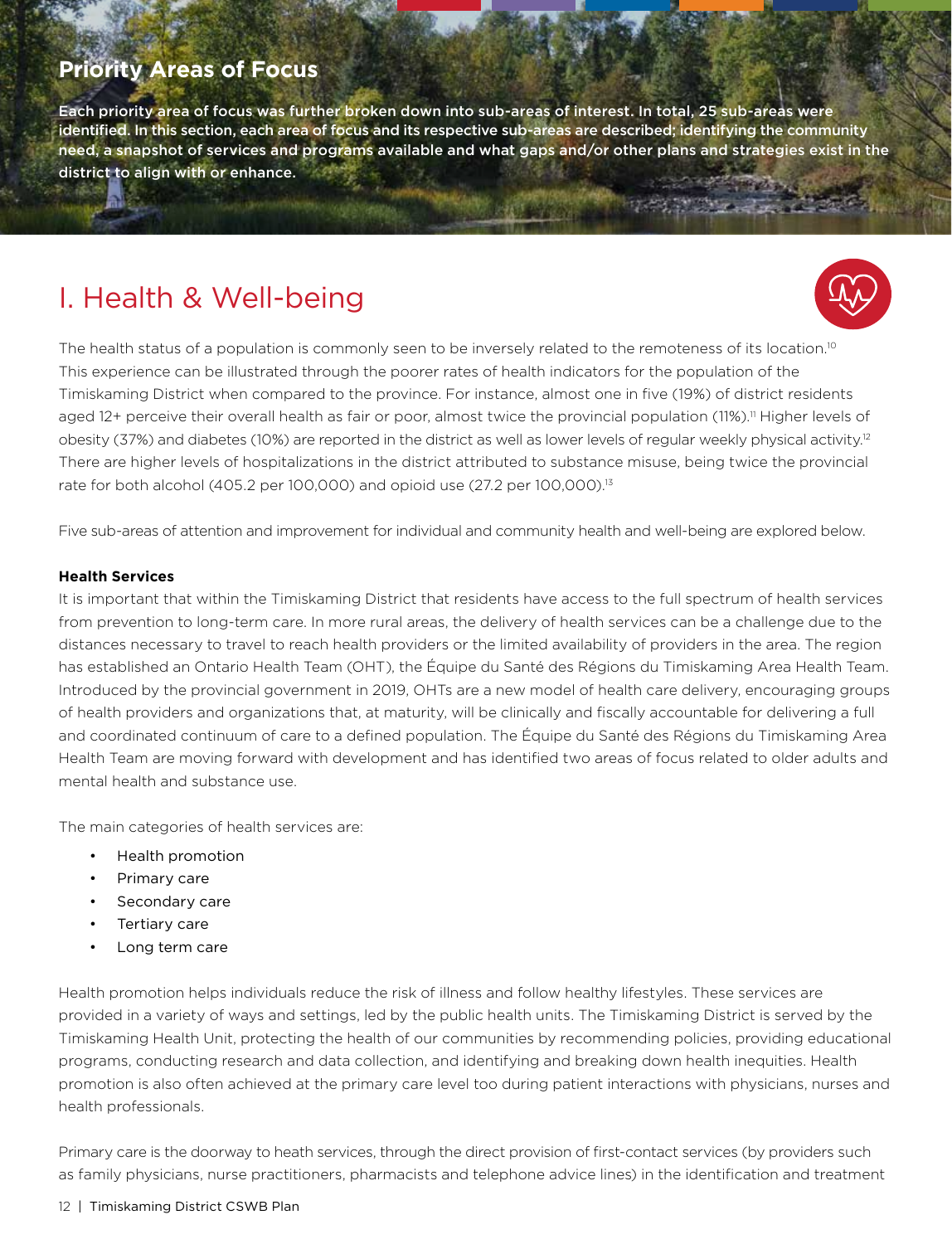of illness and injury. Five Family Health Teams, the Mino M'shki-ki Indigenous Health Team and the Centre de Sante Communautaire du Témiskaming help provide primary care across the district. Primary care is important in the referrals to and the coordination with other levels of care (such as hospitals and specialist care). When individuals do not have convenient or timely access to primary care services, they often end up visiting their local Emergency Department seeking care. 14.5% of the district's residents don't have a regular healthcare provider,<sup>14</sup> a persistent challenge in the context of a continued difficulty retaining health human resources in the district.

Secondary care is hospital care or when your primary care provider refers you to a specialist, who has more specific expertise in whatever health issue you are experiencing. Temiskaming Hospital and Blanche River Health provide secondary care to patients at three sites in Temiskaming Shores, Kirkland Lake and Englehart. There are three 24/7 Emergency Departments at these sites and visiting physician specialists. Specialists focus either on a specific system of the body or a particular disease or condition. Examples of specialists include cardiologists (heart disease), endocrinologists (hormone systems, including diabetes) and oncologists (cancer).

Tertiary care is when you are hospitalized and require a higher level of specialty care. Tertiary care requires highly specialized equipment and expertise for complicated treatments or procedures such as cardiac surgery, some forms of cancer treatment or paediatric (child) urgent care. Patients may have to travel outside of the Timiskaming District to Sudbury or southern Ontario hospitals for various tertiary care. Some tertiary care is delivered through satellite services at Temiskaming Hospital and Blanche River Health in the patient-care areas of Dialysis, Chemotherapy, Cardiac Rehabilitation and Virtual Critical Care through a partnership with Health Sciences North.

Long term care services help people live as independently and safely as possible when they can no longer perform everyday activities on their own. This is inclusive of home and community care in addition to facilities and nursing homes. People often need long-term care when they have a serious, ongoing health condition or disability. Longterm care is provided in different places by different caregivers, depending on a person's needs. Most long-term care is provided at home by unpaid family members and friends. It can also be given in a facility such as a nursing home or in the community, for example, in an adult day care centre. With the aging population, there is a building need for more long term care. Across the province, there is a shortage of long term beds at long term care facilities. Insufficient long term care beds in the district places strain on hospital services. One hospital reported 58% of funded beds being occupied by alternate level of care patients<sup>15</sup> who would be more appropriately cared for in a long term care facility.

#### **Mental Health**

Mental health is important at every stage of life, from childhood and adolescence through adulthood as it affects how we think, feel and act. It influences how we handle stress, relate to others and make choices. Development of community well-being encompasses concepts of positive mental health including social capital and connectedness, as well as civic engagement and participation by residents in decisions affecting their lives.

The last decade has seen an increased commitment to improving mental health services and combating stigmas. There are national concerns about increasing levels of depression and anxiety within communities, which have only been exacerbated in recent years with stressors presented through the COVID-19 pandemic and increasing costs of living. In the Timiskaming District, 11.8% of residents aged 12+ perceive their mental health as fair or poor vs. 7.9% in Ontario.16 In the Timiskaming Community Safety and Well-being Survey, 68% felt that there are not sufficient mental health services in the Timiskaming District to serve the needs of the community.

The Canadian Mental Health Association (CMHA) Cochrane-Timiskaming branch and the North Eastern Ontario Family and Child Services (NEOFACS) lead the delivery of mental health services in the region to adults and children and youth respectively. NEOFACS has four sites in the Timiskaming district, each with four funded child and youth mental health worker positions. CMHA Cochrane-Timiskaming has three sites in the Timiskaming District, providing an array of outpatient supports and services and case management to support people with mental illnesses, concurrent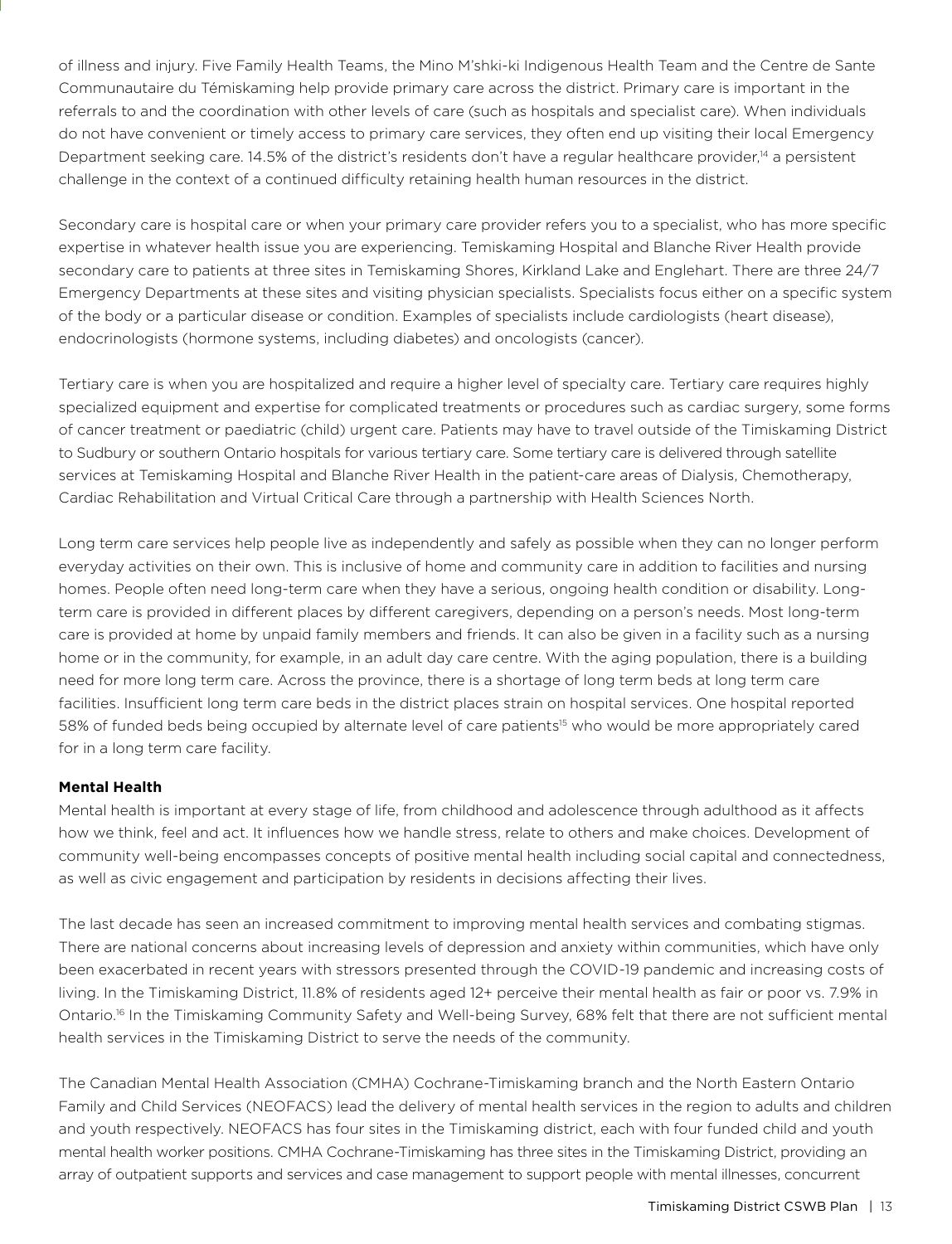disorders (people living with a mental illness and an addiction/substance misuse) and dual diagnosis (developmental disability and serious mental illness) to access early intervention, intensive support, housing and peer supports. Partnerships help expand mental health services into the community. CMHA Cochrane-Timiskaming in partnership with the Temiskaming Hospital places a social worker in the Emergency Department to help reduce readmissions. A Mobile Crises Response Team (MCRT) is in development, led by the CMHA in partnership with the OPP. With a mix of OPP officers and CMHA crisis workers, the MCRT will improve crisis response services and mental health referrals during response calls.

#### **Addictions and Substance Misuse**

The Timiskaming District has high substance misuse rates, yet there are no inpatient addictions services currently available within the district. For those seeking withdrawal services, the closest options require to travel to facilities in Smooth Rock Falls or Timmins which are regularly at full capacity, presenting challenges for securing treatment beds for individuals in need. In the Timiskaming Community Safety and Well-being Survey, 60% felt that there are not sufficient addiction services in the Timiskaming District to serve the needs of the community.

The Timiskaming District Drug and Alcohol Strategy, co-chaired by the THU and the CMHA Cochrane-Timiskaming Branch, is working with many service agencies on ways to prevent and address harms associated with the continuum of substance use. The strategy is based on the pillars of prevention, harm reduction, treatment and enforcement, and includes an opioid early warning and response system. It will work to strengthen systems related to responding to and preventing overdoses and poisonings, recognizing and disrupting stigma and discrimination associated with substance use and addiction, enhancing pathways to substance use services and supports, and advocate for funding, resources, and public policy to address the root causes of substance use and substance use disorders.

The Timiskaming Opioid Poisoning Prevention Task Force, Timiskaming Substance Use Disorder Support Program Steering Committee and Change for Timiskaming are each independent community bodies that have organized in response to the Opioid Crisis and high levels of substance misuse present in the district. The Northeastern Recovery Centre was incorporated in September 2021 in pursuit of repurposing the former Pineger youth detainment facility in Kirkland Lake to be a new residential treatment centre to implement withdrawal management beds (medical and non-medical) and explore recovery housing options in the Timiskaming.

#### **Aging Safely and Community Paramedicine**

There is a need to accommodate the needs of the aging population, which continues to increase. It is estimated that by 2024, the number of people aged 65 and over will make up 20% of the nation's population.<sup>17</sup> This growth in the aging population will continue to put added pressure on health and community service providers in the district to keep up with the increasing demand for services, where services are already limited. In the Timiskaming Community Safety and Well-being Survey, 85% agreed that their community needs additional seniors housing, assisted living and long term care residences to help people age safely in our communities. It is important to proactively plan and act to prepare older adults to take into account their various needs as they age, so that communities can enjoy a quality of life for all residents, regardless of their physical or mental capabilities.

Some municipalities produce Age-Friendly Community Plans to coordinate the development of communities that promote active and healthy aging. To guide municipalities, the Ontario Age-Friendly Communities Outreach Initiative developed the eight dimensions which make up an Age-Friendly community:

- 1. Outdoor Spaces and Public Buildings
- 2. Transportation
- 3. Housing
- 4. Social Participation
- 5. Respect and Social Inclusion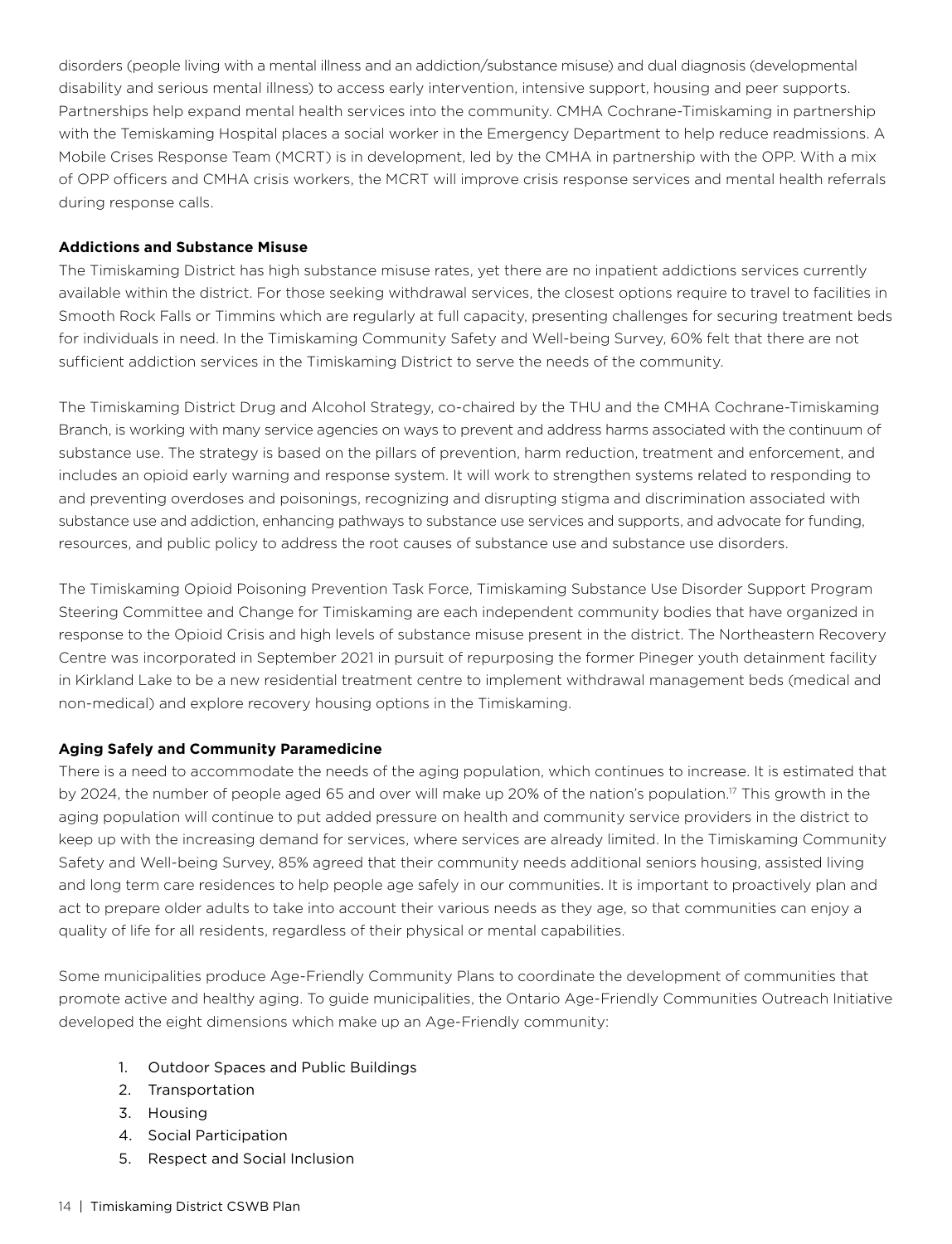- 6. Civic Participation and Employment
- 7. Communication and Information
- 8. Community Support and Health Services

Age-Friendly Community Plans outline goals and objectives, often to achieve outcomes the eight dimensions to promote active aging within communities, remove barriers that prevent seniors from leading fulfilling lives, and allow seniors to age with dignity in a safe environment. While not all municipalities in the Timiskaming District produce Age-Friendly Community Plans, those that do exist can be leveraged to inform and guide district aging safety activities.

A Seniors Centre Without Walls (SCWW) program is delivered through Timiskaming Home Support in collaboration with the Timiskaming Health Unit. The SCWW program aims to reduce the feeling of loneliness and social isolation among homebound seniors and adults with physical disabilities aged 55+ in the Timiskaming region using a free conference call type platform to engage participants.18 An evaluation of the program in 2019 found a strong recognized value of the program from surveyed participants. Almost all participants (97%) indicated that they would choose to stay in the SCWW program and 84% of participants responded that they were happy with the program. Furthermore, two-thirds of participants felt like they belonged to a community because of the program (58%) or had something to look forward to and felt better because of the program (65%).

Community paramedicine is a relatively new and evolving healthcare model. It allows paramedics and emergency medical technicians (EMTs) to operate in expanded roles by assisting with public health and primary healthcare and preventive services to underserved populations in the community. Some rural patients lack access to primary care and use 9-1-1 and emergency medical services (EMS) to receive health care in non-emergency situations. This can create a burden for EMS personnel and health systems in rural areas. Community paramedics can work in a public health and primary care role to address the needs of rural residents in a more efficient and proactive way. Community paramedics generally focus on:

- Providing and connecting patients to primary care services
- Completing post-hospital follow-up care
- Integration with local public health agencies, home health agencies, health systems, and other providers
- Providing education and health promotion programs
- Providing services not available elsewhere in the community

#### **Culture, Recreation and Physical Activity**

The Timiskaming District is a mosaic of northern Ontario communities with a rich history overlaying a region of great outdoors and extensive waterways. The district is a destination for recreation and community events. This culture provides residents with a particular quality of life and is an attractive element in drawing new members to the district. Three-quarters of residents in the Timiskaming District report a somewhat strong or very strong sense of belonging to their local community.19 Maintaining vibrant communities is important to continue to attract businesses, residents, and visitors and foster a strong cultural sector. Participation and engagement with the arts, culture, and recreation benefit community well-being by contributing to better physical and mental health and community social dynamics. While access to culture, recreation and leisure opportunities are important for residents of all ages, it is particularly critical for the healthy development of children and youth.

Some municipalities create Cultural Plans and Recreation Plans to proactively monitor and support their communities' cultural, creative and leisure outlets. These plans outline objectives to develop robust, fun, and resilient communities through the social factors that encompass the environment in which people live, such as gathering places, arts, culture and heritage, food and entertainment, business and commerce. Cultural Plans recognize the unique cultural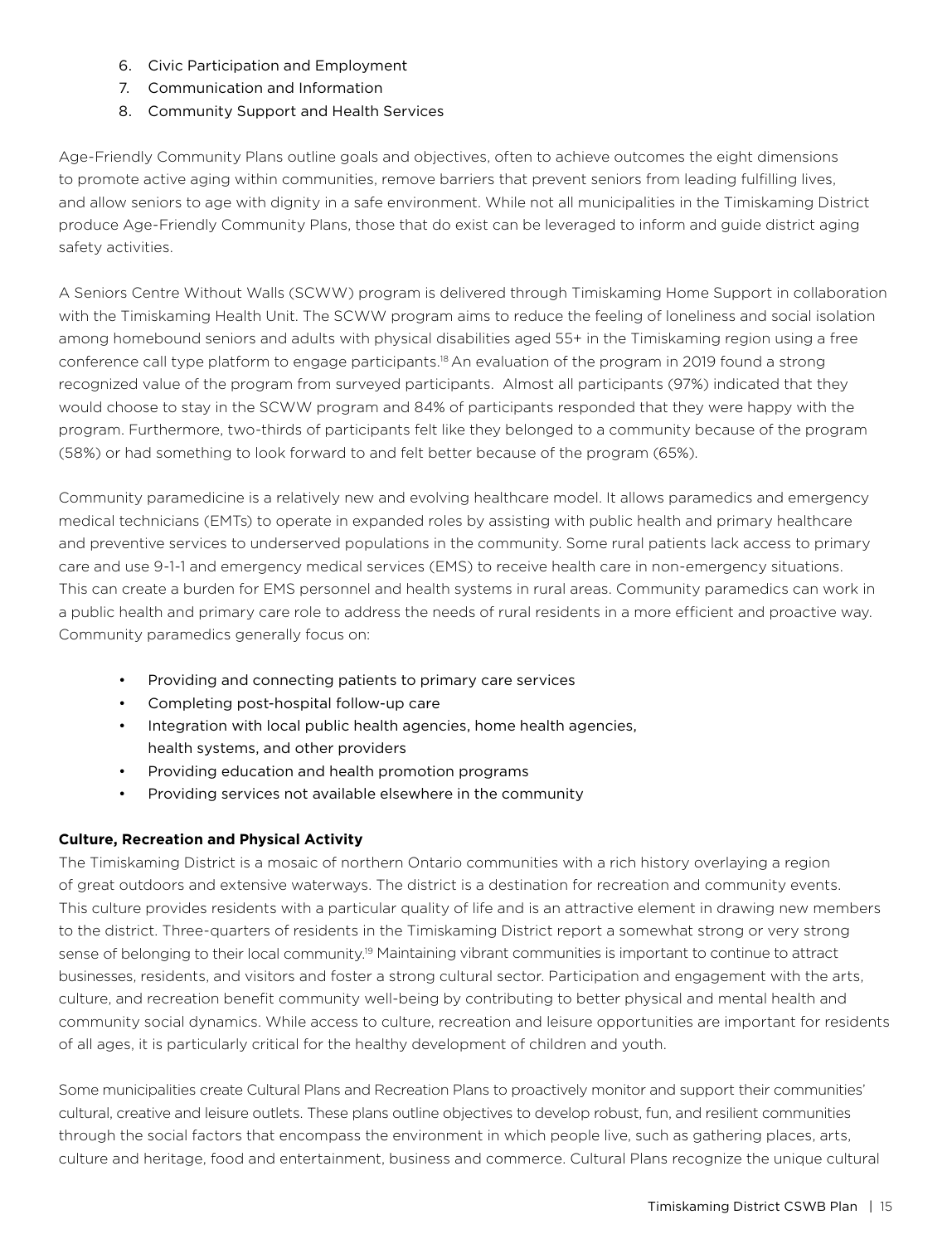groups found within communities, for example, the Francophone, First Nation, Métis, and Anglophone populations, and support the celebration of their cultural events and contributions to the social fabric of their communities. Likewise, Recreation Plans help to identify a community's recreation needs, and assists the municipality in determining future recreation service delivery, investment, and development, to guide and manage the direction of parks, trails, recreation and leisure services, programs, facilities and amenities. Existing Cultural Plans and Recreation Plans within the district can be leveraged to inform and guide district CSWB activities.

## II. Housing

Housing is a large concern for residents of the Timiskaming District. There is a shortage of affordable and available housing across the district. Local industry booms (e.g., mining) periodically have placed added pressure on the housing market and affect prices as influxes of workers seek accommodations during their employment. More recently, a greater volume than normal of individuals and families were seen moving north from parts of southern Ontario during the pandemic as there was increased migration from urban centres. There is an imperative need for strategies that address affordable housing shortages experienced in Timiskaming District throughout the housing spectrum. Within this plan, four sub-areas within the housing spectrum for attention and improvement are explored below.



#### The Housing Spectrum

**Source: Canada Mortgage and Housing Corporation**

#### **Affordable Housing**

In Canada, housing is defined as affordable if it costs less than 30% of a household's before-tax income. Many people think the term "affordable housing" refers only to rental housing that is subsidized by the government. In reality, it's a very broad term that can include housing provided by the private, public and non-profit sectors. It also includes all forms of housing tenure: rental, ownership and co-operative ownership, as well as temporary and permanent housing. The percentage of residents in the district who spend 30% or more of their income on housing is 21%.20 This is somewhat lower than the provincial rate (28%). This could be in part due to the substantially lower costs of housing in the district (median monthly shelter costs for rented dwellings in the district is \$691)<sup>21</sup> than the provincial average, which is reflective of more urban areas. However, the district's median total income is less than the provincial median and the costs of housing are still a financial stretch for individuals who rely on social services and financial assistance like Ontario Works (OW) or Ontario Disability Support Program (ODSP). Currently, over one in five renters in the district, reside in subsidized housing.<sup>22</sup> The DTSSAB has over 600 units across 34 locations in the district, however, there are still waitlists, most significantly for seniors. In the Timiskaming Community Safety and Well-being Survey, half of the participants (49%) felt that their community is not proactive enough in creating options to improve affordable housing.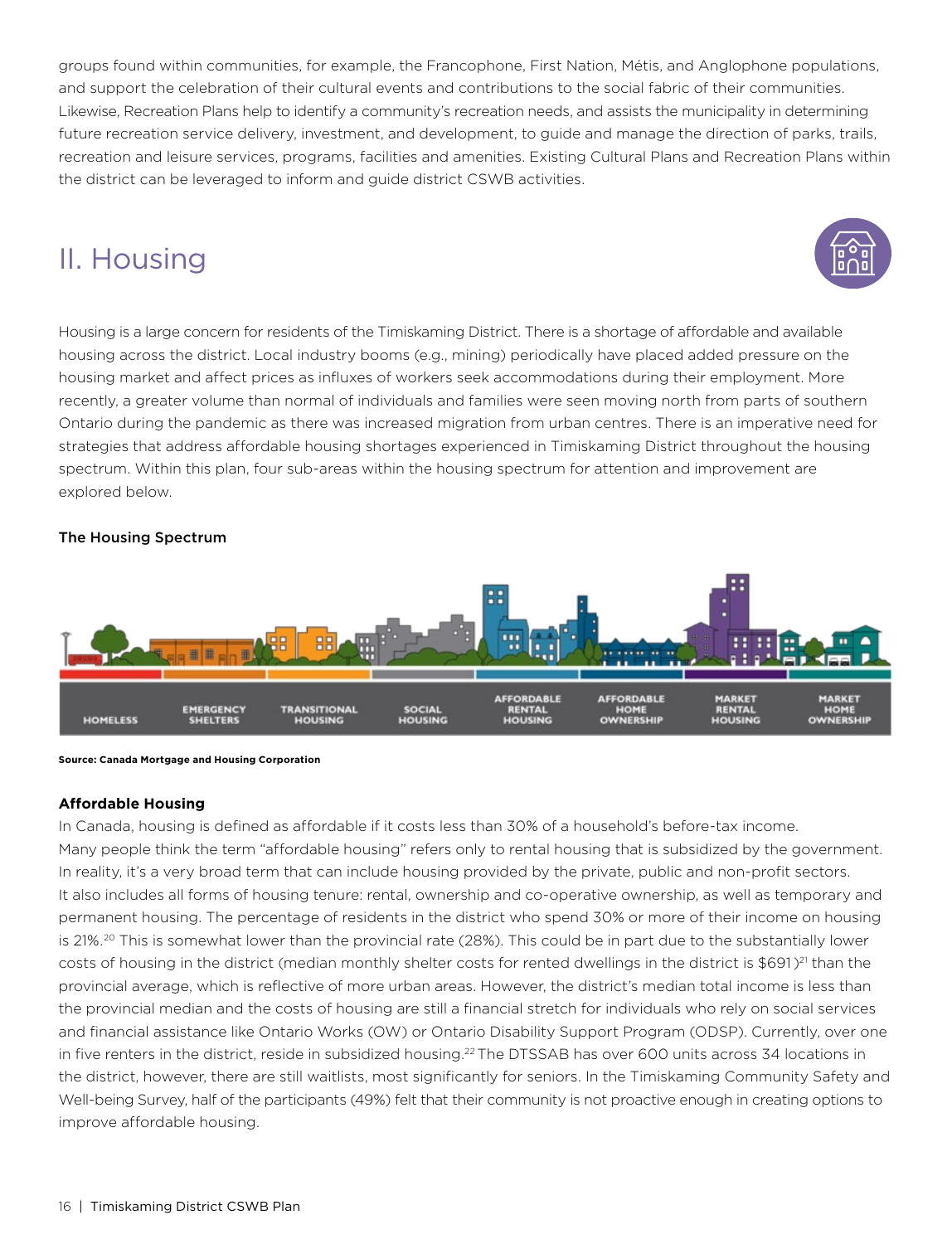#### **Transitional and Supportive Housing**

Transitional or supportive housing refers to a temporary type of supportive accommodation that is meant to bridge the gap from homelessness to permanent housing by offering structure, supervision, supports (for addictions, mental health or domestic violence for instance), life skills, and in some cases, education and training. It is more long term, service-intensive, and private than emergency shelters yet remains time limited typically to stays of three to six months. It is meant to provide a safe, supportive environment where residents can overcome trauma, begin to address the issues that led to homelessness or kept them homeless, and begin to rebuild their support network. Transitional housing can connect individuals with tailored resources for those who have difficulty maintaining housing like CMHA's rent subsidies for clients, or the DTSSAB's homeless prevention worker who works with at-risk tenants to try to prevent evictions. In the Timiskaming Community Safety and Well-being Survey, 67% agreed that their community needs additional transitional housing to help people reach permanent housing. There are limited transitional and supportive housing units in the Timiskaming District currently. Without these services, it is difficult for individuals to separate from unsafe or enabling environments when they can't secure new accommodations

#### **Emergency Shelters**

Emergency shelters are places for people to live temporarily or access overnight shelter when they don't have a place to stay. They are used by individuals facing homelessness as a harm reduction model and to serve as hubs for relevant services and supports. Some emergency shelters are focused on those fleeing an abusive relationship, sexual abuse or domestic violence (i.e., women's shelters). This is the case of Pavilion Women's Centre, which is the only emergency housing currently available in the district. For all others experiencing various forms of homelessness (episodic, situational or chronic), they must be referred and provided transportation outside of the district in order to access emergency housing or shelter. In the Timiskaming Community Safety and Well-being Survey, 54% agreed that their community needs enhanced emergency shelter services to address homelessness in the community. To address this gap, Zack's Crib, a is safe bed facility, that is presently in development in Temiskaming Shores.

#### **Homelessness**

Homelessness describes the situation of an individual, family or community without stable, safe, permanent and appropriate housing, or the immediate prospect, means and ability to acquire it. It can be the result of systemic or societal barriers, a lack of affordable and appropriate housing, the individual or household's financial, mental, cognitive, behavioural or physical challenges, and/or racism and discrimination. Most people do not choose to be homeless, and the experience is generally negative, unpleasant, unhealthy, unsafe, and distressing.

In September 2021, the DTSSAB completed their most recent Homelessness Enumeration. Baseline data is vital to understanding the challenges of homelessness and the extent of homelessness in the district. The Homelessness Enumeration identified 53 homeless individuals within the district. Additionally, two-thirds (62%) of Homeless Enumeration participants reported regularly staying with family and friends (e.g., couch surfing). This information demonstrates the presence of hidden homelessness in the district and the potential of several individuals not captured in the enumeration.

It is recognized that there is an overrepresentation of Indigenous peoples amongst Canadian homeless populations resulting from the legacy of trauma from colonization and displacement. In addition, numerous populations, such as youth, women, people with mental health and addictions issues, people impacted by violence, seniors, and members of LGBTQ2S communities are at greater risk of experiencing homelessness.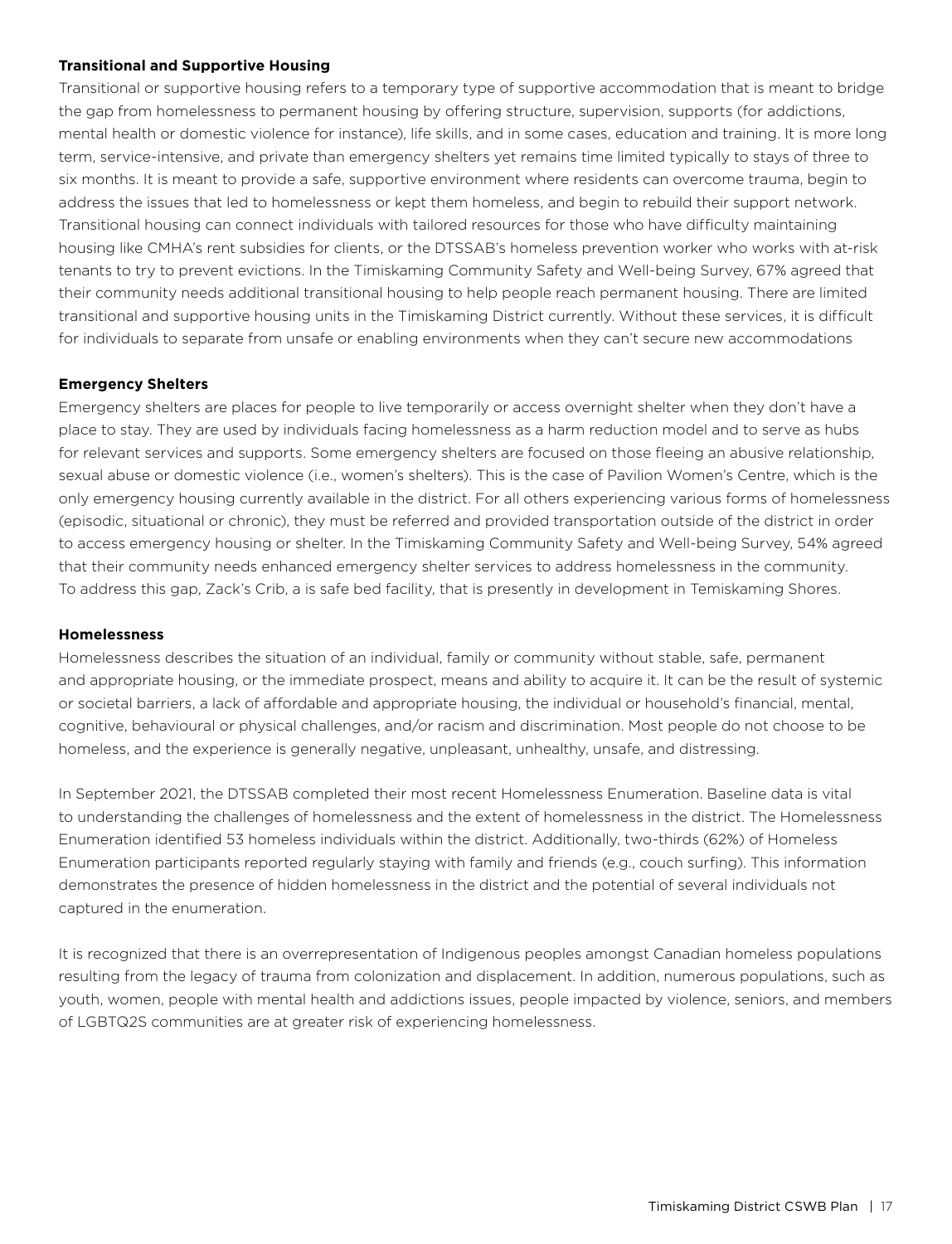## III. Employment & Economy



Education plays an important role in determining the health status of an individual, creating pathways to employment and greater income levels. This can also affect health by influencing social and psychological factors like greater perceived personal control.<sup>23</sup> The Timiskaming district has lower levels of education compared to the province. Currently, 18% of Timiskaming District's population between the ages of 25-64 years have less than a high school diploma, almost double the provincial average (10%)<sup>24</sup> : Four District School Boards serve the Anglophone and Francophone communities in Timiskaming in addition to Kiwetin Kikinamading (Timiskaming First Nation, Quebec) and private schools in the district. Two of the district's school boards have a lower percentage of students who graduate high school within five years of starting grade 9 than the provincial average (88%), with one school board reporting 71%.25 While the percentage of the district's and province's population who have a high school diploma or GED as their highest level of education is equal (25%), the percentage of the population with a university degree in the district is a third of the provincial average of 32%.26

Northern College is the post-secondary institution present in the district, with campuses in Haileybury and Kirkland Lake. The campuses include access centres for other institutions for Contact North and College Boreal. There is a history and a partnership between the college and the local industries, leading to curriculum and program development to align with the district's economic needs, for example, mining in the north and agriculture in the south. A partnership with Algoma University allows for various dual diploma and bachelor programs at Northern College. Employment Ontario's Employment Services are delivered on Northern College's campuses, providing support for students seeking employment and funding for adult learners to go back to school.

The sub-areas of addressing the challenges pertaining to hiring and retention of skilled workers and addressing vacancies in the district in addition to income stability were identified.

#### **Hiring, Retention and Addressing Chronic Vacancies**

Recruitment and retention are a challenge, particularly for the health human resources, with providers experiencing high turnover rates and chronic vacancies. This is only exacerbated by the national labour shortage experienced since the start of the COVID-19 pandemic.

Education is critical to enhancing local talent and creating a pipeline of residents who can fill job openings. If district residents can see the local demand for skilled professionals as career opportunities for themselves, and the pathways for them to pursue the appropriate education and training are made clear and accessible, then the need to recruit and retain employees from outside of the district may be able to be alleviated in the future. A challenge in this approach is that there is no university within the district to train health human resources (i.e., doctors, social workers, addictions and mental health) within the communities. Additionally, In the Timiskaming Community Safety and Well-being Survey, 32% felt that educational or training opportunities they are interested in are unaffordable.

Other factors also play an important role in supporting recruitment and retention. Appropriate housing options need to be readily available for recruited candidates and professionals who are moving to the district. Local housing shortages can cause employment contracts to collapse if successful job candidates are unable to find housing options once accepting offers or for candidates to decide to leave prematurely if desirable housing is not found in the long term. Additionally, a strong cultural sector helps to retain residents, attract talent, and support local entrepreneurship.

#### **Income Security**

Income security is one's ability to pay for their basic needs without fear of losing their income source. Factors such as lower minimum wage rates and temporary or casual employment can contribute to income insecurity. Precarious employment in Canada has increased by nearly 50% over the past two decades.<sup>27</sup> There are a few possible policy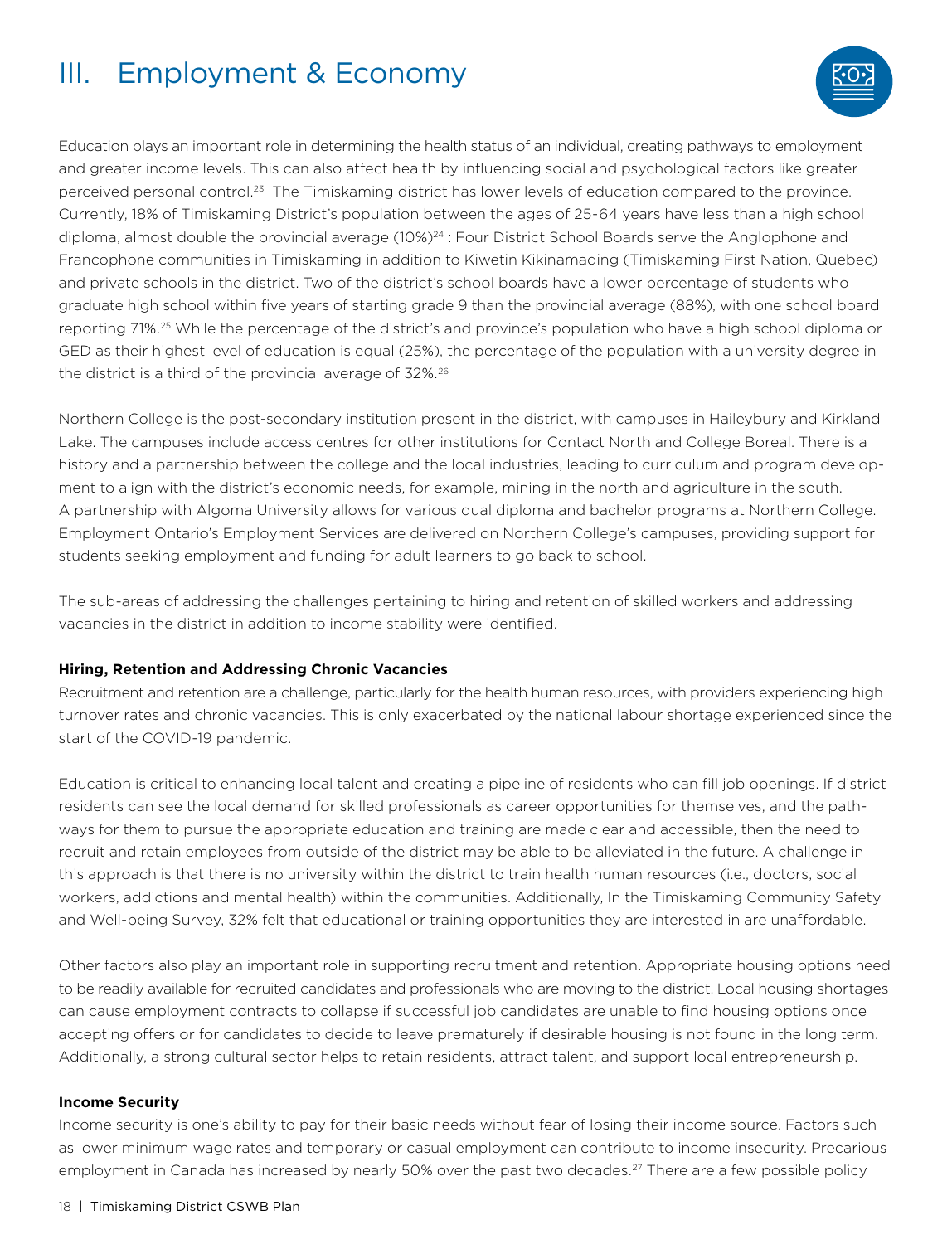options to increase the amount of income security in Canada. One option is increasing the minimum wage to a living wage. Basic income is another policy option to try to achieve income security. Basic income is different from other forms of social assistance in that it guarantees a minimum income level to individuals regardless of their employment status.

Unemployment is higher in the Timiskaming District, at 8.9% compared to 7.4% across the province.<sup>28</sup> A person's ability to find a job becomes increasingly difficult the longer that they remain unemployed, making it difficult to overcome poverty. In the longer term, they also tend to earn less once they find new jobs.

## IV. Poverty

Nearly one out of every seven Canadians currently live in poverty.<sup>29</sup> Poverty is a widespread issue across the country and the world, but vulnerable groups such as people living with disabilities, single parents, elderly individuals, youth, and racialized communities are more susceptible. In Timiskaming, 17.5% of households live with low income and are often forced to make tough choices on how to spend their money.<sup>30</sup> In the Timiskaming Community Safety and Well-being Survey, 38% indicated that they have monthly concerns about having enough money to pay for housing/rent, food, clothing, utilities and/or other basic necessities. The effects of poverty can be expressed in different aspects of a person's life, including food security, health, and housing. Due to its sweeping impact on one's quality of life, the World Health Organization has declared poverty to be the single largest determinant of health. It is challenging to know how much poverty costs Canadians precisely but it is widely accepted that poverty is one of the biggest burdens on the economic, healthcare, and criminal justice systems in Canada. An estimate for Ontario places the cost of poverty between \$10.4 billion and \$13.1 billion for the government.<sup>31</sup> Four sub-areas for addressing poverty are explored below.

#### **Social Assistance**

In Ontario, social assistance is delivered through two programs, Ontario Works (OW) and Ontario Disability Support Program (ODSP). These programs provide monthly financial assistance to help individuals and their dependents with living expenses including food and rent, health benefits and employment supports to help beneficiaries find and keep a job. Unfortunately, it is widely recognized that social assistance programs in Canada do not provide adequate support for individuals and families to meet their basic needs. For example, in 2012, 70% of households relying on social assistance were also food insecure and accounted for at least half of food bank users.32

#### **Childcare**

In today's labour and economic climate, it can require that there are multiple household incomes to cover the costs of a family's basic needs. Parents rely on childcare to help them enter, re-enter, or remain in the workforce, but access to affordable, quality childcare is often a significant barrier for many. Costly out of pocket childcare options can rival lower-income salaries, prompting some families to have a parent leave the workforce to provide their own childcare. Mothers are more common than fathers to take time away from paid work to care for a child, which can exacerbate mothers' lifetime earnings gap. The province of Ontario and the federal government have signed a \$13.2-billion agreement to lower the cost of child care in the province to an average of \$10 a day by September 2025. Starting in April 2022, this agreement will start an immediate reduction in fees for licensed childcare centres will see fees reduced up to 25%. The implementation of affordable childcare will improve access to early learning and childcare programs for more families while helping working parents.

#### **Transportation**

The Timiskaming District is largely rural and remote with a population density of 2.3 people per square kilometre, less than a sixth of the provincial population density (14.8/km2).<sup>33</sup> This creates some barriers for residents, particularly around transportation and telecommunication services.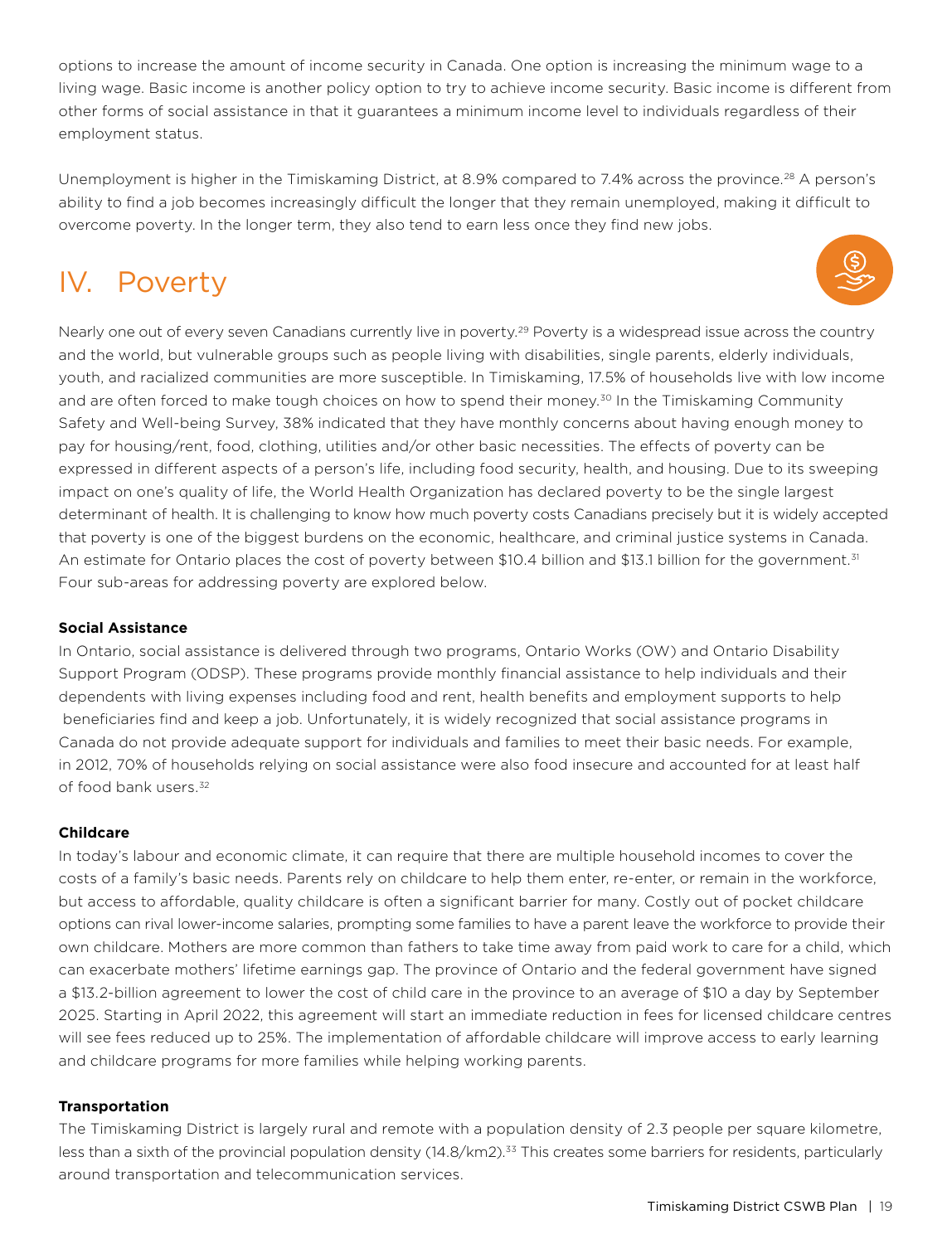- Distance and inclement weather can make travel and accessing services more difficult.
- Distribution of community can lead to isolated residents, particularly seniors and those without reliable transportation.
- There is no district-wide access to reliable cell and high-speed internet service coverage in rural and remote areas.
- Many parts of the district do not have public transit operations, including urban areas like Kirkland Lake. Taxis are the main transit option, but for many lower-income families this is a costly mode of transportation to depend on.
- Not all of the district's population has at least one reliable method of transportation, i.e., own vehicle or bus pass and the availability of public transportation.
- Lower density development and the absence of public transit severely limits the walkability of neighbourhoods and residences.

Public transportation provides people with mobility and access to employment, community resources, medical care, and recreational opportunities across and within communities. It benefits those who choose to ride, as well as those who have no other choice. Many families experiencing low income do not own a personal vehicle and rely on methods of public transportation. The absence of public transportation networks in northern Ontario communities is an enormous challenge for those who either cannot afford or are unable to drive.

#### **Food Insecurity**

Food insecurity refers to inadequate or insecure access to food due to financial constraints. Food security is not only concerned with adequate quantities of food, but also with the quality of food available and accessible. This is important because food insecurity is not only associated with malnutrition as it relates to insufficient caloric intake but also as it relates to the higher intake of energy-dense, nutrient-poor foods, which are often also more affordable. Studies have shown that there are connections between food insecurity and obesity in adults and children.<sup>34</sup> Prices of groceries are more expensive in the north contributing to the experiences of food insecurity in the area. About 1 in 10 households in Timiskaming experiencing household food insecurity.<sup>35</sup>

Additionally, food insecurity has been shown to negatively impact children's long-term physical and mental health, increasing their risk of conditions such as depression and asthma, and reducing their ability to succeed in school. Similarly, adults living with food insecurity are more likely to have overall poorer health, demonstrating higher occurrences of chronic conditions like depression, diabetes, and heart disease. Existing medical conditions are also more difficult to manage in food-insecure environments and frequently result in enlarged medical costs.<sup>36</sup> The Salvation Army operates food banks in Kirkland Lake and Temiskaming Shores and is a member of Feed Ontario. There is also the Haileybury Food Bank. While food banks help elevate the symptoms of food insecurity, they do not get at addressing the root causes.<sup>37</sup>







20 | Timiskaming District CSWB Plan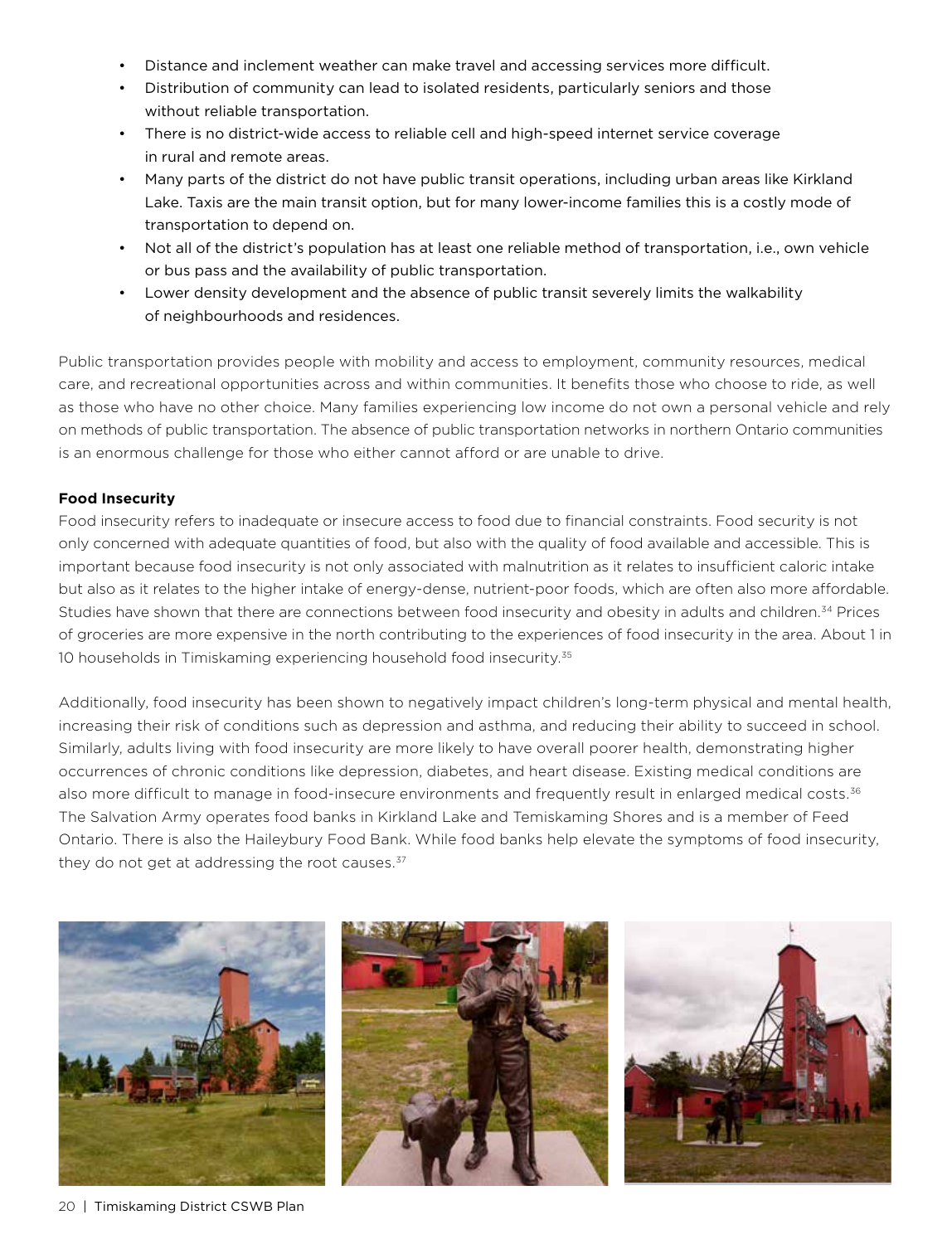## V. Community Safety



Community members' perceptions of safety and acceptance are critical for strong community vibrancy. In the Timiskaming Community Safety and Well-being Survey, over one-third indicated that they feel somewhat unsafe in their community. Almost two-thirds (61%) of survey participants felt that over the last three years, they perceive that crime in their community has increased. For community safety, it is also important that accessibility is built into community environments, like street crossing signals for the visually impaired. Five sub-areas for improving community safety are explored below.

#### **Racism and Discrimination**

Every person in Ontario deserves to be free from racial discrimination and harassment. The elimination of discrimination and harassment through zero tolerance is important to foster community cohesion, safety and vibrancy. Furthermore, proactive identification and action in addressing systemic racism are critical to building an equitable society. In the Timiskaming Community Safety and Well-being Survey, two-thirds (64%) agreed that there are racist attitudes and/or behaviours present in their community. Awareness is a huge step in addressing racism and shows a commitment from the community towards an acknowledgement of the issue, which is a necessary step toward empowering those that are oppressed through racism. However, instances of racial discrimination and harassment can continue to persist when they are not addressed head-on due to societal aversions of the uncomfortable or difficult conversations involved in calling them out.

Respect, cultural competency and safety are important for local Indigenous Nations and Francophone populations. A Timiskaming District Indigenous Cultural-Linguistic Cultural Competency Framework was developed in partnership with the DTSSAB.

A history of systemic racial marginalization of First Nations and their peoples has manifested as continued inequitable outcomes at the community level where Indigenous peoples experience:

- Higher incidence of morbidity and mortality,
- Lower levels of educational attainment,
- Fewer economic opportunities,
- Higher levels of police intervention.

#### **Gender-Based Violence**

Gender-based violence refers to harmful acts directed at an individual based on their gender. It is rooted in gender inequality and disproportionately impacts women, girls, and Two-Spirit, trans, and non-binary people. It includes sexual, physical, mental, and economic forms of abuse inflicted in public or in private as well as threats of violence, coercion, and manipulation. While violence affects all people, some people are more at risk of experiencing violence because of various forms of oppression, such as racism, sexism, homophobia, transphobia and ableism. There is a greater incidence of gender-based violence in rural areas in addition to a nationally observed increase in domestic violence during the pandemic.

The Pavilion's Women's Shelter has 10 emergency shelter beds in Temiskaming Shores and a services office in Kirkland Lake for women experiencing homelessness due to violence against women (VAW). Pavilion provides various programs for women and families including childcare, education, victim counselling and a crisis support line in addition to providing public VAW training and education.

There isn't a local LGBTQ2S+ Pride in the Timiskaming District or as many services or resources for those with queer identities. These events and networks are important for members of the LGBTQ2S+ community for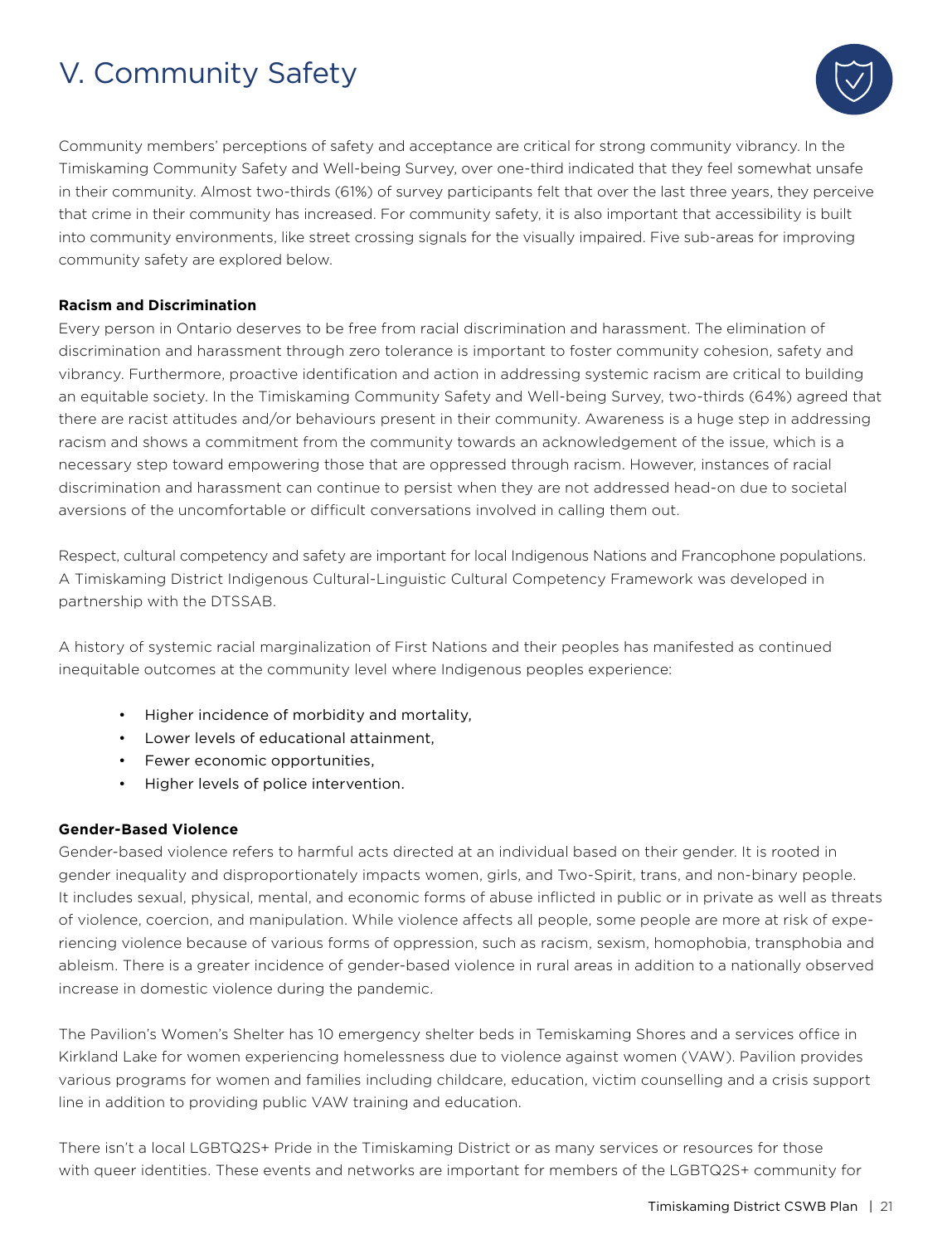placemaking, increased visibility and representation and connection to supports for vulnerable individuals.

#### **Human Trafficking**

In Canada, information from community members and police investigations suggests that those who are most likely to be trafficked are Canadian girls and women exploited for sexual purposes. Other higher at-risk populations include Indigenous women and girls, new immigrants, children in the child welfare system, persons living with disabilities, LGBTQ2 persons, and those struggling socially and/or financially. In addition, migrant workers may be at higher risk of exploitation and abuse due to language barriers, working in isolated/remote areas, lacking access to services and support, and/or correct information about their legal rights.

While human trafficking often takes place in large urban centres, it also occurs in smaller cities and communities. Over two-thirds of human trafficking incidents in Canada between 2009-2019 were reported in Ontario.38 It is recognized that the presence of the Trans Canada Highway in the district presents risks of criminal activity associated with "drug corridors" and sex trafficking.

#### **Road Safety**

Increasing road safety in the Timiskaming district was identified as a top priority in the Timiskaming Community Safety and Well-being Survey. Impaired driving incidents in the district remain a concern as a significant factor in motor vehicle collisions and serious safety matters on the area's highways, waterways and trails. A 5-year review by the OPP Temiskaming Detachment found that levels of alcohol or drug-related driving incidents have remained persistent, even slightly increasing in the most recent years.<sup>39</sup> The local OPP detachments remain focused on the enforcement of the "Big Four" causal factors of serious incidents. The Big Four include impaired driving (alcohol and drug), speeding and aggressive driving, inattentive or distracted driving and lack of occupant restraints and safety equipment.

#### **Justice Services**

The safety and well-being of communities in the Timiskaming District is and will always be, a top priority for the Temiskaming and Kirkland Lake OPP Detachments that serve the district. The Ontario government released its most recent Ontario Mobilization and Engagement Model for Community Policing (OMEM) in 2010. Implementation of the model and what it looks like in practice is ongoing and continues to develop and evolve. OMEM emphasizes having all community members and human services agencies working with the police to keep neighbourhoods safer, more secure, and healthier.

The OPP is committed to tackling violent crime and curbing criminal activity by addressing the root causes of crime and complex social issues and focusing on social development, prevention and risk intervention. The Timiskaming District has seen higher crime rates than the province in the past five years.12 The district's rates of sexual assault are greater than in the province, while there are also fewer specialized resources available for victims.

Over the past decade, police have increasingly been called to situations involving individuals who are facing mental health crises, addictions, homelessness and other complex social issues. Although police and emergency response are often the first points of contact in these situations, they are not necessarily equipped with the skills and training to respond to individuals with trauma or who are experiencing mental health crises. The Mobile Crises Response Team in development, led by the CMHA in partnership with the OPP will improve crisis response services and mental health referrals during response calls.

Canada's justice system serves to facilitate the timely and just resolution of legal issues. However, it has been recognized that there are barriers that exist within the system that can make it difficult for the most vulnerable populations of which it means to protect. Many offenders in the justice system can be people suffering from mental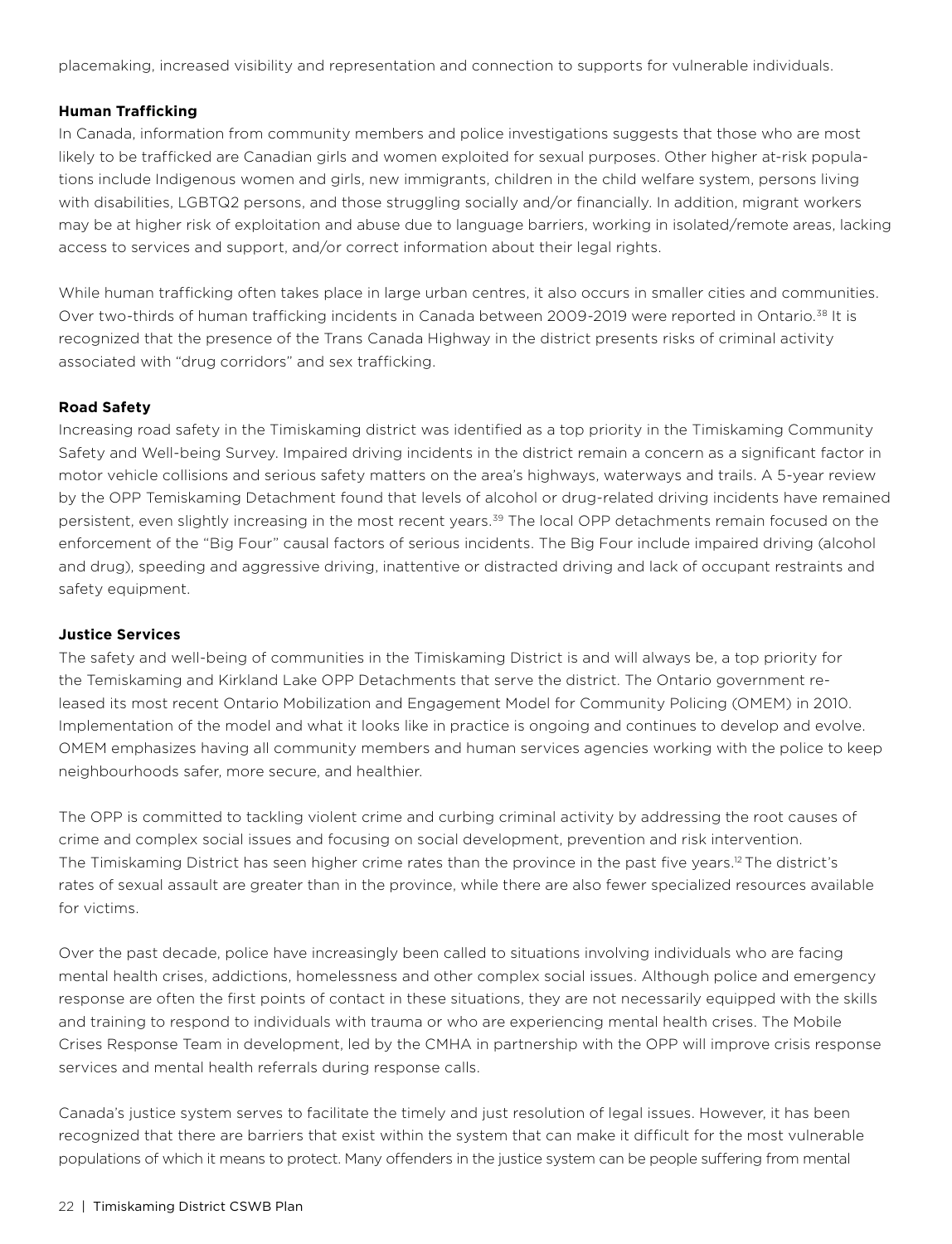health and addictions issues and are often homeless. "Affordable justice" is a mounting concern and priority to ensure for all Canadians. There are two dimensions to cost that individuals may incur within the justice system: the direct cost of the service that the client pays through service fees and the indirect costs that the client bears in order to access a service, such as travel costs, time off work, childcare costs, or costs to access online services. Additionally, unique barriers that different groups face when navigating the justice system can include access to translators and interpreters, having appropriate services for particular cultural groups, such as Indigenous families and recent immigrants, and accessibility measures for persons with disabilities, such as visual and hearing impairments. These challenges have the potential to limit access and to properly represent oneself in the justice system. A number of service models eliminate or reduce the direct cost of the service for clients by subsidizing service costs, implementing financial criteria for means-tests or removing service fees altogether.

## VI. Environment and Sustainability



The availability and use of Canada's natural resources is a large contributor to many northern communities' well-being, of which the Timiskaming District is no exception. Many are drawn to the region due to the opportunities to enjoy the outdoors and the natural environment in their community, while the region also benefits from the natural resource economies. Many district residents are able to enjoy urban amenities while also having readily available outdoor recreation and remote backcountry access. This connection to natural resources fosters a heightened community relationship to the health and sustainability of the environment. The sub-areas of environmental stewardship and climate change were identified for the plan.

#### **Environmental Stewardship**

Environmental stewardship is the responsible use and protection of the environment. Examples of responsible use include limiting the harvest of natural resources. Examples of protection include conservation and the creation of national and provincial parks. Indigenous peoples in Canada have practiced principles of environmental stewardship since time immemorial. Impacts of human activity on the environment are important to manage including industries' ecological footprint, greenhouse gas emissions and climate change, and clean water. This sense of responsibility is a value that can be reflected through the choices of individuals, companies, communities, and government organizations, and shaped by unique environmental, social, and economic interests. In the Timiskaming Community Safety and Well-being Survey, 55% agreed that environmental pollution is a risk to their community.

#### **Climate Change**

Climate change can be a natural process where temperature, rainfall, wind and other elements vary over decades or more. Over the past millions of years, our world has been warmer and colder than it is now. But today we are experiencing unprecedented rapid warming from human activities, primarily due to burning fossil fuels that generate greenhouse gas emissions. We are already witnessing effects of climate change as in addition to unprecedented warmer temperatures experienced, other consequences of climate change seen include intense droughts, severe wildfires, flooding, catastrophic storms and declining biodiversity. In the Timiskaming Community Safety and Wellbeing Survey, 52% agreed that climate change is a risk to their community. The Government of Canada recently issued the Health of Canadians in a Changing Climate Report with nine key findings:40

- 1. Climate change is already negatively impacting the health of Canadians.
- 2. Health risks will increase as warming continues, and the greater the warming, the greater the threats to health.
- 3. Some Canadians are affected more severely by climate change, as exposure and sensitivity to hazards and the ability to take protective measures varies across and within populations and communities.
- 4. The effects of climate change on health systems in Canada for example, damage to health facilities and disruptions to health services and operations — are already evident and will increase in the absence of strong adaptation measures.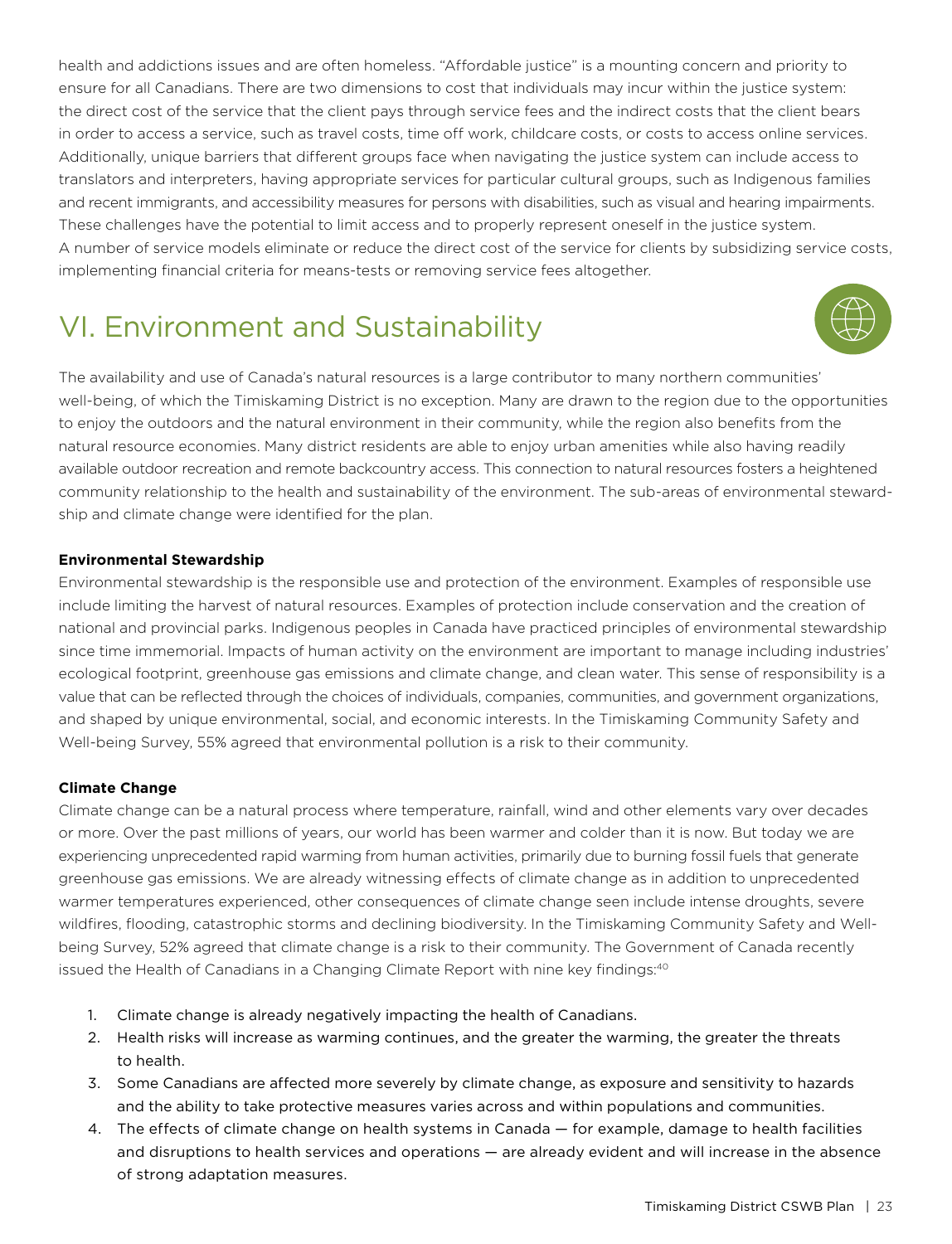- 5. Efforts to prepare for climate change are known to reduce risks and protect health. We must take action now.
- 6. The health impacts of climate change on First Nations, Inuit, and Métis peoples are far-reaching, with disproportionate impacts on their communities, including food and water security and safety, air quality, infrastructure, personal safety, mental health and wellness, livelihoods, culture, and identity.
- 7. To successfully protect all Canadians from the health impacts of climate change, decision makers must pursue adaptation actions that are inclusive and equitable and consider the needs of racialized, marginalized, and low-income populations.
- 8. Increased efforts to reduce greenhouse gas emissions are required to help protect the health of Canadians.
- 9. Reducing greenhouse gas emissions can provide very large and immediate health co-benefits to Canadians.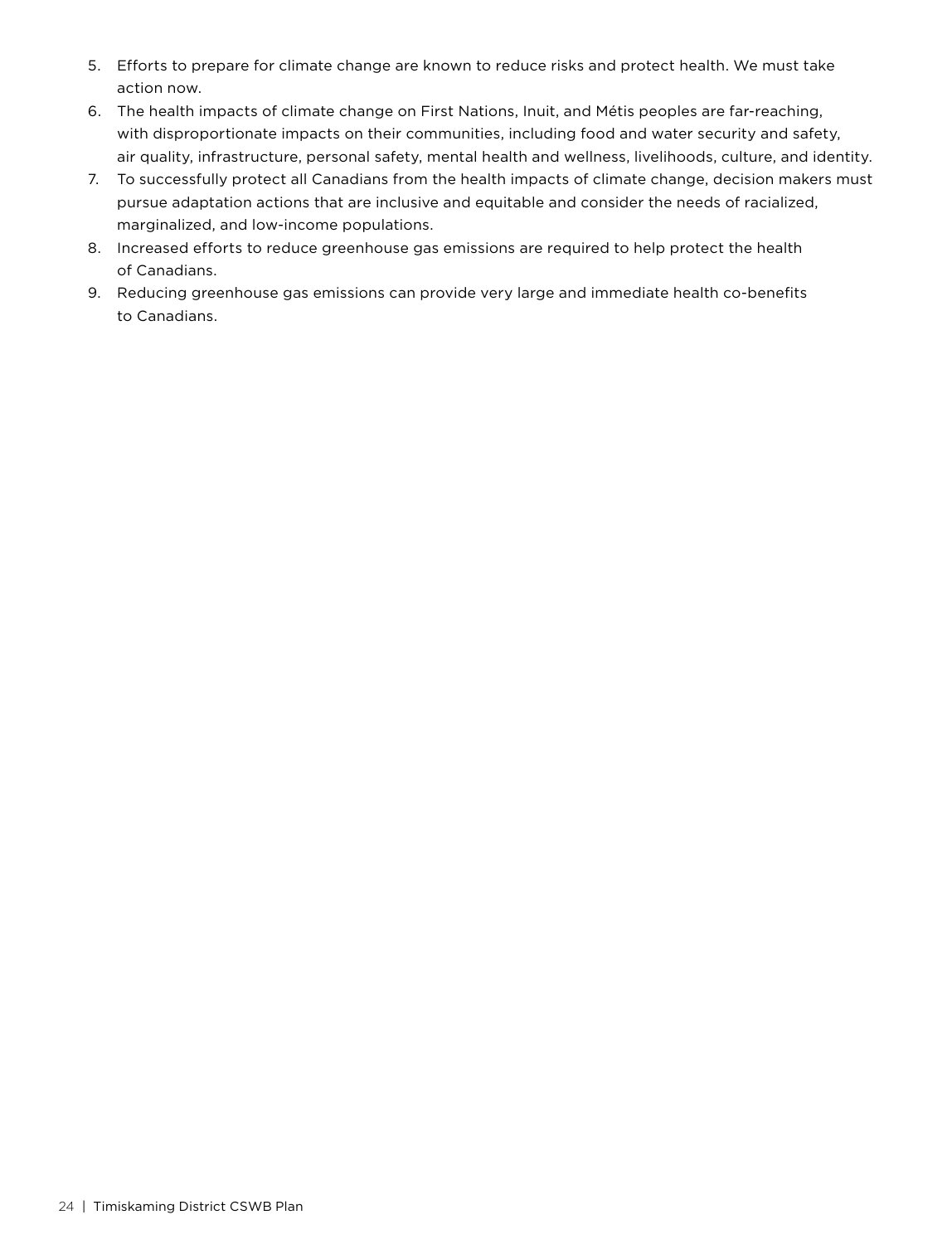#### Priority Areas Goals

18 goals are identified within this plan to direct strategic actions that will focus the district's collective efforts ocial development and prevention. These goals were prioritized based on community need, anticipated impact, and local opportunities. Recognizing the large scope of community services, programs and development included in this plan, goals pertaining to all 25 sub-areas were not included in this first iteration of the CSWB plan. As the implementation of the CSWB Plan processes and the plan matures, there will be the opportunity to expand the goals encompassed by the plan and its Performance Measurement Framework.

Suggested corresponding activities to achieve the goal outcomes are provided. The activities ultimately  $\,$ pursued will be dependent on the resources available when implementing the plan and aligned with the assets and strengths present in the community at the time.

#### I. Health & Well-being



#### **Goal Outcomes:**

- I.1 Ensure timely access to health services by increasing services and reducing wait times.
- I.2 Ensure health services are equitable and accessible to all by removing identified barriers.
- I.3 Reduce the incidence of mental health and substance misuse crises in the community.
- I.4. Increase access to quality and safe living arrangements at home for aging individuals, individuals with special or physical needs, and caregivers.

#### **Activities can include:**

- **I.1.A1** Build coalitions to attract and retain health professionals and services.
- **I.1.A2** Where service gaps are identified increase focus on those gaps to address the lack of service by increasing the services and availability of those services.
- I.2.A1 Develop an equity, diversity and inclusion evaluation tool for health services to identify equity and accessibility barriers for all populations.
- **I.3.A1** Build coalitions to expand mental health and addictions services.
- **I.4.A1** Work with organizations to break down barriers to accessing home support services and encourage older adults to ask for help.

#### II. Housing

#### **Goal Outcomes:**

- II.1 Increase available and affordable housing options for community residents through greater market inventory and access to subsidized housing and housing benefits.
- **II.2** Create more pathways to housing through transitional and supportive housing options and services.
- **II.3** Serve community members experiencing homelessness through expanded shelter services.

#### **Activities can include:**

- **II.1.A1** Create a district housing assessment tool to scope, measure and evaluate the status and availability of affordable housing in the area.
- **II.1.A2** Work with municipalities to create targets and measures for their affordable housing plans.
- **II.2.A1** Build coalitions to develop new social and supportive housing.
- **II.3.A1** Support the development, launch and operations of new shelters in the region, starting with Zack's Crib.
- **II.3.A2** Maintain and utilize the By Name List as a tool to prioritize those who are in need of housing.
- **II.3.A3** Create a working group on housing that adheres to the Reaching Home goals, funding and principles.

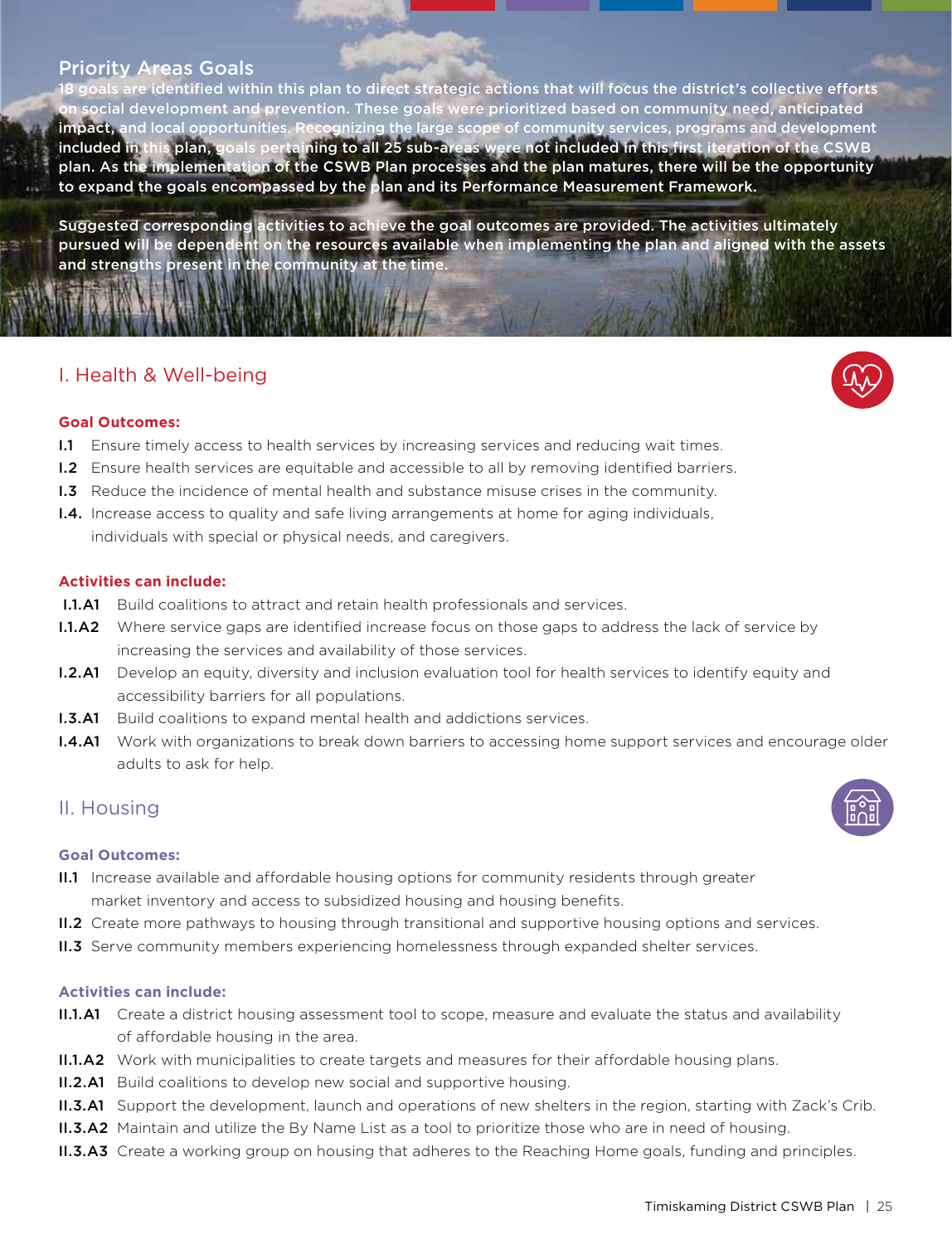### III. Employment & Economy

#### **Goal Outcomes:**

- III.1 Promote education, skills, and training for local jobs to create career pathways for local workforce opportunities.
- III.2 Reduce unemployment and underemployment by helping individuals apply for jobs and pursue opportunities that match their level of education and skills.
- III.3 Reduce skilled job vacancies in the region by retaining post-secondary graduates as permanent residents and members of the local workforce.

#### **Activities can include:**

- **III.1.A1** Complete a human resource gap analysis to understand and scope the region's human resource needs.
- III.1.A2 Create partnerships between employers and educators to create and promote career pathways for local workforce opportunities through featured education, skills, and training.
- III.2.A1 Promote and support the employment services in the region to increase engagement by those who are unemployed or underemployed.
- III.3.A1 Build coalitions to develop new recruitment and retention strategies for identified jobs with frequent long-term vacancies and high rates of turnover.
- III.3.A2 Create multicultural/language programs to help bring newcomers and international students into the local labour force.

#### IV. Addressing Poverty

#### **Goal Outcomes:**

- IV.1 Increase regional understanding of evidence-based strategies that address root causes of poverty such as basic income and living wages.
- IV.2 Improve availability of affordable public transportation throughout the region and increase the mobility for residents to work, shop, play and access services.
- IV.3 Reduce food insecurity experienced in the region.

#### **Activities can include:**

- IV.1.A1 Build anti-poverty coalitions and plans to address food insecurity, housing, and unemployment and increase understanding of poverty.
- IV.1.A2 Determine what businesses/services offer "affordable access" for vulnerable groups (reduced rate, enhanced service, subsidy etc.).
- IV.2.A1 Complete a public transportation assessment to understand where transportation gaps exist in the region.
- IV.2.A2 Build regional transportation coalitions to increase access and availability.



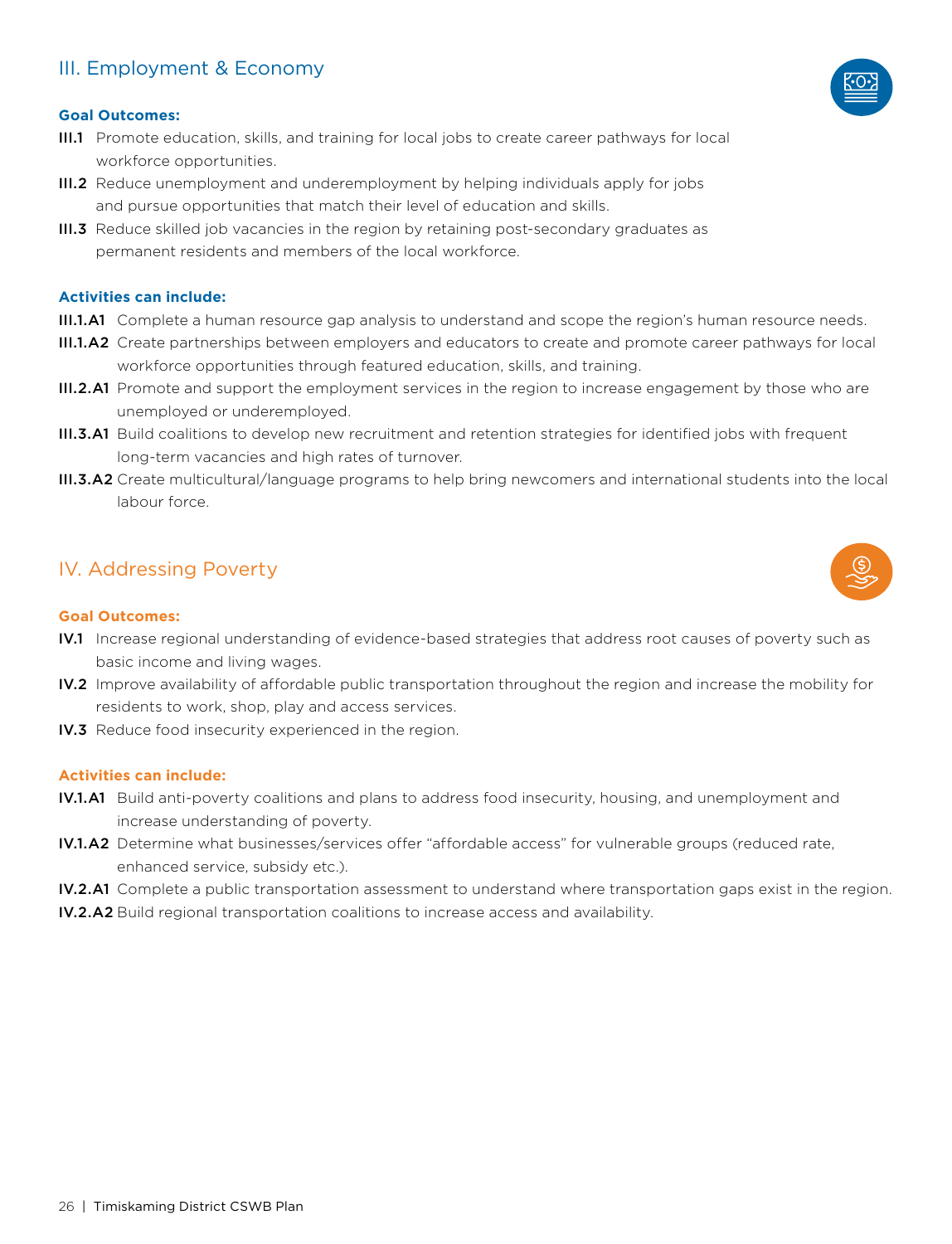### V. Community Safety

#### **Goal Outcomes:**

- V.1 Increase the public's perception of safety in their communities.
- V.2 Improve road safety and reduce causal factors of roadway accidents.
- V.3 Ensure access to affordable justice for all residents.

#### **Activities can include:**

- V.1.A1 Coordinate training and public awareness related to addressing racism.
- V.1.A2 Build coalitions for community cohesiveness by breaking down of barriers between populations and the building of trust and understanding while eliminating stereotypes and misconceptions.
- **V.1.A3** Promote the adoption of organizational training policies and the participation of the public for cultural awareness, safety and competency training.
- V.1.A4 Support violence against women organizations in educating the public and increasing access to resources for victims of gender-based violence.
- V.1.A5 Increase community awareness and understanding of human trafficking through public education.
- **V.2.A1** Public education to make roadways, waterways and trails safer.
- V.2.A2 Maintain proactive measures and enforcement of the "Big Four" causal factors of roadway accidents. (Impaired, speeding/aggressive driving, inattentive/distracted driving and lack of occupant restraint and safety equipment).
- V.3.A1 Promote and support legal services that eliminate or reduce the direct cost of the service for clients.

#### VI. Environment & Sustainability

#### **Goal Outcomes:**

- VI.1 Foster a sense of community and community building around the natural environment in the region
- V1.2 Create plans for mitigating effects of climate change and adverse natural events in communities.

#### **Activities can include:**

- VI.A1 Build coalitions for recreational, advocacy and educational activities around the natural environment in the region.
- VI.A2 Make space for the involvement of the Indigenous communities and their traditional knowledge and expertise in environmental planning for the region.
- VI.A3 Solicit the involvement of resource industries through commitments to environmental sustainability and reinvestments into the community.
- VI.A1 Build coalitions for the development of local climate action plan(s).



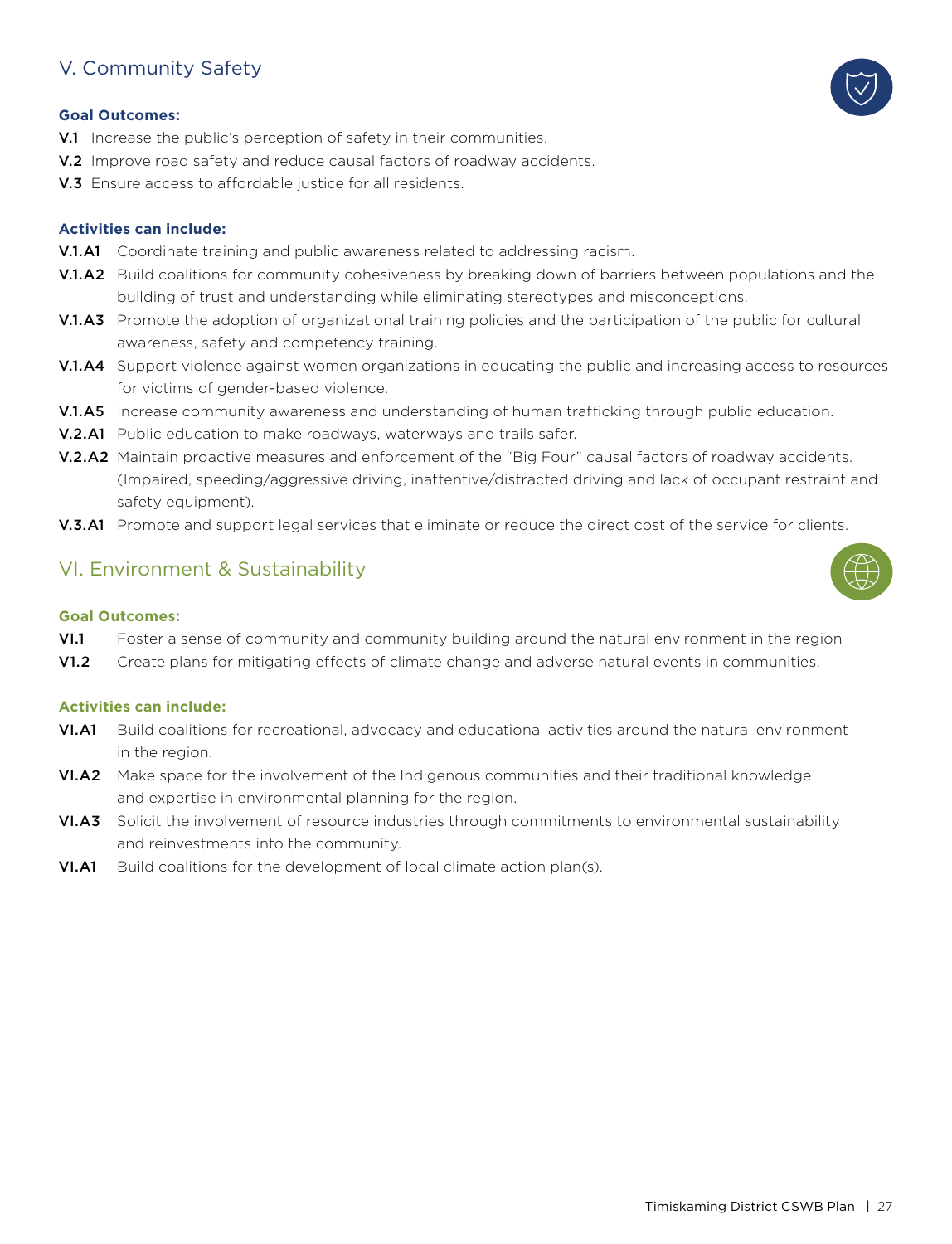### Moving Forward

#### **Implementing the Plan**

For the CSWB Plan's implementation, appropriate and achievable inputs and outputs will need to be affirmed by the municipalities, partners and community stakeholders. Then, the plan's collective stakeholders must then join in the commitment to implement them. Inputs comprise of financial, human, material and information resources dedicated to the initiative/program (e.g., grant funding, dedicated human and capital resources, agreed partnership, etc.). Outputs are direct products or services resulting from the implementation of the plan's activities (e.g., multisector collaboration, clients connected to service, development of a plan, completion of a program, etc.). While community buy-in, coordination and collaboration are important to make gains on the plan's goals, targeted financial resource commitments from senior levels of government to fund relevant strategic activities will need necessary to see the plan's goals to fruition.

#### **Role of the Plan Leads, the Municipalities and Partners**

The Timiskaming District has prepared a CSWB Plan for the 23 municipalities in the district and the Municipality of Temagami. This approach was pursued given the size of many of the municipalities in the district and the interconnectedness of communities as many residents regularly travel between them for services, employment, purchases and leisure. Additionally, many service providers span the entire district, benefiting from one collective plan. A district plan aligns with the principle of Collective Impact, that through a common agenda, shared measurement, mutually reinforcing activities, and communication the district should be more successful at creating change and impact for its communities.

To create effective governance of a district wide CSWB Plan, it is recommended that a Plan Lead is established. The Plan Lead could be one organization or a partnership of multiple organizations. The role of the Plan Lead would be the responsibility of organizing the necessary working groups for the implementation of the CSWB Plan and supporting the working groups' progress. This would require both leadership (e.g., CSWB Plan Chair) and coordination (e.g., CSWB Plan Implementation Coordinator) capacity from the Plan Lead. To do this, it is recommended that the Plan Lead would introduce a dedicated CSWB Plan resource role (full or part-time) to manage the implementation of the plan overseen by a senior leader in the organization acting as the CSWB Plan Chair. The necessary funds to support this added organizational capacity would be made possible through the municipalities by contributing the funding based on apportionments. This collective district funding approach is highly recommended, as should any municipality choose to pursue the implementation of a CSWB individually, it would be expected that they would ultimately incur greater relative costs while duplicating efforts and likely having difficulty achieving the same impact alone compared to the rest of the district.

An example of a CSWB Plan Lead would be the DTSSAB and/or the Timiskaming Health Unit. They are well situated for the role given their organizations' district-wide service mandate and the span and relevance of the scope of their work in relation to community safety and well-being. It would also be a natural continuation of their leadership in the development of the CSWB Plan as part of the Steering Committee.

The Plan Lead will need the active involvement and support of the municipalities, community partners and community engagement in order to successfully implement the plan. While the Plan Lead will provide a central, steering position, it will rely on participants of various working groups to design and implement relevant plan activities. For the implementation of the CSWB Plan, the role of the Plan Lead will primarily be the following areas below, supported by municipalities and community partners.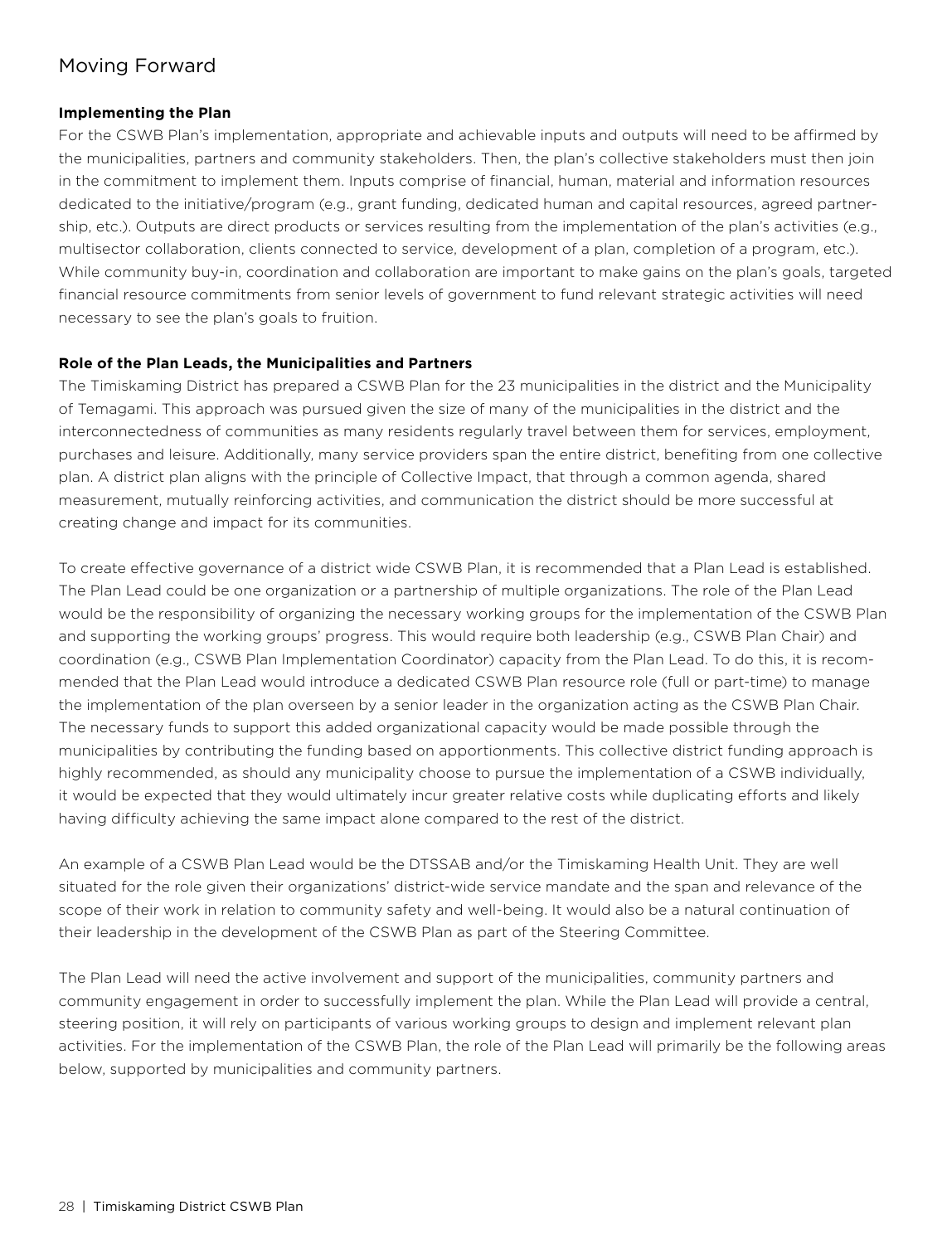#### 1. Advocacy

- a. Municipal endorsements
- b. Supporting initiatives
- c. Lobbying for initiatives

#### 2. Convening

- a. Meeting with stakeholder groups
- b. Brokering partnerships and committees
- c. Organizing CSWB Plan working groups and supporting their development and process

#### 3. Monitoring

- a. Data collection and reporting
- b. Reviewing outcomes
- c. Amplifying finding

### Performance Measurement Framework

A Performance Measurement Framework (PMF) is important so that community progress can be tracked and evaluated against the CSWB plan. A PMF should correspond with the strategic priorities, as follows:

- 1. From the plan's strategies, list the identified outcomes, as well as the outputs once they are determined. It is important to measure both outputs and outcomes – output indicators show that planning partners are doing the activities they set out to do, and outcome indicators show that their activities and outputs are having the desired impact or benefit on the community or target group.
- 2. Develop key performance indicators;
	- a. Quantitative indicators these are numeric or statistical measures that are often expressed in terms of unit of analysis (the number of, the frequency of, the percentage of, the ratio of, the variance with, etc.).
	- b. Qualitative indicators qualitative indicators are judgment or perception measures. For example, this could include the level of satisfaction from program participants and other such feedback.
- 3. Record the baseline data; information captured initially to establish the starting level of information against which to measure the achievement of the outputs or outcomes.
- 4. Forecast the achievable targets; the "goal" used as a point of reference against which planning partners will measure and compare their actual results against.
- 5. Research available and current data sources; third party organizations that collect and provide data for distribution. Sources of information may include project staff, other agencies, organizations, participants and their families, members of the public and the media.
- 6. List the data collection methods; where, how and when planning partners will collect the information to document their indicators (i.e., survey, focus group).
- 7. Indicate data collection frequency; how often the performance information will be collected.
- 8. Identify who has responsibility; the person or persons who are responsible for providing and/or gathering the performance information and data.

A PMF for the plan has been started with the goal outcomes, indicators, data sources and reporting frequencies. The establishment of baseline data and future targets can be added in forthcoming evaluation iterations. Currently, all indicators are identified as being reviewed on an annual basis, but this can be tailored based on the speed and relevance at which different data sources are collected. Additional data sources may be identified at later dates and can be used to update the plan or improve indicator fidelity.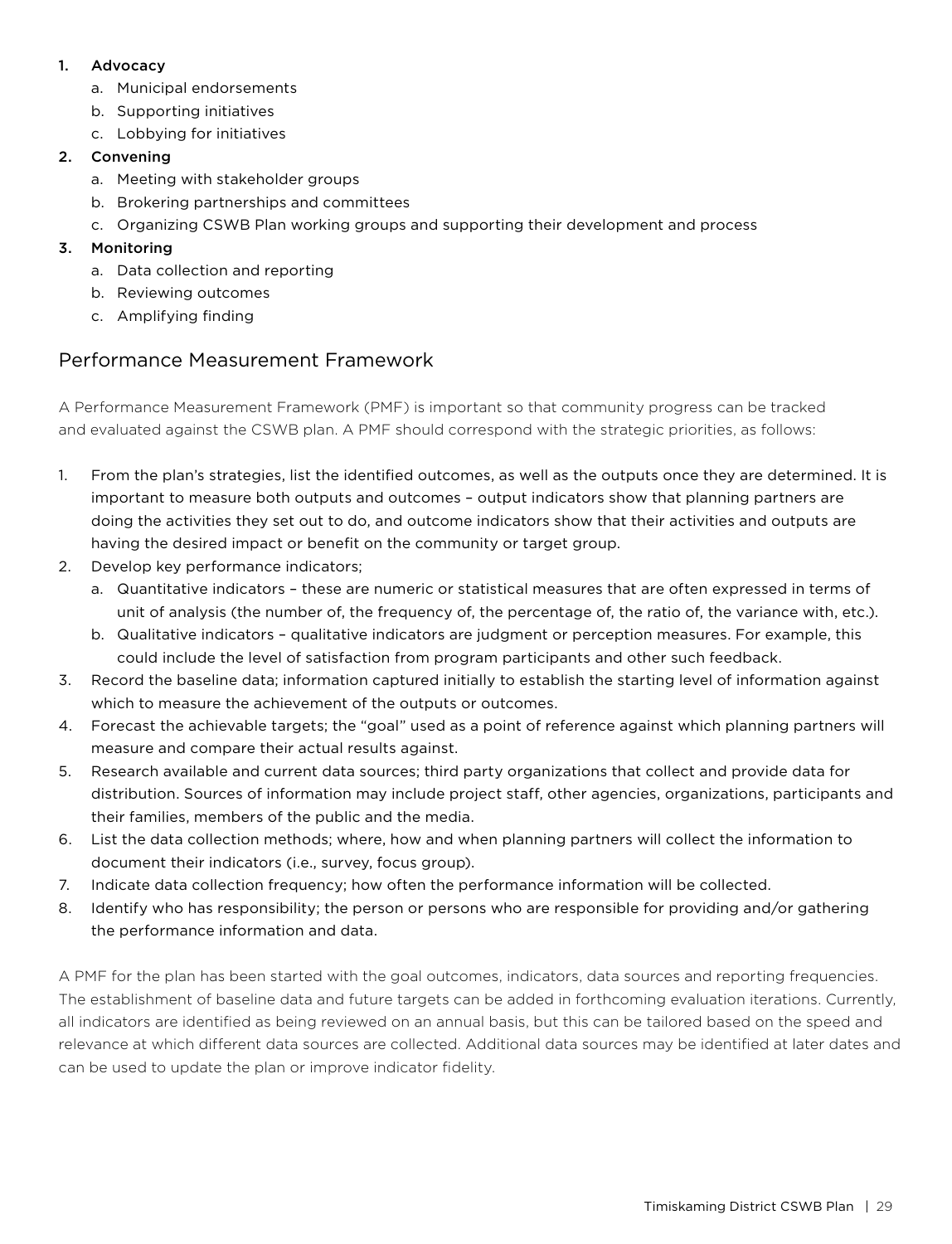## I. Health and Well-being



| <b>Goal Outcomes</b>                                                                                                                                                                                                                                                                                                                                                                                                                                                                                                                       | <b>Indicators</b>                                                                                                                                                                                                                                                                                                                                                                                                                                                          | <b>Data Sources</b>                                                                                                                    | <b>Frequency</b> |  |
|--------------------------------------------------------------------------------------------------------------------------------------------------------------------------------------------------------------------------------------------------------------------------------------------------------------------------------------------------------------------------------------------------------------------------------------------------------------------------------------------------------------------------------------------|----------------------------------------------------------------------------------------------------------------------------------------------------------------------------------------------------------------------------------------------------------------------------------------------------------------------------------------------------------------------------------------------------------------------------------------------------------------------------|----------------------------------------------------------------------------------------------------------------------------------------|------------------|--|
| <b>I.1.</b> Ensure timely<br>access to health<br>services by increasing<br>services and reducing<br>wait times.                                                                                                                                                                                                                                                                                                                                                                                                                            | <b>I.1.M1</b> Percentage of residents in THU catchment area<br>who have a regular healthcare provider.<br><b>I.1.M2</b> Average time spent in Emergency Departments<br>by presenting patients.<br><b>I.1.M3</b> Length of stay of inpatients designated as alternate<br>level of care and average long-term care home waitlists.                                                                                                                                           | • Statistics Canada<br>• Health Quality Ontario<br>• Public Health Ontario<br>$\cdot$ THU<br>• Temiskaming Hospital<br>• Blanche River | Annual           |  |
| <b>I.2.</b> Ensure health<br>services are<br>equitable and<br>accessible to all<br>by removing<br>identified barriers.                                                                                                                                                                                                                                                                                                                                                                                                                     | <b>I.2.M1</b> A process of evaluating competency of Equity, Diversity<br>and Inclusion is applied to all health services.<br><b>I.2.M2</b> Number of actions directed at breaking down stigmas<br>of mental health, addiction and disenfranchised<br>individuals accessing services<br><b>I.2.M3</b> Number of new services and service expansions<br>for better access, such as but not limited to geography,<br>service delivery model, technology, hours of operations. | $\cdot$ CMHA<br>• NEOFACS<br>$\cdot$ FHTs<br>$\cdot$ CSCT<br>• Temiskaming Hospital<br>• Blanche River<br>• Mino M'Shki-Ki             | Annual           |  |
| <b>I.3.</b> Reduce the<br>incidence of<br>mental health<br>and substance<br>misuse crises in<br>the community.                                                                                                                                                                                                                                                                                                                                                                                                                             | I.3.M1 Total capacity of community supports for MH&A services.<br><b>I.3.M2</b> Incidence rate of MH&A visits to Emergency Departments.<br><b>I.3.M3</b> Incidence rate of emergency calls for overdoses.<br><b>I.3.M4</b> Incidence rate of fatal overdoses.                                                                                                                                                                                                              | • Public Health Ontario<br>$\cdot$ OPP<br>• Office of the Coroner                                                                      | Annual           |  |
| <b>I.4.</b> Increase access to<br>quality and safe<br>living arrangements<br>at home for aging<br>individuals.<br>individuals with<br>special or physical<br>needs and caregivers.                                                                                                                                                                                                                                                                                                                                                         | <b>I.4.M1</b> Number of home assessments completed by<br>occupational therapists.<br>I.4.M2 Number of older adults and caregivers assisted in<br>identifying and removing hazards to living safely in<br>the home.                                                                                                                                                                                                                                                         | • DTSSAB<br>• Temiskaming Home<br>Support<br>• Ontario Health<br>Community Care<br>• Temiskaming Hospital<br>• Blanch River            | Annual           |  |
| <b>Suggested Activities:</b><br><b>I.1.A1</b> Build coalitions to attract and retain health professionals and services.<br><b>I.1.A2</b> Where service gaps are identified increase focus on those gaps to address the lack of service by increasing the services<br>and availability of those services.<br>LA ALLA COLORE DE COMBINATION DE LA PRODUCTIVA DI MILITARIA DE LA PRODUCTIVA DE LA PRODUCTIVA DE LA PRODUCTIVA DE LA PRODUCTIVA DEL PRODUCTIVA DE LA PRODUCTIVA DE LA PRODUCTIVA DE LA PRODUCTIVA DE LA PRODUCTIVA DEL PRODUCT |                                                                                                                                                                                                                                                                                                                                                                                                                                                                            |                                                                                                                                        |                  |  |

I.2.A1 Develop an equity, diversity and inclusion evaluation tool for health services to identify equity and accessibility barriers for all populations.

**I.3.A1** Build coalitions to expand mental health and addictions services.

I.4.A1 Work with organizations to break down barriers to accessing home support services and encourage older adults to ask for help.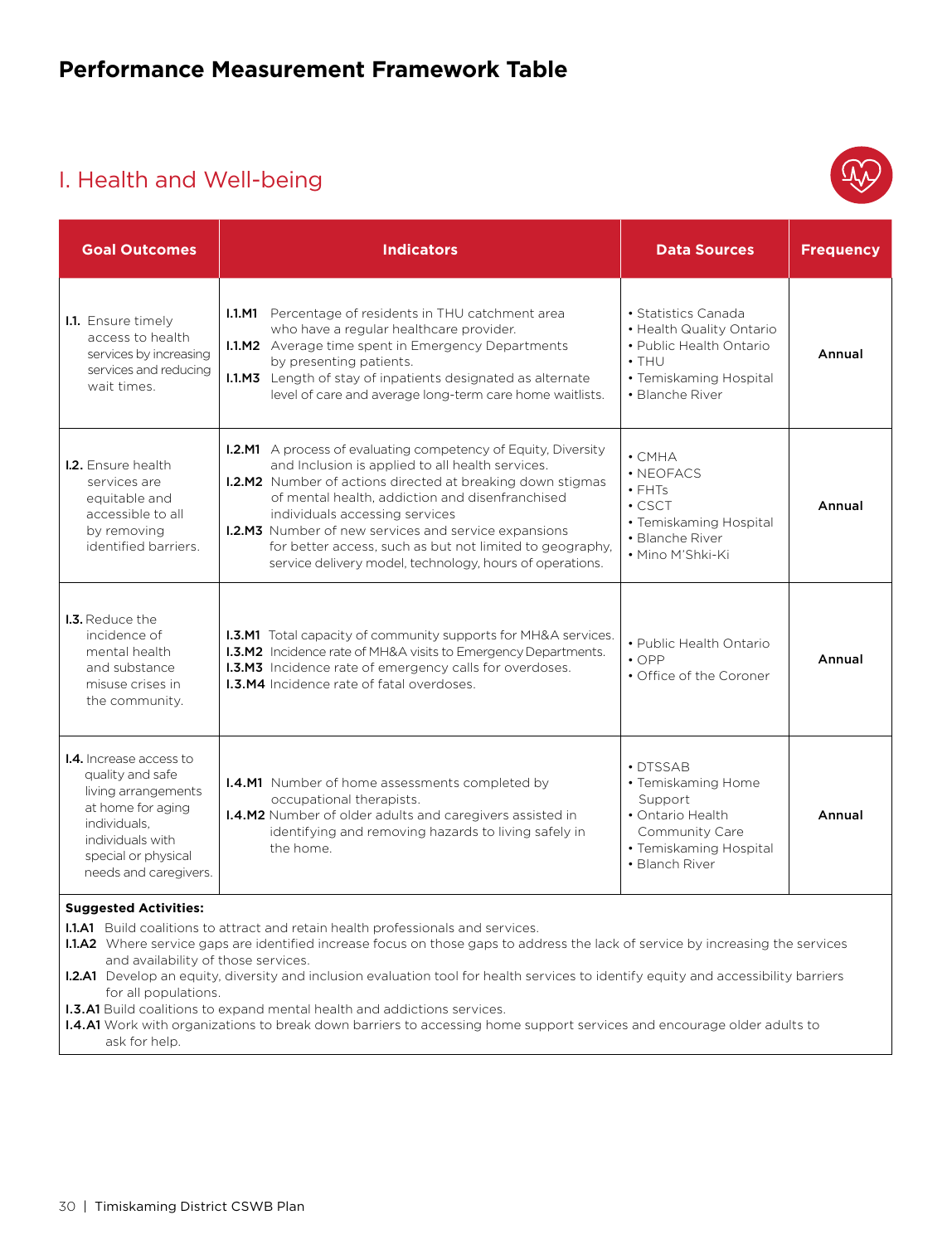## II. Housing



|      | <b>Goal Outcomes</b>                                                                                                                                                                   | <b>Indicators</b>                                                                                                                                                                                                                                                                                                                                                                             | <b>Data Sources</b>                                                                                | <b>Frequency</b> |
|------|----------------------------------------------------------------------------------------------------------------------------------------------------------------------------------------|-----------------------------------------------------------------------------------------------------------------------------------------------------------------------------------------------------------------------------------------------------------------------------------------------------------------------------------------------------------------------------------------------|----------------------------------------------------------------------------------------------------|------------------|
| II.1 | Increase available<br>and affordable housing<br>options for community<br>residents through<br>greater market<br>inventory and access<br>to subsidized housing<br>and housing benefits. | <b>II.1.M1</b> Number of housing development partnerships<br>resulting in new builds<br><b>II.1.M2</b> Community rental vacancy rates and average<br>rental rates.<br>II.1.M3 Percentage of households who spend >30%<br>of income on shelter costs.<br><b>II.1.M4</b> Average wait times for affordable housing applicants.<br><b>II.1.M5</b> Number of seniors present on housing waitlist. | $\cdot$ DTSSAB<br>$\bullet$ TMA<br>• Statistics Canada                                             | Annual           |
|      | <b>II.2</b> Create more path<br>ways to housing<br>through transitional<br>and supportive housing<br>options and services.                                                             | <b>II.2.M1</b> Number of individuals who are engaged in<br>services designed to help obtain and/or<br>retain housing.<br><b>II.2.M2</b> Number of transitional housing units.                                                                                                                                                                                                                 | $\cdot$ DTSSAB<br>$\cdot$ CMHA<br>• Salvation Army                                                 | Annual           |
|      | <b>II.3</b> Serve community<br>members experiencing<br>homelessness through<br>expanded shelter<br>services.                                                                           | <b>II.3.M1</b> Number of shelter beds.<br>II.3.M2 Utilization of shelter services and average length<br>of stay of shelter users.                                                                                                                                                                                                                                                             | $\cdot$ DTSSAB<br>• Pavilion's Women's<br>Centre<br>• Zack's Crib<br>• Timiskaming<br>Home Support | Annual           |

#### **Suggested Activities:**

II.1.A1 Create a district housing assessment tool to scope, measure and evaluate the status and availability of affordable housing in the area.

**II.1.A2** Work with municipalities to create targets and measures for their affordable housing plans.

II.2.A1 Build coalitions to develop new social and supportive housing.

II.3.A1 Support the development, launch and operations of new shelters in the region, starting with Zack's Crib.

**II.3.A2** Utilise the By Name List, and keep current, as a tool to prioritise those who are in need of housing.

**II.3.A3** Create a working group on housing that adheres to the Reaching Home goals, funding and principles.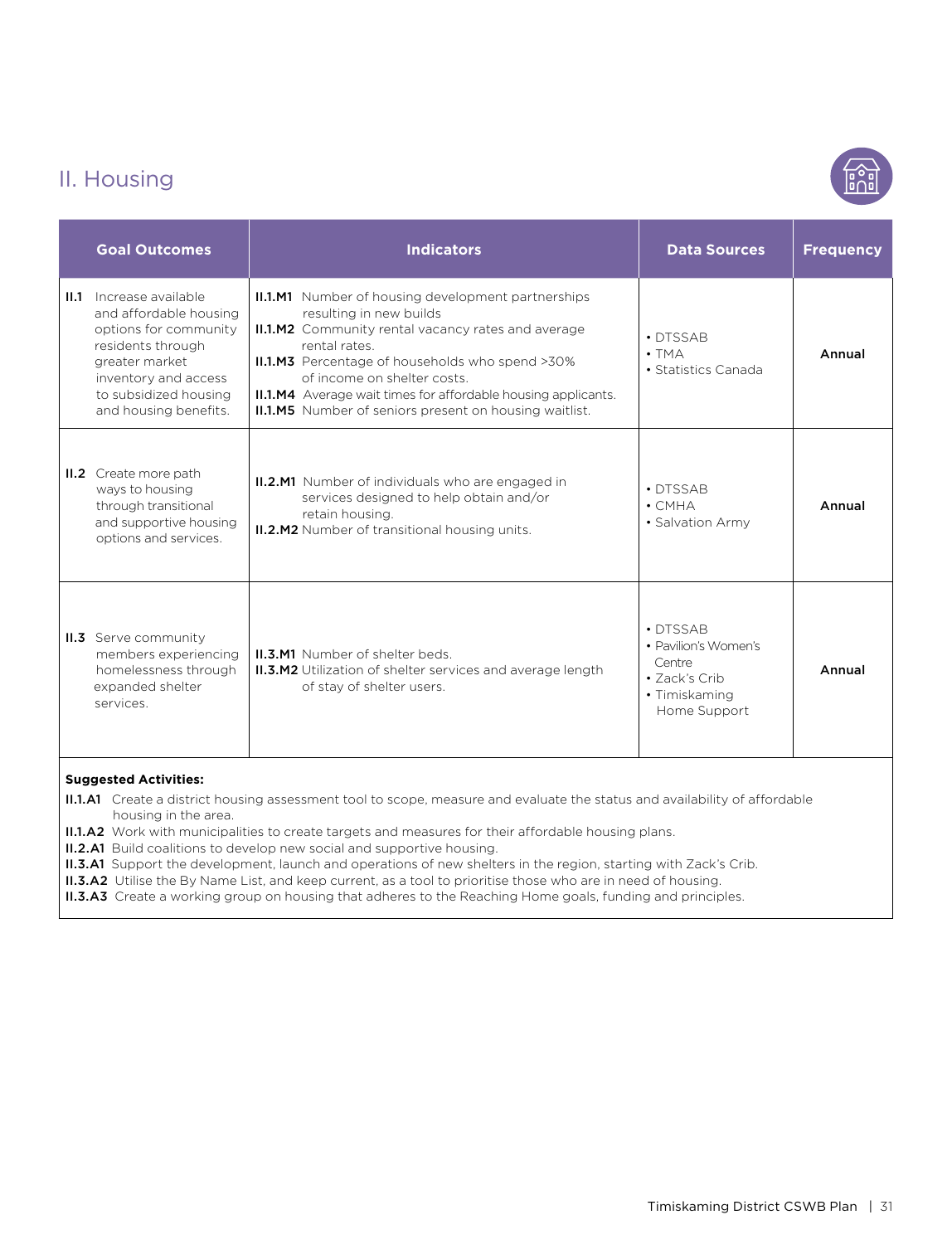## III. Employment and Economy



| <b>Goal Outcomes</b>                                                                                                                                                                                                                                                                                                                                                                                                                                                          |                         | <b>Indicators</b>                                                                                                                                                                                                                                            | <b>Data Sources</b>                                                                                                                                    | <b>Frequency</b> |
|-------------------------------------------------------------------------------------------------------------------------------------------------------------------------------------------------------------------------------------------------------------------------------------------------------------------------------------------------------------------------------------------------------------------------------------------------------------------------------|-------------------------|--------------------------------------------------------------------------------------------------------------------------------------------------------------------------------------------------------------------------------------------------------------|--------------------------------------------------------------------------------------------------------------------------------------------------------|------------------|
| <b>III.1</b> Promote education, skills<br>and training for local jobs<br>to create career path<br>ways for local workforce<br>opportunities.                                                                                                                                                                                                                                                                                                                                  | $III.1.$ M1<br>III.1.M2 | Rates of high school graduation and<br>post-secondary education and training.<br>Number of local work placements filled that<br>originate from employer/educator<br>partnerships.                                                                            | • Statistics Canada<br>• Ontario Ministry<br>of Education<br>• Northern College<br>• District School Boards<br>$\cdot$ TMA<br>• Enterprise Timiskaming | Annual           |
| <b>III.2</b> Reduce unemployment<br>and underemployment<br>by helping individuals<br>apply for jobs and pursue<br>opportunities that match<br>their level of education<br>and skills.                                                                                                                                                                                                                                                                                         |                         | <b>III.2.M1</b> Rates of unemployment among residents.<br><b>III.2.M2</b> Number of Ontario Works clients.<br>III.2.M3 Percentage of labour force employed<br>full-time.<br><b>III.2.M4</b> Number of individuals who participate<br>in employment services. | • Statistics Canada<br>$\cdot$ DTSSAB<br>• Northern College                                                                                            | Annual           |
| <b>III.3</b> Reduce skilled job<br>vacancies in the region<br>by retaining post-secondary<br>graduates as permanent<br>residents and members<br>of the local workforce.                                                                                                                                                                                                                                                                                                       |                         | <b>III.3.M1</b> Percentage of post-secondary students<br>who receive an employment offer<br>within the region within 1 year<br>of graduating.                                                                                                                | • Northern College<br>$\cdot$ DTSSAB                                                                                                                   | Annual           |
| <b>Suggested Activities:</b><br>III.1.A1 Complete a human resource gap analysis to understand and scope the region's human resource needs.<br><b>III.1.A2</b> Create partnerships between employers and educators to create and promote career pathways for local workforce<br>opportunities through featured education, skills and training.<br><b>III.2.A1</b> Promote and support the employment services in the region to increase engagement by those who are unemployed |                         |                                                                                                                                                                                                                                                              |                                                                                                                                                        |                  |

 or underemployed. III.3.A1 Build coalitions to develop new recruitment and retention strategies for identified jobs with frequent long-term vacancies and high rates of turnover.

III.3.A2 Create multicultural/language programs to help bring newcomers and international students into the local labour force.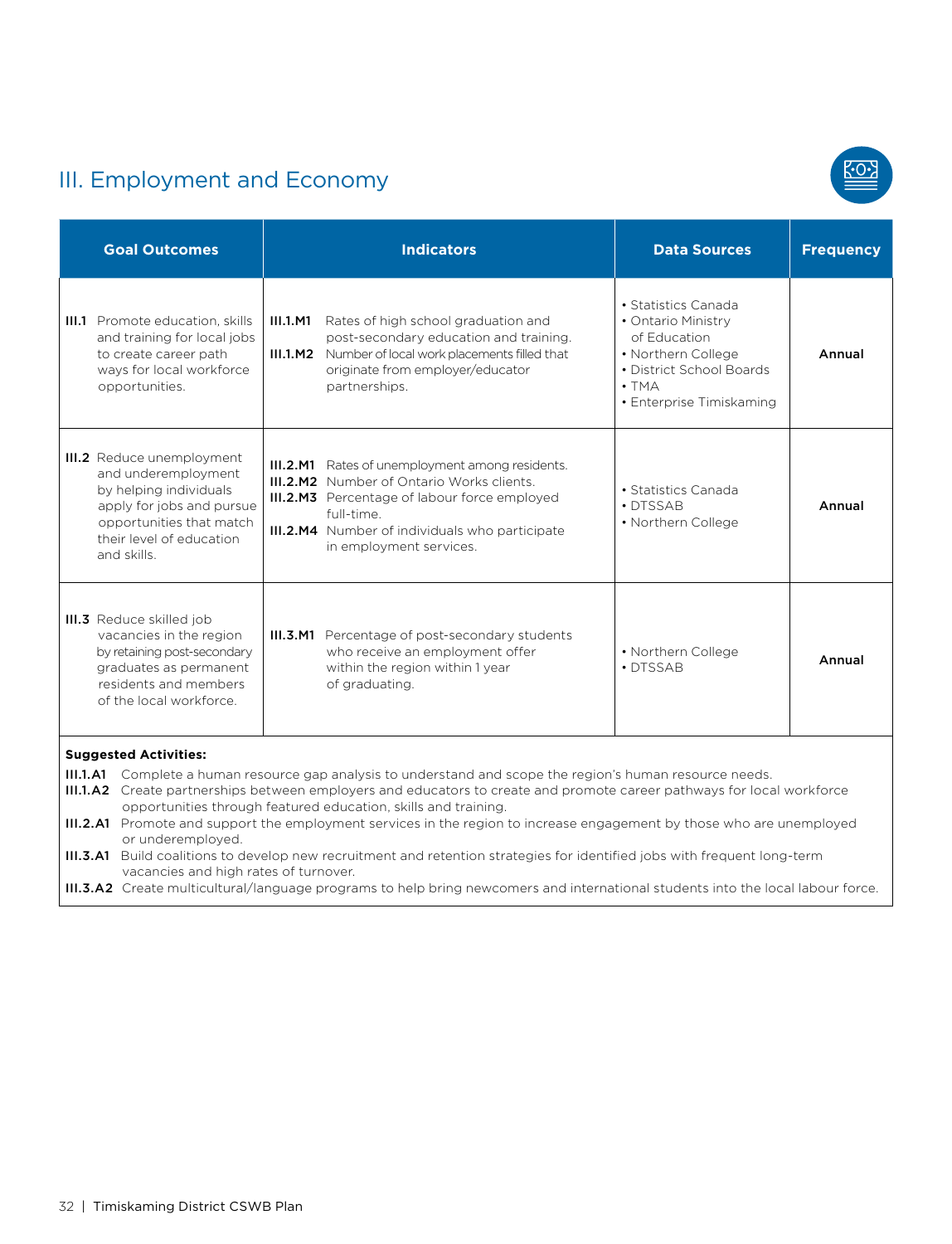## IV. Poverty



#### **Suggested Activities:**

IV.1.A1 Build anti-poverty coalitions and plans to address food insecurity, housing and unemployment and increase understanding of poverty.

IV.1.A2 Determine what businesses/services offer "affordable access" for vulnerable groups (reduced rate, enhanced service, subsidy etc.).

IV.2.A1 Complete a public transportation assessment to understand where transportation gaps exist in the region.

IV.2.A2 Build regional transportation coalitions to increase access and availability.

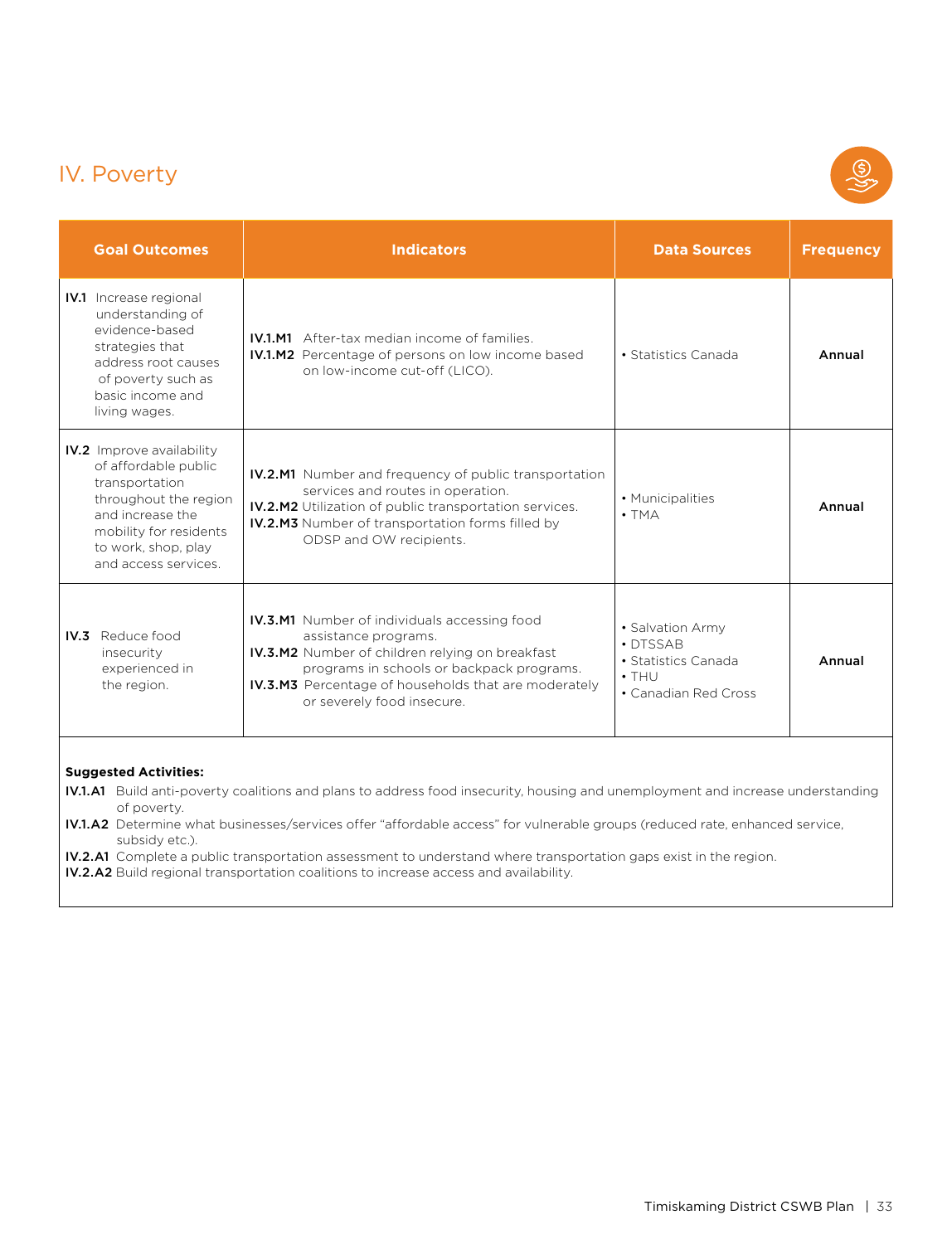## V. Community Safety



|                                                                                                                                                                                                                                                                                                             | <b>Goal Outcomes</b>                                                                           | <b>Indicators</b>                                                                                                                                                                                                                                                                                                                                              | <b>Data Sources</b>                                                                         | <b>Frequency</b> |
|-------------------------------------------------------------------------------------------------------------------------------------------------------------------------------------------------------------------------------------------------------------------------------------------------------------|------------------------------------------------------------------------------------------------|----------------------------------------------------------------------------------------------------------------------------------------------------------------------------------------------------------------------------------------------------------------------------------------------------------------------------------------------------------------|---------------------------------------------------------------------------------------------|------------------|
|                                                                                                                                                                                                                                                                                                             | V.1 Increase the<br>public's perception<br>of safety and<br>belonging in<br>their communities. | <b>V.1.M1</b> Percentage of population who feel safe in<br>their communities and residents' perception of the<br>rate of crime in their communities.<br><b>V.1.M2</b> Percentage of population experiencing<br>discrimination in the past 5 years based on<br>ethnocultural characteristics.<br><b>V.1.M3</b> Police statistics of rates of victims of crimes. | $\cdot$ OPP<br>• Statistics Canada<br>• CSWB surveys<br>• Timiskaming<br><b>Vital Signs</b> | Annual           |
|                                                                                                                                                                                                                                                                                                             | V.2 Improve road<br>safety and reduce<br>causal factors of<br>roadway accidents.               | V.2.M1 Number of collisions, injuries and fatalities in<br>our communities involving motorized vehicles.<br>V.2.M2 Number of impaired related motorized<br>vehicle incidents.                                                                                                                                                                                  | $\cdot$ OPP                                                                                 | Annual           |
|                                                                                                                                                                                                                                                                                                             | V.3 Ensure access<br>to affordable<br>justice for<br>all residents.                            | V.3.M1 Number of legal services that provide subsidized<br>legal services for vulnerable clients.                                                                                                                                                                                                                                                              | • Legal Aid Ontario                                                                         | Annual           |
| <b>Suggested Activities:</b><br>V.1.A1 Coordinate training and public awareness related to addressing racism.<br>V.1.A2 Build coalitions for community cohesiveness by breaking down barriers between populations and building trust<br>and understanding while eliminating stereotypes and misconceptions. |                                                                                                |                                                                                                                                                                                                                                                                                                                                                                |                                                                                             |                  |

- V.1.A3 Promote the adoption of organizational training policies and the participation of the public for cultural awareness, safety and competency training.
- V.1.A4 Support violence against women organizations in educating the public and increasing access to resources for victims of gender-based violence.
- V.1.A5 Increase community awareness and understanding of human trafficking through public education.
- V.2.A1 Public education to make roadways, waterways and trails safer.
- V.2.A2 Maintain proactive measures and enforcement of the "Big Four" causal factors of roadway accidents. (Impaired, speeding/aggressive driving, inattentive/distracted driving and lack of occupant restraint and safety equipment).
- V.3.A1 Promote and support legal services that eliminate or reduce the direct cost of the service for clients.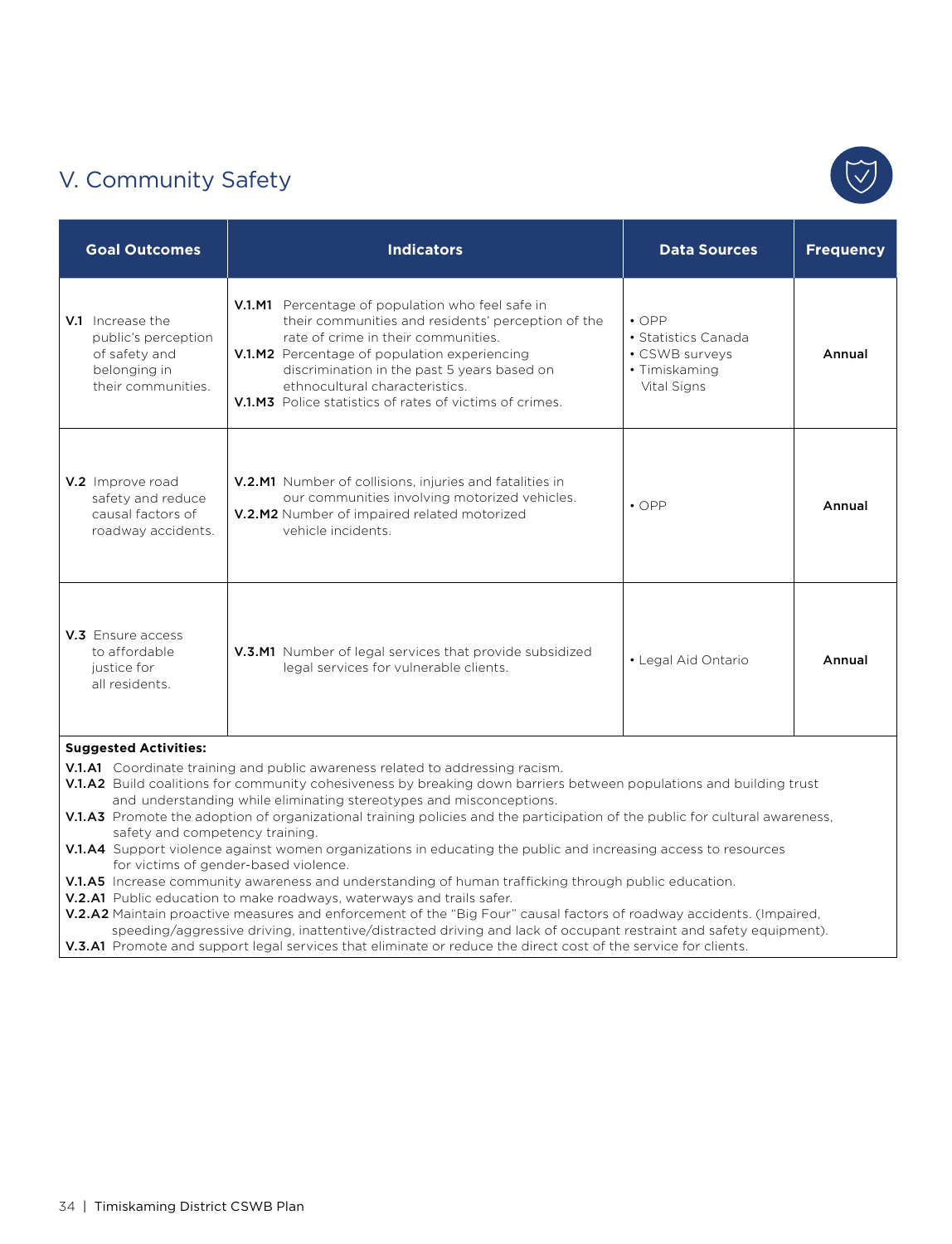## VI. Environment and Sustainability



| <b>Goal Outcomes</b>                                                                                                                                                                                                                                                                                                                                                                                                                                                                                   | <b>Indicators</b>                                                                                                                                                                                                                                                                                                                                                                                           | <b>Data Sources</b>                                                                                                           | <b>Frequency</b> |  |  |
|--------------------------------------------------------------------------------------------------------------------------------------------------------------------------------------------------------------------------------------------------------------------------------------------------------------------------------------------------------------------------------------------------------------------------------------------------------------------------------------------------------|-------------------------------------------------------------------------------------------------------------------------------------------------------------------------------------------------------------------------------------------------------------------------------------------------------------------------------------------------------------------------------------------------------------|-------------------------------------------------------------------------------------------------------------------------------|------------------|--|--|
| <b>VI.1</b> Foster a sense<br>of community and<br>community building<br>around the natural<br>environment in<br>the region                                                                                                                                                                                                                                                                                                                                                                             | <b>VI.1.M1</b> Percentage of population that is satisfied with the<br>opportunities to enjoy the outdoors and the natural<br>environment in their community.<br>VI.1.M2 Percentage of population that agrees that their<br>community is proactive in protecting and stewarding<br>the environment<br>VI.1.M3 Number of reported renewable energy or<br>sustainable practices initiatives/policies in place. | • CSWB surveys<br>• Timiskaming Vital Signs<br>• Municipalities<br>• Private Sector<br>$\cdot$ Charlton<br>Sustainability Hub | Annual           |  |  |
| VI.2 Create plans for<br>community effects<br>of climate change<br>and adverse<br>natural events.                                                                                                                                                                                                                                                                                                                                                                                                      | VI.2.M1 Up to date Emergency Response Plans.                                                                                                                                                                                                                                                                                                                                                                | • Municipalities                                                                                                              | Annual           |  |  |
| <b>Suggested Activities:</b><br><b>VI.1.A1</b><br>Build coalitions for recreational, advocacy and educational activities around the natural environment in the region.<br>Make space for the involvement of the Indigenous communities and their traditional knowledge and expertise in<br>VI.1.A2<br>environmental planning for the region.<br>VI.1.A3<br>Solicit the involvement of resource industries through commitments to environmental sustainability and reinvestments<br>into the community. |                                                                                                                                                                                                                                                                                                                                                                                                             |                                                                                                                               |                  |  |  |

VI.2.A1 Build coalitions for the development of local climate action plan(s).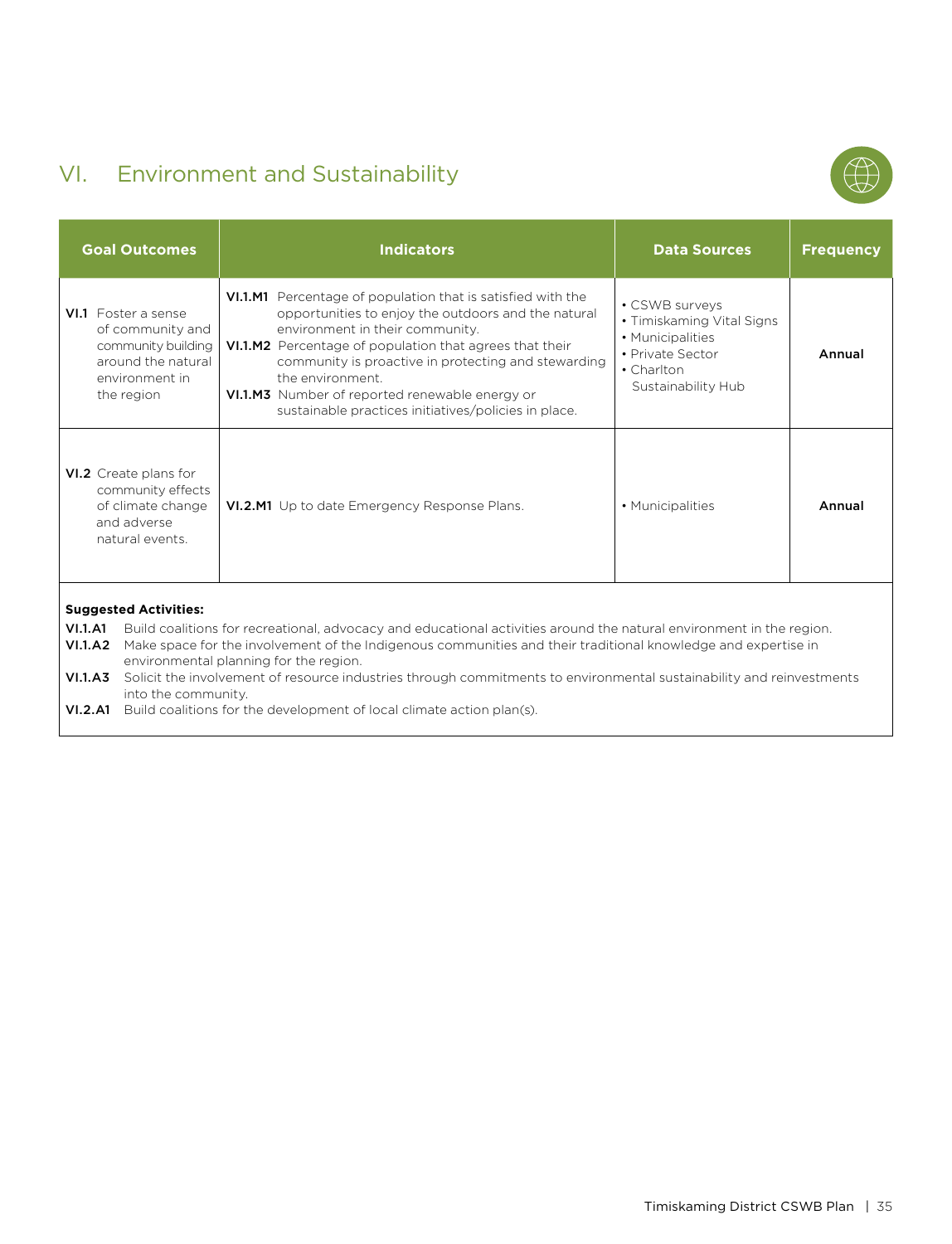## **Appendixes**

#### **Plan Guiding Principles**

Four guiding principles are recommended to help the CSWB Plan's implementation and ultimate success. These are informed by best practices for community development initiatives.

#### **Collective Impact**

A strategy of collective impact is important for the Plan to be successful. This form of collaboration brings people together in a structured way towards a common agenda and plan of action to address a complex social problem.<sup>41</sup> The collective impact approach is characterized by five core elements that facilitate effective cross-sector collaboration and the resulting population-level impacts. The underlying elements of collective impact for the Plan include:

- Common agenda: All participants share a vision for change that includes a common understanding of the problem and a joint approach to solving the problem through agreed-upon actions.
- Shared measurement: All participants agree on how to measure and report on progress, with a shortlist of common indicators identified to drive learning and improvement.
- Mutually reinforcing activities: A diverse set of stakeholders, typically across sectors, coordinate a set of differentiated and mutually reinforcing activities.
- Continuous communication: All players are engaged in frequent, structured communication to build trust, assure mutual objectives and create common motivation.

Partnerships are critical to addressing community risk issues. Many community challenges cut across multiple sectors and government ministries, therefore coordination and activities by several community agencies will be needed to achieve the Plan's goals. The CSWB Plan actions will enhance partnerships within the community and increase inter-agency partnership. The support of agencies' senior leadership is critical, to empower staff to prioritize partnerships and sustain and build momentum for cross-agency initiatives when faced with competing priorities.

#### **Social and environmental determinants of health**

The conditions in which people are born, grow, work, live and age influence their overall health and well-being. These conditions, known as the social determinants of health, include social and economic factors that can positively or negatively influence health outcomes.<sup>42</sup> The social determinants of health can include income, employment and working conditions, education and literacy, childhood experiences, physical environments, social supports and coping skills, healthy behaviours, access to health services, genetic dispositions, gender, culture and race/racism. Likewise, several environmental factors, such as outdoor and household air pollution, drinking water contamination, occupational exposure to hazardous materials and built environments that discourage physical activity, influence the risk and experience of chronic disease. Recognizing that factors outside the control of individuals can influence their well-being impacts the types of preventive and upstream actions that are needed to influence population health.

#### **Applying An Equity Lens**

Applying an equity lens is a consistent theme throughout the CSWB Plan. Equity refers to fair, just and respectful treatment that recognizes and acknowledges the need to treat people differently depending on their needs and circumstances. It involves the removal of barriers to address historic and current disadvantages for under-represented and marginalized groups. Marginalized populations face inequities in access and outcomes due to systemic barriers and historic disadvantages. This hinders their ability to feel safe and live to their full potential. As part of an equity lens, there will be consideration of anti-racist, anti-oppressive and culturally safe approaches to the work.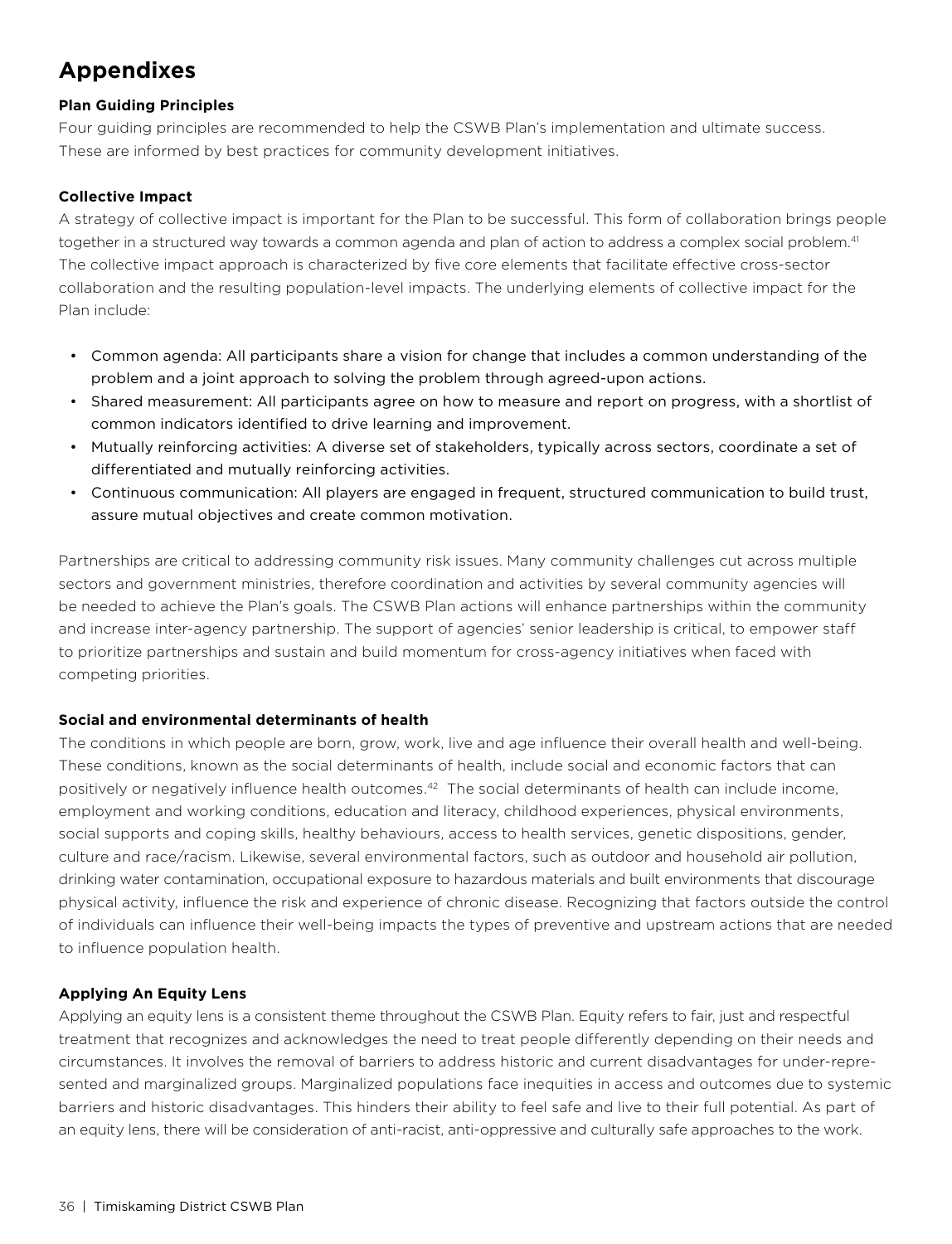#### **Anti-Racism**

Anti-racism is a process of actively identifying and opposing racism. The goal of anti-racism is to challenge racism and actively change the policies, behaviours, and beliefs that perpetuate racist ideas and actions. Anti-racism is rooted in action. It is about taking steps to eliminate racism at the individual, institutional, and structural levels.

A history of systemic marginalization of Indigenous peoples has manifested as continued inequitable outcomes at the community level. Indigenous residents experience a higher incidence of morbidity and mortality, lower levels of educational attainment, and fewer economic opportunities.<sup>43</sup> These experiences require sustained proactive action and focus, which places Indigenous residents at risk of competing priorities and burnout when advocating for themselves. When talking about inequitable outcomes, is important to recognize that Indigenous peoples in Canada are not another equity-seeking group, as they are the original inhabitants of this land and are in fact sovereign peoples.

In the CSWB Community Survey, 64% of participants agreed that there are racist attitudes and/or behaviours present in the Timiskaming Districts. While the survey profile has its limitations as is not a fully community-wide poll, the level of awareness of this issue and the ability to speak to this says a lot about the motivation of the sample of the community to address racism and its inherent impacts. Awareness is a huge step in addressing racism and shows a commitment from the community towards an acknowledgement of the issue, which is a necessary step towards empowering those that are oppressed through racism.

#### **Key Industries in the District**

The 1903 silver rush in Cobalt and the arrival of the railroad greatly stimulated the development of the rest of Northern Ontario. While most of the mines in Cobalt were depleted and shut down by the 1970's, there still is plenty of mining activity in the District to this day. In Kirkland Lake is the "Mile of Gold", a line of 7 major mines that yielded extraordinary wealth for over 80 years from one of the world's largest deposits of gold. With the more recent rise in the price of gold, companies are reopening mines that were mothballed for decades, offering many new jobs and sparking an economic recovery in the area. Northern College's Haileybury School of Mines strives to support the local industry by fostering a global network of leaders in mining and related technologies.

In the second half of the 19<sup>th</sup> century, the forestry industry around Lake Timiskaming was developed through the Ottawa riverway system. The Ottawa River and its tributaries provided access to large tracts of forest, and allowed timber to float long distances at a time when there was no road or rail system available. Forestry remains active in the region to this day, managed through the Timiskaming Forestry Alliance and with First Nations, municipalities and logging companies recently forming the Temagami Management Unit. While harvesting across northern Ontario was seen to be down by about 50% from its peak in the early years of the 2000s, harvest rates on the 'Timiskaming Forest' that encompasses much of the District have remained high.<sup>44</sup>

The first settlers were attracted to the rich farmland in the clay belt of northeastern Ontario. Today, agriculture is still vital to the economy of the Timiskaming region. In 2005, farmers in the District reported a total of \$49.8 million in gross farm receipts which was the highest value of any District in northern Ontario.45 Northern College's Haileybury Campus provides a number of specialized agricultural programs, connecting students directly with areas of the industry's growth.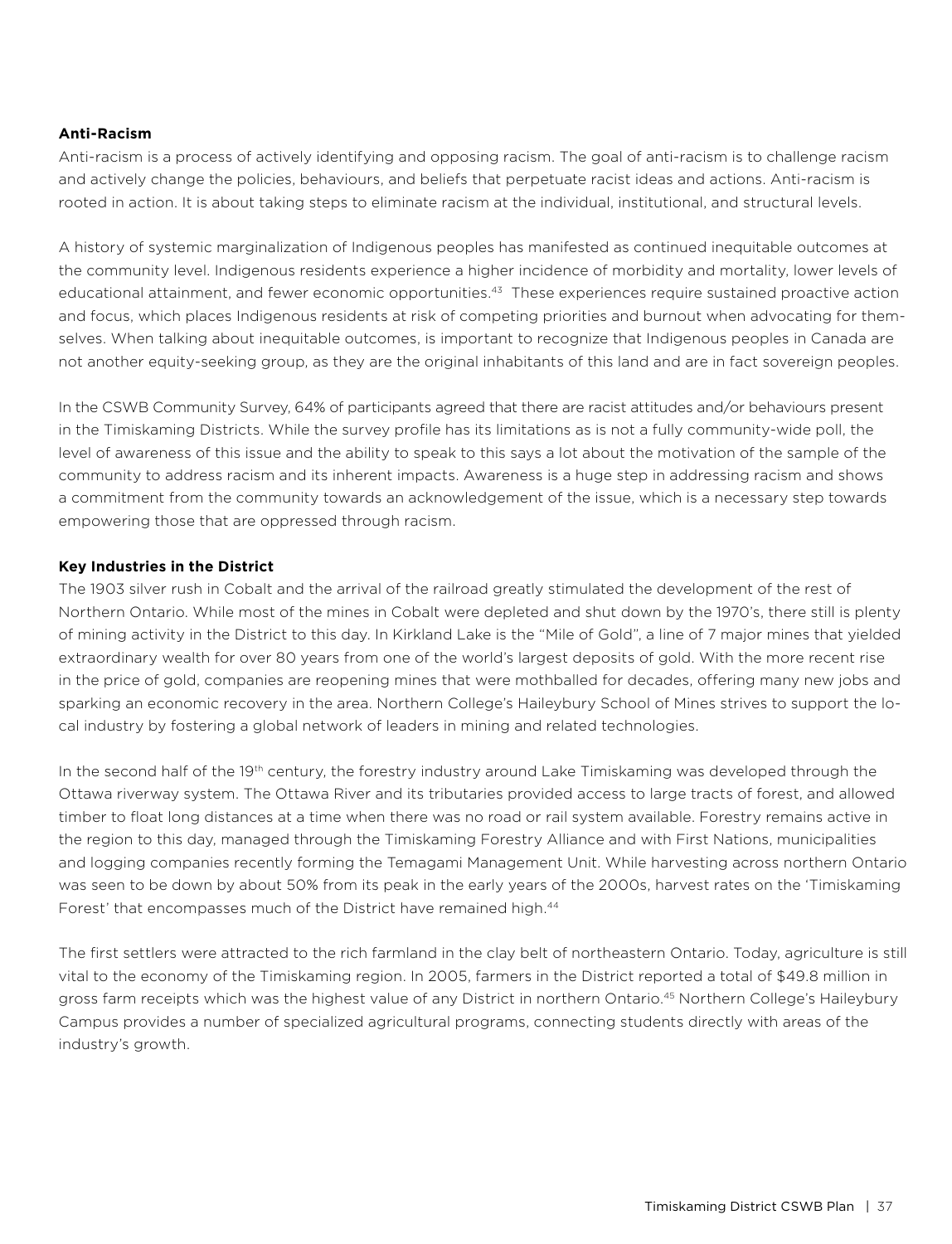## **Appendixes**

#### **What Community Safety and Well-being means to you?**

Timiskaming District residents were asked, "What Community Safety and Well-being means to you?" Community responses taken from the Timiskaming District's CSWB Survey included:

Creating a space where everyone feels accepted and safe within their community; having those safe places to reach out to for assistance when needed.

> Everyone participates in and benefits from community services/facilities.

Being able to go out into the community without fear of any type of violence or discrimination, then having a safe secure affordable place to return to.

Knowing where to go for help (and knowing that help is always available).

Having healthy, respectable and open conversations with our neighbours, families and friends. Looking out for each other's best interest and helping lend a hand to those around us, strangers and friends alike.

The overall health, happiness, **The overall health, happiness,** safety and ability to prosper within the area one lives.

A community that has the resources and services to serve its community members in a timely fashion. A community where all citizens treat each other with respect. Community leaders who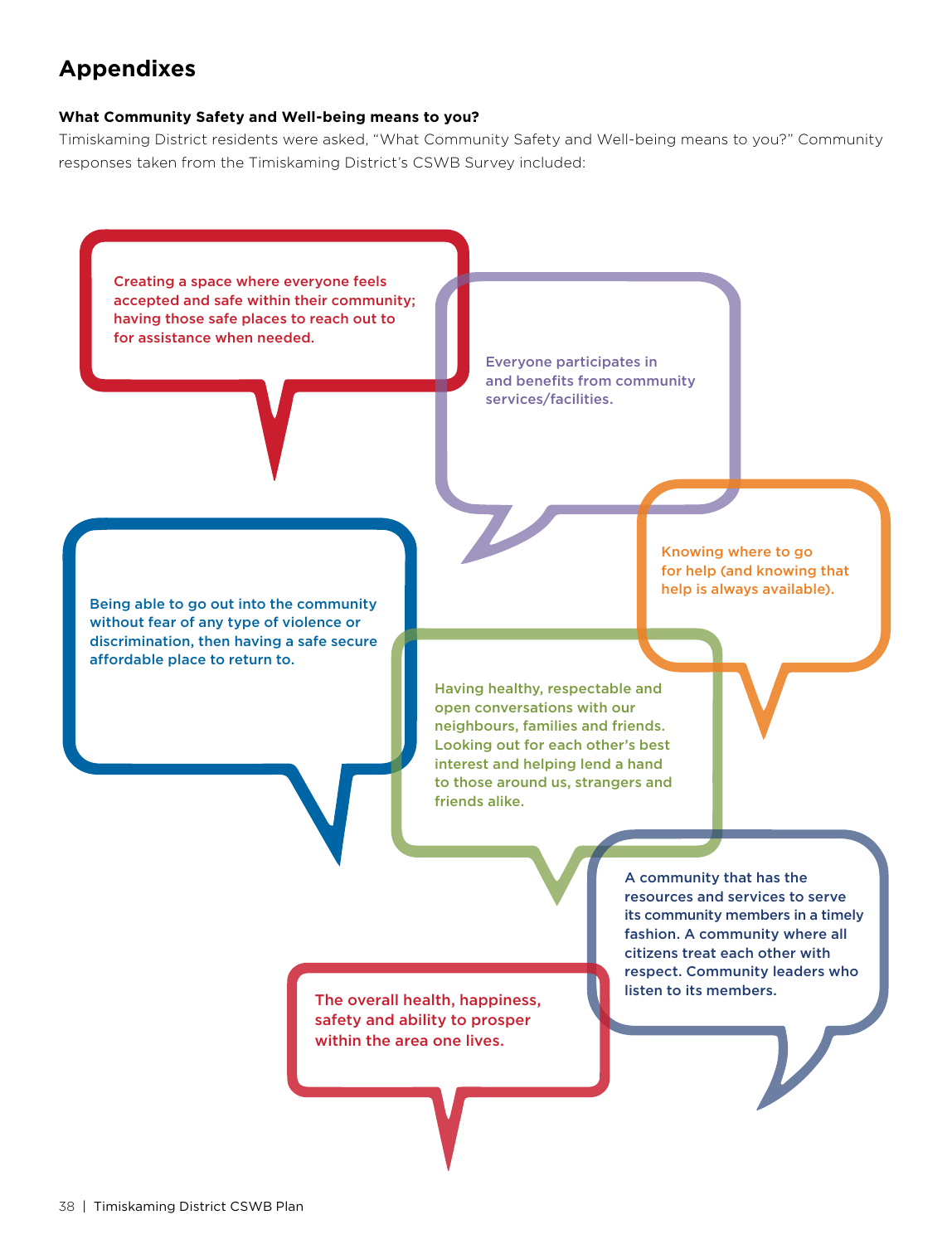#### **Community Survey**

Timiskaming District residents were asked, "What Community Safety and Well-being means to you?" Community responses taken from the Timiskaming District's CSWB Survey included:

The Survey has had 509 English and 10 French survey responses for a total of 519 participants.

The survey consisted of 11 pages, and a total of 50 total questions collecting information regarding:

- o Education
- o Employment
- o Housing
- o Recreation and Culture
- o Mental Health
- o Substance Use
- o Environment and Sustainability
- o Community Safety and Perceptions of Crime
- o Equity in the Community
- o Community Well-Being
- o Demographic Information

Survey Highlights: survey participants…

- Feel that educational or training opportunities are unaffordable (32% question #6)
- Have concerns about having enough money to pay for housing/rent, food, clothing, utilities and/or other basic necessities (38% - question 11)
- Feel that their community is not proactive in creating options to improve affordable housing (49% question 14)
- Agree that their community needs enhanced emergency shelter services to address homelessness in the community (54% - question #15)
- Agree that their community needs additional temporary/transitional housing to help people in crisis reach permanent housing (67% - question #16)
- Agree that their community needs additional seniors housing, assisted living and long term care residences to help people age safely in our communities (85% - question #17)
- Agree that climate change is a risk to their community (52% question #22)
- Agree that environmental pollution is a risk to my community (55% question #23)
- Feel that there are not sufficient mental health services in the Timiskaming District to serve the needs of the community (68% - question #27)
- Feel that there are not sufficient addiction services in the Timiskaming District to serve the needs of the community (60% - question #30)
- >1/3 feel somewhat unsafe in their community (37% question #32)
- Feel that over the last three years, do you think crime in their community has increased (61% question #35)
- Agree that there are racist attitudes and/or behaviours present in their community (64% question #40)
	- The top voted priority areas were: (question #43)
		- 1. Housing (14%)
		- 2. MH&A services (14%)
		- 3. Health services (13%)
		- 4. Road safety (10%)
		- 5. Employment service (9%)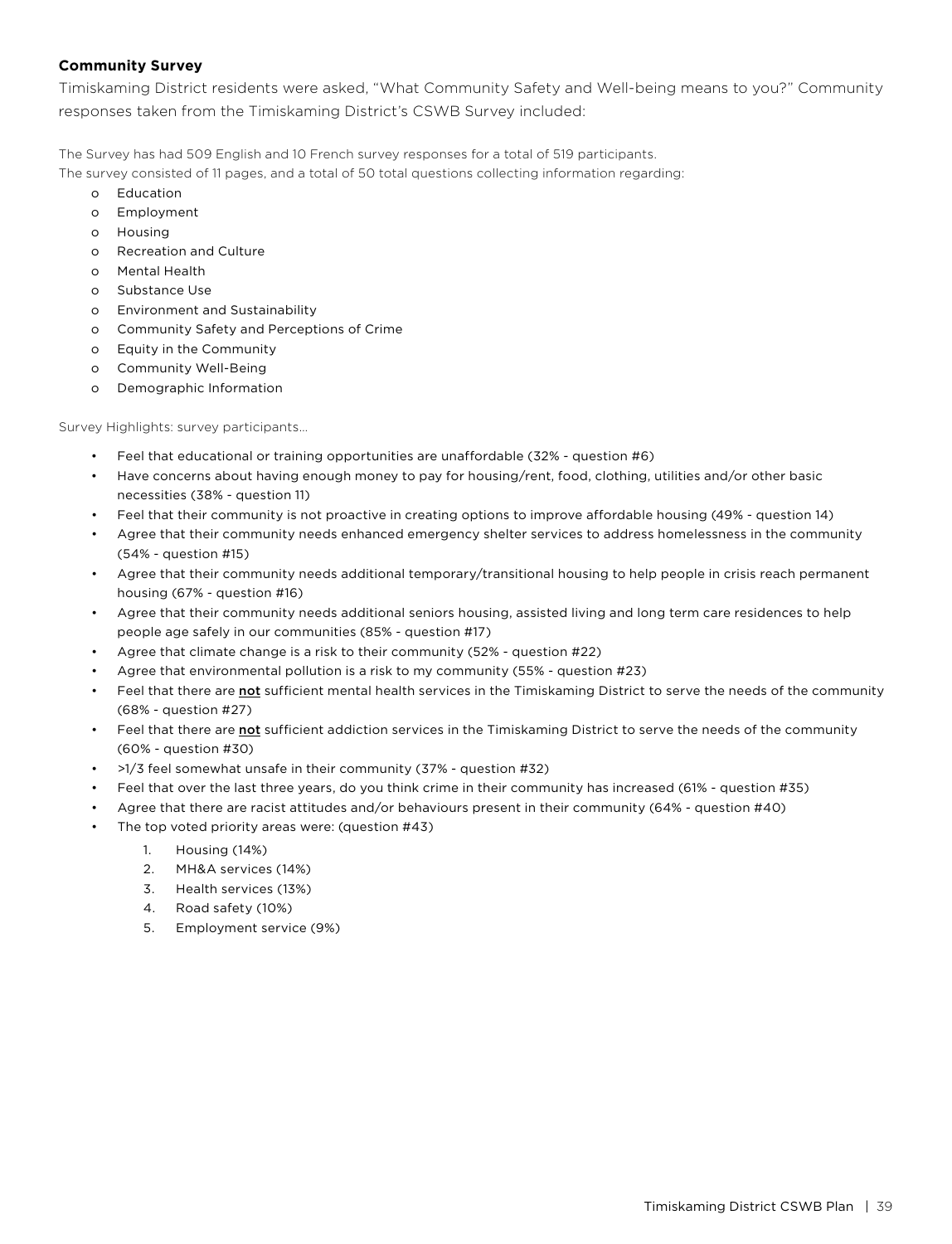## **Glossary of Acronyms**

CMHA –Canadian Mental Health Association EMS –Emergency Medical Services EMTs – Emergency Medical Technicians GED – General Educational Development (certified Canadian high school equivalency) LTC – Long Term Care LICO – Low-income cut-off MCRT –Mobile Crises Response Team NEOFACS – North Eastern Ontario Family and Child Services ODSP – Ontario Disability Support Program OMEM – Ontario Mobilization and Engagement Model for Community Policing OPP – Ontario Provincial Police OW – Ontario Works PMF – Performance Measurement Framework SCWW – Seniors Centre Without Walls TPU – Timiskaming Health Unit VAW – Violence Against Women

## **References**

1 2021 Census. Statistics Canada.

2Preliminary Patterns in Circumstances Surrounding Opioid-Related Deaths in Ontario during the COVID-19 Pandemic. The Ontario Drug Policy Research Network. 2020.

<sup>3</sup>Timiskaming Substance Use Disorder Support Program Briefing. Timiskaming Opioid Poisoning Prevention Task Force. July 2021.

4Statistics Canada (2021). Table 13-10-0113-01 Health characteristics, two-year period estimates. 5Statistics Canada (2021).

6Why Canada is losing affordable rental housing faster than it's being built. The Fifth Estate. CBC. March 2022. 7 Report of the Ontario's Housing Affordability Task Force. Ontario Housing Affordability Task Force. February 2022. <sup>8</sup>Collective Impact Forum. Collective impact principles of practice.

https://www.collectiveimpactforum.org/sites/default/files/Collective Impact Principles of Practice.pdf 9Government of Canada. Social determinants of health and health inequalities. https://www.canada.ca/en/publichealth/services/health-promotion/population-health/what-determines-health.html

10 Pampalon, R. "Health Disparities in Rural Areas in Quebec." Journal of Social Science Medicine. 33 no. 4, (1991):355-360.

11Statistics Canada (2021). Table 13-10-0113-01 Health characteristics, two-year period estimates.

<sup>12</sup>Statistics Canada (2021). Table 13-10-0113-01 Health characteristics, two-year period estimates.

<sup>13</sup>Statistics Canada (2021). Table 13-10-0113-01 Health characteristics, two-year period estimates.

<sup>14</sup>Statistics Canada (2021). Table 13-10-0113-01 Health characteristics, two-year period estimates. 15Interview with Temiskaming Hospital.

<sup>16</sup>Statistics Canada (2021). Table 13-10-0113-01 Health characteristics, two-year period estimates.

17Annual Demographics Estimates: Canada, Provinces and Territories, 2017

18Timiskaming Seniors; Centre Without Walls Executive Summary. Timiskaming Health Unit. October 2019.